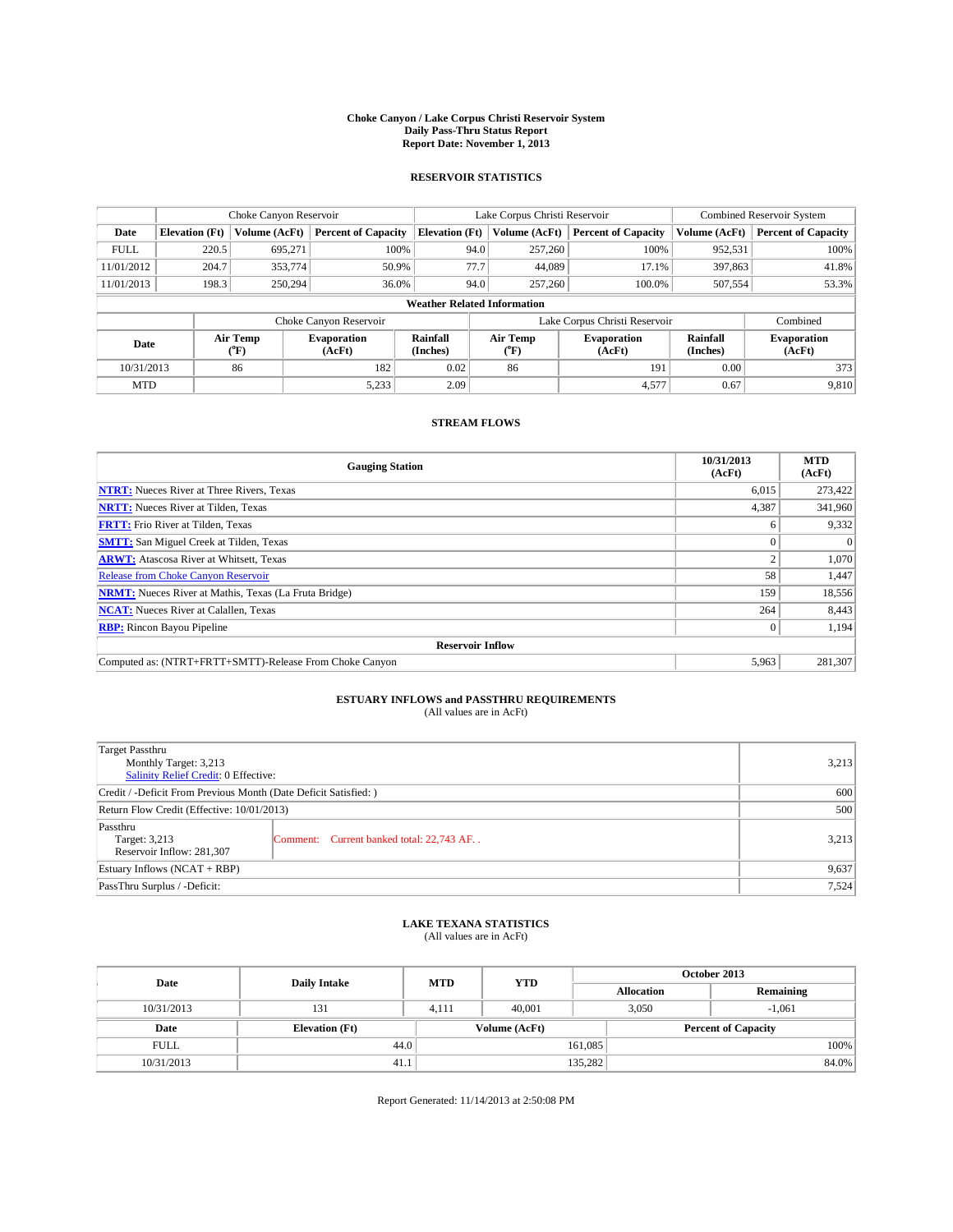#### **Choke Canyon / Lake Corpus Christi Reservoir System Daily Pass-Thru Status Report Report Date: November 2, 2013**

### **RESERVOIR STATISTICS**

|             |                                    | Choke Canyon Reservoir |                              |                       | Lake Corpus Christi Reservoir | <b>Combined Reservoir System</b> |               |                              |  |
|-------------|------------------------------------|------------------------|------------------------------|-----------------------|-------------------------------|----------------------------------|---------------|------------------------------|--|
| Date        | <b>Elevation</b> (Ft)              | Volume (AcFt)          | <b>Percent of Capacity</b>   | <b>Elevation (Ft)</b> | Volume (AcFt)                 | <b>Percent of Capacity</b>       | Volume (AcFt) | <b>Percent of Capacity</b>   |  |
| <b>FULL</b> | 220.5                              | 695.271                | 100%                         | 94.0                  | 257,260                       | 100%                             | 952,531       | 100%                         |  |
| 11/02/2012  | 204.7                              | 353,425                | 50.8%                        | 77.7                  | 43,955                        | 17.1%                            | 397,380       | 41.7%                        |  |
| 11/02/2013  | 198.3                              | 250,294                | 36.0%                        | 94.0                  | 257,260                       | 100.0%                           | 507,554       | 53.3%                        |  |
|             | <b>Weather Related Information</b> |                        |                              |                       |                               |                                  |               |                              |  |
|             |                                    |                        | Choke Canyon Reservoir       |                       |                               | Lake Corpus Christi Reservoir    |               | Combined                     |  |
| Date        | Air Temp<br>(°F)                   |                        | <b>Evaporation</b><br>(AcFt) | Rainfall<br>(Inches)  | Air Temp<br>("F)              | <b>Evaporation</b><br>(AcFt)     |               | <b>Evaporation</b><br>(AcFt) |  |
| 11/01/2013  |                                    | 87                     | 207                          | 0.00                  | 87                            | 160                              | 0.00          | 367                          |  |
| <b>MTD</b>  |                                    |                        | 207                          | 0.00                  |                               | 160                              | 0.00          | 367                          |  |

### **STREAM FLOWS**

| <b>Gauging Station</b>                                       | 11/01/2013<br>(AcFt) | <b>MTD</b><br>(AcFt) |  |  |  |  |
|--------------------------------------------------------------|----------------------|----------------------|--|--|--|--|
| <b>NTRT:</b> Nueces River at Three Rivers, Texas             | 4,903                | 4,903                |  |  |  |  |
| <b>NRTT:</b> Nueces River at Tilden, Texas                   | 2,005                | 2,005                |  |  |  |  |
| <b>FRTT:</b> Frio River at Tilden, Texas                     |                      |                      |  |  |  |  |
| <b>SMTT:</b> San Miguel Creek at Tilden, Texas               |                      | $\Omega$             |  |  |  |  |
| <b>ARWT:</b> Atascosa River at Whitsett, Texas               |                      |                      |  |  |  |  |
| <b>Release from Choke Canyon Reservoir</b>                   | 58                   | 58                   |  |  |  |  |
| <b>NRMT:</b> Nueces River at Mathis, Texas (La Fruta Bridge) | 657                  | 657                  |  |  |  |  |
| <b>NCAT:</b> Nueces River at Calallen, Texas                 | 71                   | 71                   |  |  |  |  |
| <b>RBP:</b> Rincon Bayou Pipeline                            |                      | $\Omega$             |  |  |  |  |
| <b>Reservoir Inflow</b>                                      |                      |                      |  |  |  |  |
| Computed as: (NTRT+FRTT+SMTT)-Release From Choke Canyon      | 4,850                | 4,850                |  |  |  |  |

# **ESTUARY INFLOWS and PASSTHRU REQUIREMENTS**<br>(All values are in AcFt)

| Target Passthru<br>Monthly Target: 4,000                         |                                           |       |  |  |
|------------------------------------------------------------------|-------------------------------------------|-------|--|--|
| Salinity Relief Credit: 0 Effective:                             |                                           |       |  |  |
| Credit / -Deficit From Previous Month (Date Deficit Satisfied: ) |                                           |       |  |  |
| Return Flow Credit (Effective: 11/01/2013)                       |                                           |       |  |  |
| Passthru<br>Target: 4,000<br>Reservoir Inflow: 4,850             | Comment: Current banked total: 22,743 AF. | 4,000 |  |  |
| Estuary Inflows $(NCAT + RBP)$                                   |                                           |       |  |  |
| PassThru Surplus / -Deficit:                                     | $-1,429$                                  |       |  |  |

## **LAKE TEXANA STATISTICS** (All values are in AcFt)

| Date        | <b>Daily Intake</b>   | <b>MTD</b>    | <b>YTD</b> | November 2013     |                            |           |  |
|-------------|-----------------------|---------------|------------|-------------------|----------------------------|-----------|--|
|             |                       |               |            | <b>Allocation</b> |                            | Remaining |  |
| 11/01/2013  | 130                   | 130           | 40.193     |                   | 2.920<br>3,050             |           |  |
| Date        | <b>Elevation</b> (Ft) | Volume (AcFt) |            |                   | <b>Percent of Capacity</b> |           |  |
| <b>FULL</b> | 44.0                  |               |            | 161,085           |                            | 100%      |  |
| 11/01/2013  | 42.0                  |               |            | 143,036           |                            | 88.8%     |  |

Report Generated: 11/02/2013 at 8:15:15 AM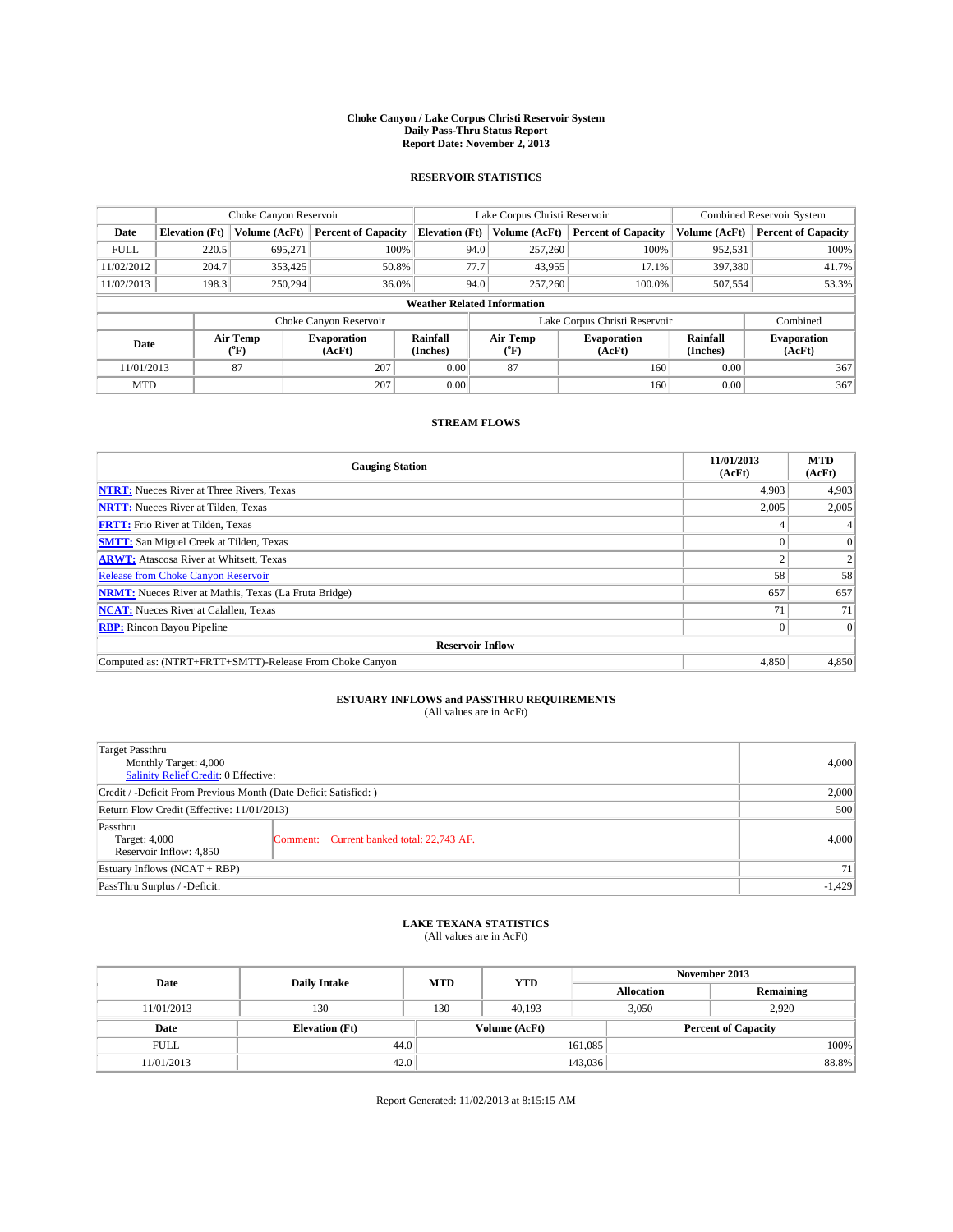#### **Choke Canyon / Lake Corpus Christi Reservoir System Daily Pass-Thru Status Report Report Date: November 3, 2013**

### **RESERVOIR STATISTICS**

|             |                                    | Choke Canyon Reservoir |                              |                       | Lake Corpus Christi Reservoir | Combined Reservoir System     |               |                              |  |
|-------------|------------------------------------|------------------------|------------------------------|-----------------------|-------------------------------|-------------------------------|---------------|------------------------------|--|
| Date        | <b>Elevation</b> (Ft)              | Volume (AcFt)          | <b>Percent of Capacity</b>   | <b>Elevation</b> (Ft) | Volume (AcFt)                 | <b>Percent of Capacity</b>    | Volume (AcFt) | <b>Percent of Capacity</b>   |  |
| <b>FULL</b> | 220.5                              | 695,271                | 100%                         | 94.0                  | 257,260                       | 100%                          | 952,531       | 100%                         |  |
| 11/03/2012  | 204.7                              | 352,899                | 50.8%                        | 77.7                  | 43,755                        | 17.0%                         | 396,654       | 41.6%                        |  |
| 11/03/2013  | 198.3                              | 250,863                | 36.1%                        | 94.0                  | 257,260                       | 100.0%                        | 508,123       | 53.3%                        |  |
|             | <b>Weather Related Information</b> |                        |                              |                       |                               |                               |               |                              |  |
|             |                                    |                        | Choke Canyon Reservoir       |                       |                               | Lake Corpus Christi Reservoir |               | Combined                     |  |
| Date        |                                    | Air Temp<br>(°F)       | <b>Evaporation</b><br>(AcFt) | Rainfall<br>(Inches)  | Air Temp<br>("F)              | <b>Evaporation</b><br>(AcFt)  |               | <b>Evaporation</b><br>(AcFt) |  |
| 11/02/2013  |                                    | 77                     | 208                          | 0.00                  | 77                            | 447                           | 0.00          | 655                          |  |
| <b>MTD</b>  |                                    |                        | 415                          | 0.00                  |                               | 607                           | 0.00          | 1,022                        |  |

### **STREAM FLOWS**

| <b>Gauging Station</b>                                       | 11/02/2013<br>(AcFt) | <b>MTD</b><br>(AcFt) |  |  |  |  |
|--------------------------------------------------------------|----------------------|----------------------|--|--|--|--|
| <b>NTRT:</b> Nueces River at Three Rivers, Texas             | 3,613                | 8,516                |  |  |  |  |
| <b>NRTT:</b> Nueces River at Tilden, Texas                   | 548                  | 2,553                |  |  |  |  |
| <b>FRTT:</b> Frio River at Tilden, Texas                     |                      |                      |  |  |  |  |
| <b>SMTT:</b> San Miguel Creek at Tilden, Texas               |                      | $\Omega$             |  |  |  |  |
| <b>ARWT:</b> Atascosa River at Whitsett, Texas               | Δ                    |                      |  |  |  |  |
| Release from Choke Canyon Reservoir                          | 58                   | 115                  |  |  |  |  |
| <b>NRMT:</b> Nueces River at Mathis, Texas (La Fruta Bridge) | 2,680                | 3,337                |  |  |  |  |
| <b>NCAT:</b> Nueces River at Calallen, Texas                 | 304                  | 375                  |  |  |  |  |
| <b>RBP:</b> Rincon Bayou Pipeline                            | 122                  | 122                  |  |  |  |  |
| <b>Reservoir Inflow</b>                                      |                      |                      |  |  |  |  |
| Computed as: (NTRT+FRTT+SMTT)-Release From Choke Canyon      | 3,559                | 8,408                |  |  |  |  |

# **ESTUARY INFLOWS and PASSTHRU REQUIREMENTS**<br>(All values are in AcFt)

| Target Passthru                                                  |                                           |       |  |  |
|------------------------------------------------------------------|-------------------------------------------|-------|--|--|
| Monthly Target: 4,000<br>Salinity Relief Credit: 0 Effective:    | 4,000                                     |       |  |  |
|                                                                  |                                           |       |  |  |
| Credit / -Deficit From Previous Month (Date Deficit Satisfied: ) |                                           |       |  |  |
| Return Flow Credit (Effective: 11/01/2013)                       |                                           |       |  |  |
| Passthru<br>Target: 4,000<br>Reservoir Inflow: 8,408             | Comment: Current banked total: 22,743 AF. | 4,000 |  |  |
| Estuary Inflows $(NCAT + RBP)$                                   |                                           |       |  |  |
| PassThru Surplus / -Deficit:                                     | $-1,003$                                  |       |  |  |

# **LAKE TEXANA STATISTICS** (All values are in AcFt)

| Date        | <b>Daily Intake</b>   | <b>MTD</b> | <b>YTD</b>    | November 2013     |                            |           |  |
|-------------|-----------------------|------------|---------------|-------------------|----------------------------|-----------|--|
|             |                       |            |               | <b>Allocation</b> |                            | Remaining |  |
| 11/02/2013  | 131                   | 261        | 40.324        | 3,050             |                            | 2,789     |  |
| Date        | <b>Elevation</b> (Ft) |            | Volume (AcFt) |                   | <b>Percent of Capacity</b> |           |  |
| <b>FULL</b> | 44.0                  |            |               | 161,085           |                            | 100%      |  |
| 11/02/2013  | 42.3                  |            |               | 145,671           |                            | 90.4%     |  |

Report Generated: 11/03/2013 at 8:32:32 AM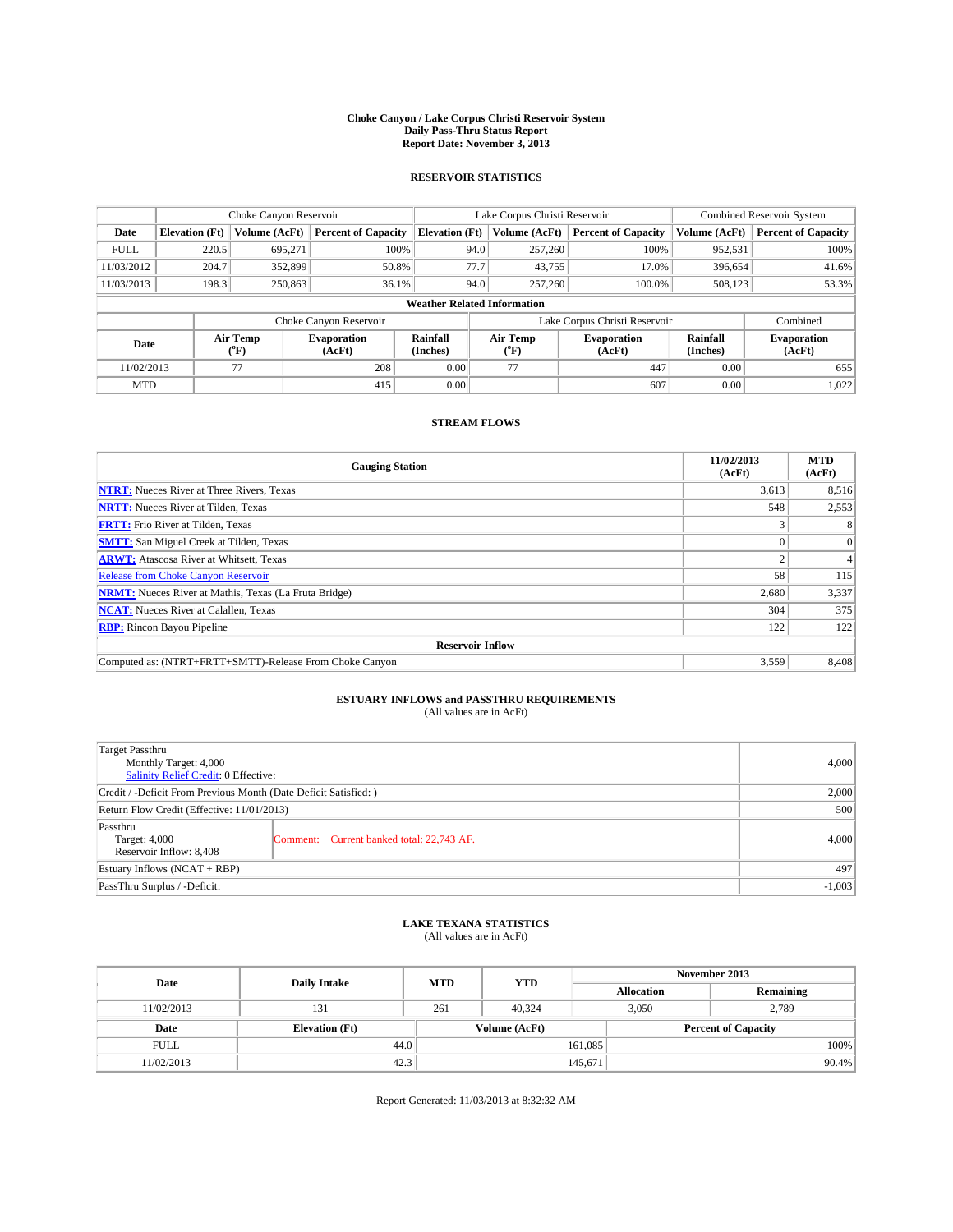#### **Choke Canyon / Lake Corpus Christi Reservoir System Daily Pass-Thru Status Report Report Date: November 4, 2013**

### **RESERVOIR STATISTICS**

|             | Choke Canyon Reservoir |               |                                                      |                                    | Lake Corpus Christi Reservoir | <b>Combined Reservoir System</b> |                      |                              |
|-------------|------------------------|---------------|------------------------------------------------------|------------------------------------|-------------------------------|----------------------------------|----------------------|------------------------------|
| Date        | <b>Elevation</b> (Ft)  | Volume (AcFt) | <b>Percent of Capacity</b>                           | <b>Elevation (Ft)</b>              | Volume (AcFt)                 | <b>Percent of Capacity</b>       | Volume (AcFt)        | <b>Percent of Capacity</b>   |
| <b>FULL</b> | 220.5                  | 695.271       | 100%                                                 | 94.0                               | 257,260                       | 100%                             | 952,531              | 100%                         |
| 11/04/2012  | 204.7                  | 353,251       | 50.8%                                                | 77.6                               | 43,422                        | 16.9%                            | 396,673              | 41.6%                        |
| 11/04/2013  | 198.3                  | 250,578       | 36.0%                                                | 94.0                               | 257,260                       | 100.0%                           | 507,838              | 53.3%                        |
|             |                        |               |                                                      | <b>Weather Related Information</b> |                               |                                  |                      |                              |
|             |                        |               | Choke Canyon Reservoir                               |                                    |                               | Lake Corpus Christi Reservoir    |                      | Combined                     |
| Date        | Air Temp<br>(°F)       |               | Rainfall<br><b>Evaporation</b><br>(Inches)<br>(AcFt) |                                    | Air Temp<br>("F)              | <b>Evaporation</b><br>(AcFt)     | Rainfall<br>(Inches) | <b>Evaporation</b><br>(AcFt) |
| 11/03/2013  |                        | 76            | 166                                                  | 0.00                               | 75                            | 255                              | 0.00                 | 421                          |
| <b>MTD</b>  |                        |               | 581                                                  | 0.00                               |                               | 862                              | 0.00                 | 1.443                        |

### **STREAM FLOWS**

| <b>Gauging Station</b>                                       | 11/03/2013<br>(AcFt) | <b>MTD</b><br>(AcFt) |  |  |  |
|--------------------------------------------------------------|----------------------|----------------------|--|--|--|
| <b>NTRT:</b> Nueces River at Three Rivers, Texas             | 1,048                | 9,564                |  |  |  |
| <b>NRTT:</b> Nueces River at Tilden, Texas                   | 355                  | 2,908                |  |  |  |
| <b>FRTT:</b> Frio River at Tilden, Texas                     | 385                  | 393                  |  |  |  |
| <b>SMTT:</b> San Miguel Creek at Tilden, Texas               |                      | $\Omega$             |  |  |  |
| <b>ARWT:</b> Atascosa River at Whitsett, Texas               |                      |                      |  |  |  |
| <b>Release from Choke Canyon Reservoir</b>                   | 58                   | 173                  |  |  |  |
| <b>NRMT:</b> Nueces River at Mathis, Texas (La Fruta Bridge) | 2,620                | 5,957                |  |  |  |
| <b>NCAT:</b> Nueces River at Calallen, Texas                 | 1,358                | 1,733                |  |  |  |
| <b>RBP:</b> Rincon Bayou Pipeline                            | 131                  | 253                  |  |  |  |
| <b>Reservoir Inflow</b>                                      |                      |                      |  |  |  |
| Computed as: (NTRT+FRTT+SMTT)-Release From Choke Canyon      | 1,376                | 9,784                |  |  |  |

# **ESTUARY INFLOWS and PASSTHRU REQUIREMENTS**<br>(All values are in AcFt)

| <b>Target Passthru</b><br>Monthly Target: 4,000<br>Salinity Relief Credit: 0 Effective: |                                           |       |  |  |
|-----------------------------------------------------------------------------------------|-------------------------------------------|-------|--|--|
| Credit / -Deficit From Previous Month (Date Deficit Satisfied: )                        | 2,000                                     |       |  |  |
| Return Flow Credit (Effective: 11/01/2013)                                              |                                           |       |  |  |
| Passthru<br>Target: 4,000<br>Reservoir Inflow: 9,784                                    | Comment: Current banked total: 22,743 AF. | 4,000 |  |  |
| Estuary Inflows $(NCAT + RBP)$                                                          | 1,986                                     |       |  |  |
| PassThru Surplus / -Deficit:                                                            | 486                                       |       |  |  |

# **LAKE TEXANA STATISTICS** (All values are in AcFt)

| Date        | <b>Daily Intake</b>   | <b>MTD</b> | <b>YTD</b>    | November 2013     |                            |           |       |
|-------------|-----------------------|------------|---------------|-------------------|----------------------------|-----------|-------|
|             |                       |            |               | <b>Allocation</b> |                            | Remaining |       |
| 11/03/2013  | 131                   | 392        | 40.455        |                   | 3,050<br>2,658             |           |       |
| Date        | <b>Elevation</b> (Ft) |            | Volume (AcFt) |                   | <b>Percent of Capacity</b> |           |       |
| <b>FULL</b> | 44.0                  |            |               | 161,085           |                            |           | 100%  |
| 11/03/2013  | 42.5                  |            |               | 147,442           |                            |           | 91.5% |

Report Generated: 11/04/2013 at 8:23:42 AM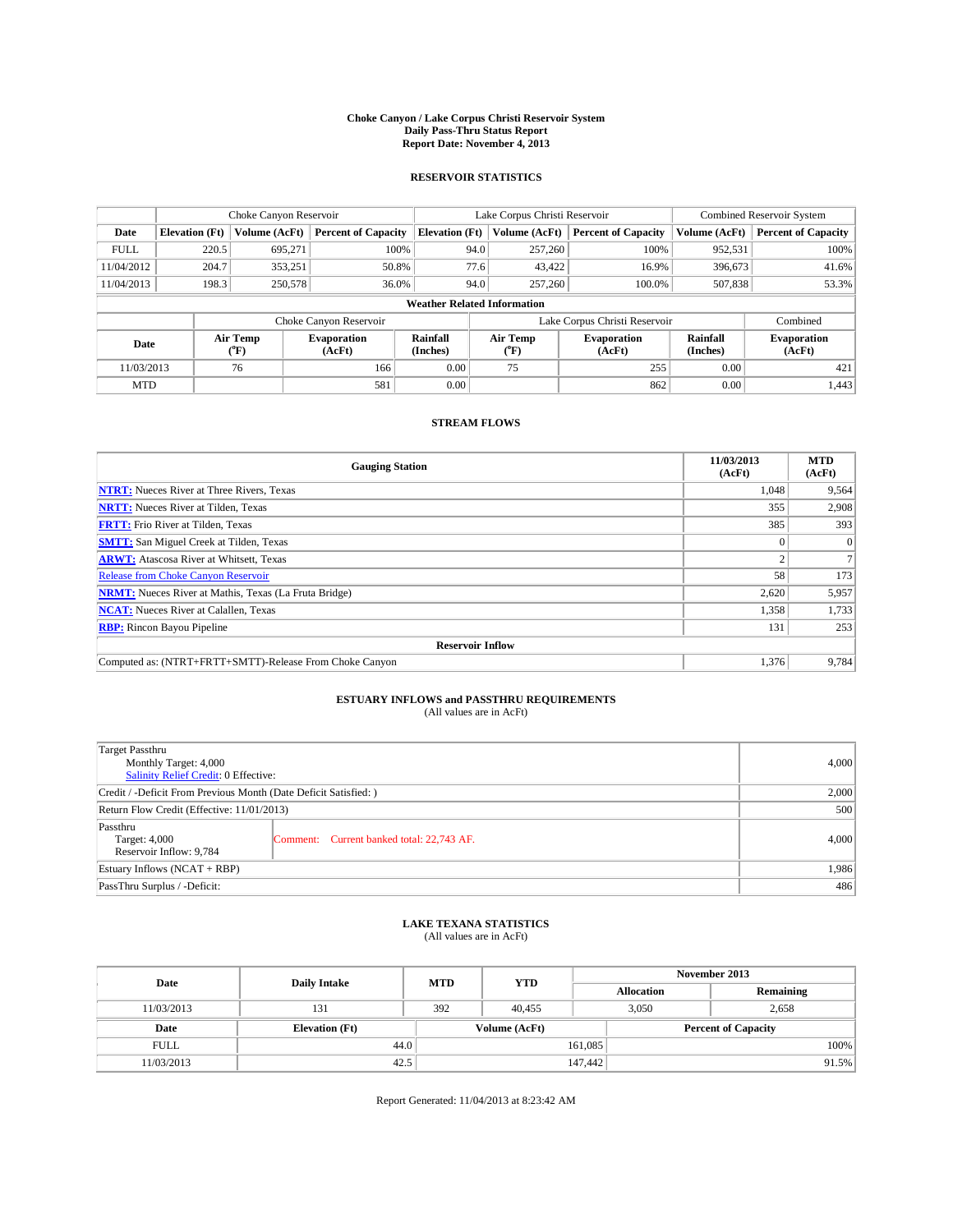#### **Choke Canyon / Lake Corpus Christi Reservoir System Daily Pass-Thru Status Report Report Date: November 5, 2013**

### **RESERVOIR STATISTICS**

|             | Choke Canyon Reservoir |                  |                              |                                    | Lake Corpus Christi Reservoir | Combined Reservoir System     |                      |                              |
|-------------|------------------------|------------------|------------------------------|------------------------------------|-------------------------------|-------------------------------|----------------------|------------------------------|
| Date        | <b>Elevation</b> (Ft)  | Volume (AcFt)    | <b>Percent of Capacity</b>   | <b>Elevation</b> (Ft)              | Volume (AcFt)                 | <b>Percent of Capacity</b>    | Volume (AcFt)        | <b>Percent of Capacity</b>   |
| <b>FULL</b> | 220.5                  | 695.271          | 100%                         | 94.0                               | 257,260                       | 100%                          | 952,531              | 100%                         |
| 11/05/2012  | 204.6                  | 351,839          | 50.6%                        | 77.6                               | 43,621                        | 17.0%                         | 395,460              | 41.5%                        |
| 11/05/2013  | 198.3                  | 250,578          | 36.0%                        | 94.0                               | 257,260                       | 100.0%                        | 507,838              | 53.3%                        |
|             |                        |                  |                              | <b>Weather Related Information</b> |                               |                               |                      |                              |
|             |                        |                  | Choke Canyon Reservoir       |                                    |                               | Lake Corpus Christi Reservoir |                      | Combined                     |
| Date        |                        | Air Temp<br>(°F) | <b>Evaporation</b><br>(AcFt) | Rainfall<br>(Inches)               | Air Temp<br>(°F)              | <b>Evaporation</b><br>(AcFt)  | Rainfall<br>(Inches) | <b>Evaporation</b><br>(AcFt) |
| 11/04/2013  |                        | 76               | 58                           | 0.00                               | 77                            | 170                           | 0.00                 | 228                          |
| <b>MTD</b>  |                        |                  | 639                          | 0.00                               |                               | 1,032                         | 0.00                 | 1,671                        |

### **STREAM FLOWS**

| <b>Gauging Station</b>                                       | 11/04/2013<br>(AcFt) | <b>MTD</b><br>(AcFt) |  |  |  |
|--------------------------------------------------------------|----------------------|----------------------|--|--|--|
| <b>NTRT:</b> Nueces River at Three Rivers, Texas             | 496                  | 10,060               |  |  |  |
| <b>NRTT:</b> Nueces River at Tilden, Texas                   | 369                  | 3,277                |  |  |  |
| <b>FRTT:</b> Frio River at Tilden, Texas                     | 322                  | 714                  |  |  |  |
| <b>SMTT:</b> San Miguel Creek at Tilden, Texas               |                      | $\Omega$             |  |  |  |
| <b>ARWT:</b> Atascosa River at Whitsett, Texas               |                      | 11                   |  |  |  |
| <b>Release from Choke Canyon Reservoir</b>                   | 58                   | 230                  |  |  |  |
| <b>NRMT:</b> Nueces River at Mathis, Texas (La Fruta Bridge) | 2,144                | 8,101                |  |  |  |
| <b>NCAT:</b> Nueces River at Calallen, Texas                 | 1,693                | 3,426                |  |  |  |
| <b>RBP:</b> Rincon Bayou Pipeline                            | 131                  | 383                  |  |  |  |
| <b>Reservoir Inflow</b>                                      |                      |                      |  |  |  |
| Computed as: (NTRT+FRTT+SMTT)-Release From Choke Canyon      | 760                  | 10,544               |  |  |  |

# **ESTUARY INFLOWS and PASSTHRU REQUIREMENTS**<br>(All values are in AcFt)

| <b>Target Passthru</b><br>Monthly Target: 4,000<br>Salinity Relief Credit: 0 Effective: | 4,000                                     |       |  |  |
|-----------------------------------------------------------------------------------------|-------------------------------------------|-------|--|--|
| Credit / -Deficit From Previous Month (Date Deficit Satisfied: )                        |                                           |       |  |  |
| Return Flow Credit (Effective: 11/01/2013)                                              |                                           |       |  |  |
| Passthru<br>Target: 4,000<br>Reservoir Inflow: 10,544                                   | Comment: Current banked total: 22,743 AF. | 4,000 |  |  |
| Estuary Inflows $(NCAT + RBP)$                                                          |                                           |       |  |  |
| PassThru Surplus / -Deficit:                                                            | 2,310                                     |       |  |  |

# **LAKE TEXANA STATISTICS** (All values are in AcFt)

| Date        | <b>Daily Intake</b>   | <b>MTD</b>    | <b>YTD</b> | November 2013              |                |           |  |
|-------------|-----------------------|---------------|------------|----------------------------|----------------|-----------|--|
|             |                       |               |            | <b>Allocation</b>          |                | Remaining |  |
| 11/04/2013  | 131                   | 523           | 40.586     |                            | 3,050<br>2.527 |           |  |
| Date        | <b>Elevation</b> (Ft) | Volume (AcFt) |            | <b>Percent of Capacity</b> |                |           |  |
| <b>FULL</b> | 44.0                  |               |            | 161,085                    |                | 100%      |  |
| 11/04/2013  | 42.5                  |               |            | 147,442                    |                | 91.5%     |  |

Report Generated: 11/05/2013 at 8:26:54 AM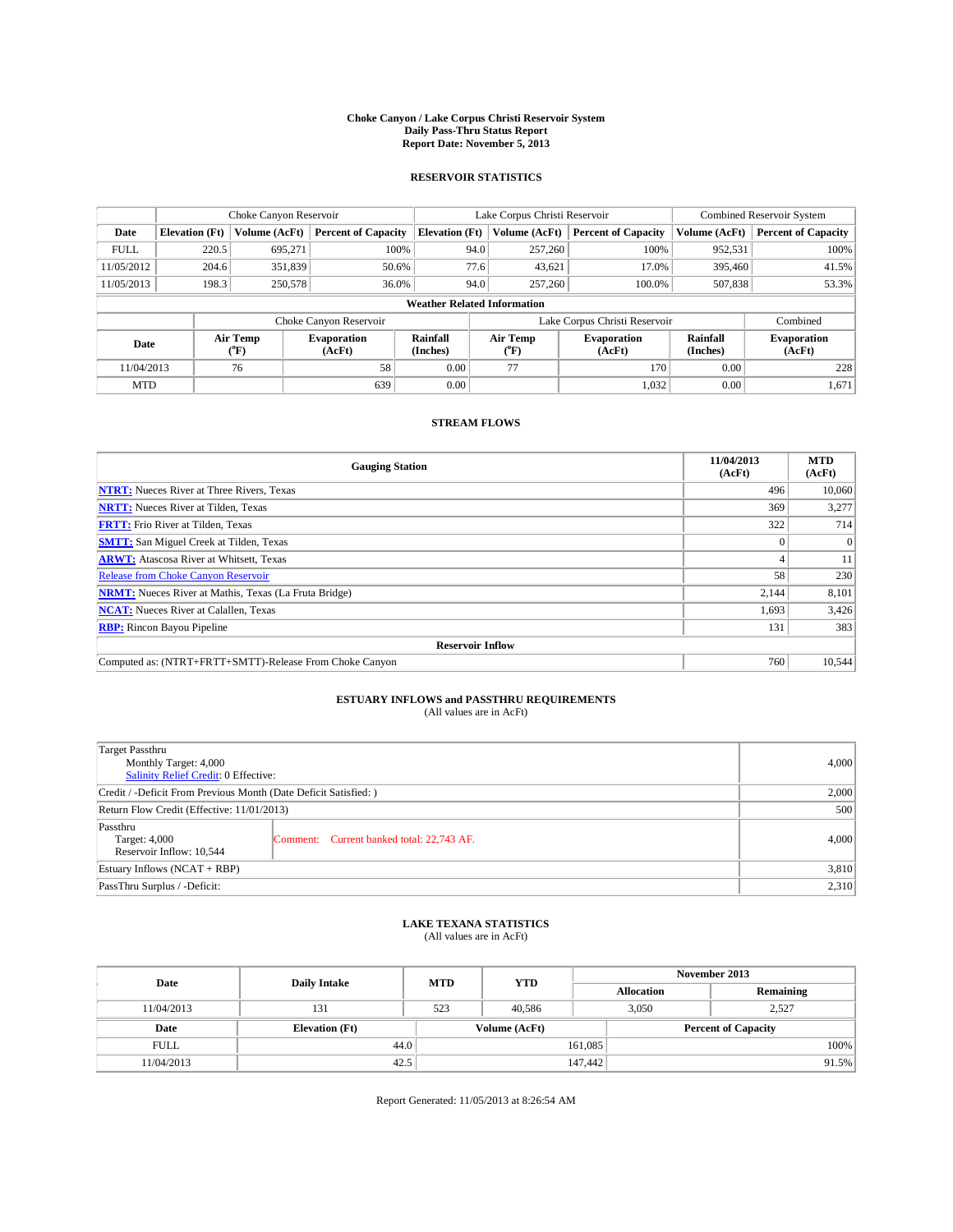#### **Choke Canyon / Lake Corpus Christi Reservoir System Daily Pass-Thru Status Report Report Date: November 6, 2013**

### **RESERVOIR STATISTICS**

|             |                       | Choke Canyon Reservoir |                              |                                    | Lake Corpus Christi Reservoir | <b>Combined Reservoir System</b> |                      |                              |
|-------------|-----------------------|------------------------|------------------------------|------------------------------------|-------------------------------|----------------------------------|----------------------|------------------------------|
| Date        | <b>Elevation</b> (Ft) | Volume (AcFt)          | <b>Percent of Capacity</b>   | <b>Elevation (Ft)</b>              | Volume (AcFt)                 | <b>Percent of Capacity</b>       | Volume (AcFt)        | <b>Percent of Capacity</b>   |
| <b>FULL</b> | 220.5                 | 695,271                | 100%                         | 94.0                               | 257,260                       | 100%                             | 952,531              | 100%                         |
| 11/06/2012  | 204.7                 | 352,546                | 50.7%                        | 77.6                               | 43,621                        | 17.0%                            | 396,167              | 41.6%                        |
| 11/06/2013  | 198.3                 | 249,867                | 35.9%                        | 94.1                               | 257,260                       | 100.0%                           | 507,127              | 53.2%                        |
|             |                       |                        |                              | <b>Weather Related Information</b> |                               |                                  |                      |                              |
|             |                       |                        | Choke Canyon Reservoir       |                                    |                               | Lake Corpus Christi Reservoir    |                      | Combined                     |
| Date        |                       | Air Temp<br>(°F)       | <b>Evaporation</b><br>(AcFt) | Rainfall<br>(Inches)               | Air Temp<br>("F)              | <b>Evaporation</b><br>(AcFt)     | Rainfall<br>(Inches) | <b>Evaporation</b><br>(AcFt) |
| 11/05/2013  |                       | 84                     | 108                          | 0.00                               | 84                            | 149                              | 0.01                 | 257                          |
| <b>MTD</b>  |                       |                        | 747                          | 0.00                               |                               | 1,181                            | 0.01                 | 1,928                        |

### **STREAM FLOWS**

| <b>Gauging Station</b>                                       | 11/05/2013<br>(AcFt) | <b>MTD</b><br>(AcFt) |  |  |  |
|--------------------------------------------------------------|----------------------|----------------------|--|--|--|
| <b>NTRT:</b> Nueces River at Three Rivers, Texas             | 443                  | 10,503               |  |  |  |
| <b>NRTT:</b> Nueces River at Tilden, Texas                   | 302                  | 3,579                |  |  |  |
| <b>FRTT:</b> Frio River at Tilden, Texas                     | 131                  | 845                  |  |  |  |
| <b>SMTT:</b> San Miguel Creek at Tilden, Texas               |                      | $\Omega$             |  |  |  |
| <b>ARWT:</b> Atascosa River at Whitsett, Texas               |                      | 13                   |  |  |  |
| <b>Release from Choke Canyon Reservoir</b>                   | 58                   | 288                  |  |  |  |
| <b>NRMT:</b> Nueces River at Mathis, Texas (La Fruta Bridge) | 1,209                | 9,310                |  |  |  |
| <b>NCAT:</b> Nueces River at Calallen, Texas                 | 1,552                | 4,978                |  |  |  |
| <b>RBP:</b> Rincon Bayou Pipeline                            | 126                  | 509                  |  |  |  |
| <b>Reservoir Inflow</b>                                      |                      |                      |  |  |  |
| Computed as: (NTRT+FRTT+SMTT)-Release From Choke Canyon      | 516                  | 11,060               |  |  |  |

# **ESTUARY INFLOWS and PASSTHRU REQUIREMENTS**<br>(All values are in AcFt)

| <b>Target Passthru</b><br>Monthly Target: 4,000<br>Salinity Relief Credit: 0 Effective: |                                           |       |  |  |
|-----------------------------------------------------------------------------------------|-------------------------------------------|-------|--|--|
| Credit / -Deficit From Previous Month (Date Deficit Satisfied: )                        |                                           |       |  |  |
| Return Flow Credit (Effective: 11/01/2013)                                              |                                           |       |  |  |
| Passthru<br>Target: 4,000<br>Reservoir Inflow: 11.060                                   | Comment: Current banked total: 22,743 AF. | 4,000 |  |  |
| Estuary Inflows $(NCAT + RBP)$                                                          |                                           |       |  |  |
| PassThru Surplus / -Deficit:                                                            | 3,988                                     |       |  |  |

# **LAKE TEXANA STATISTICS** (All values are in AcFt)

| Date        | <b>Daily Intake</b>   | <b>MTD</b> | <b>YTD</b>    | November 2013     |                            |           |  |
|-------------|-----------------------|------------|---------------|-------------------|----------------------------|-----------|--|
|             |                       |            |               | <b>Allocation</b> |                            | Remaining |  |
| 11/05/2013  | 131                   | 654        | 40.717        |                   | 3,050<br>2,396             |           |  |
| Date        | <b>Elevation</b> (Ft) |            | Volume (AcFt) |                   | <b>Percent of Capacity</b> |           |  |
| <b>FULL</b> | 44.0                  |            |               | 161,085           |                            | 100%      |  |
| 11/05/2013  | 42.6                  |            |               | 148,332           |                            | $92.1\%$  |  |

Report Generated: 11/06/2013 at 8:54:02 AM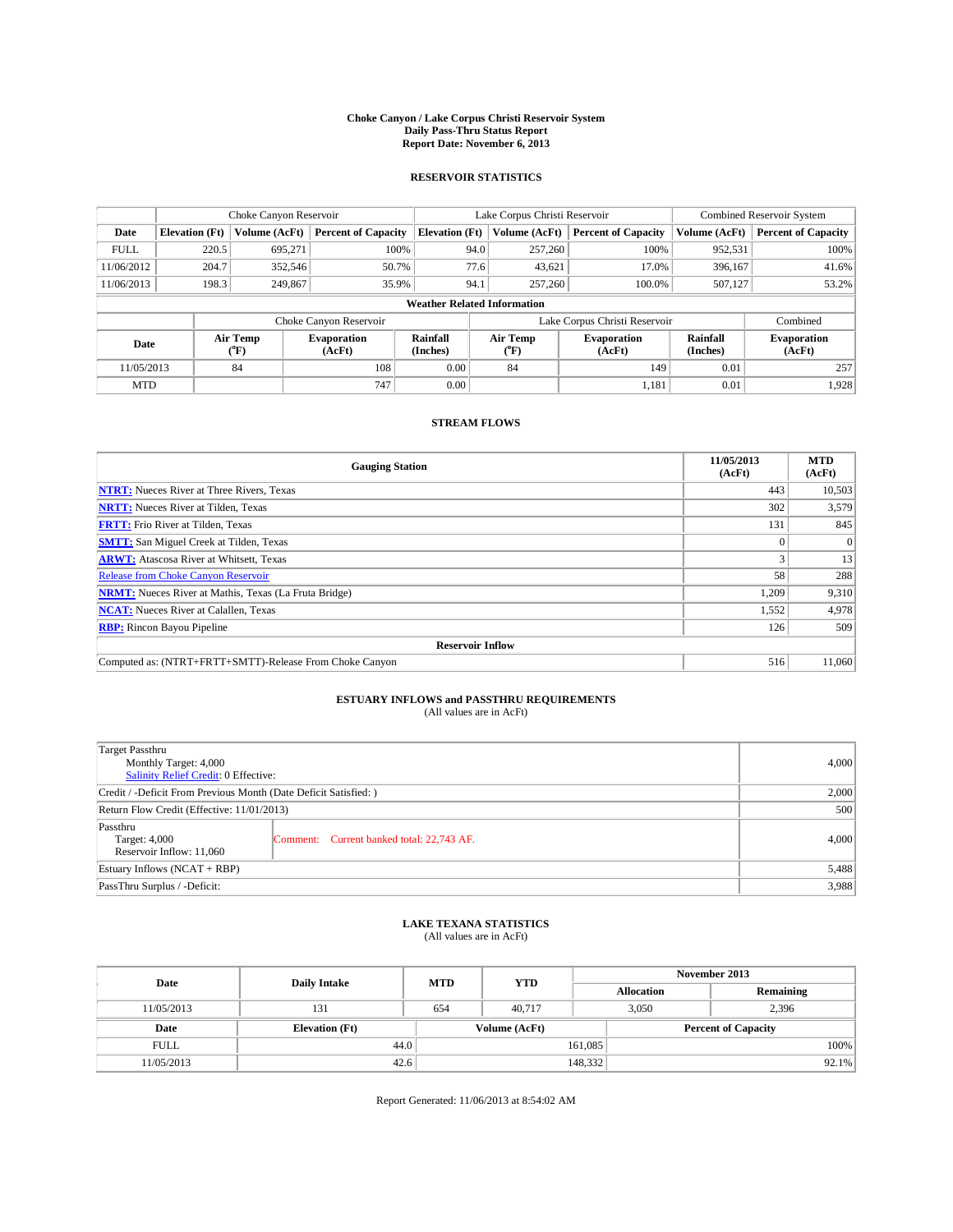#### **Choke Canyon / Lake Corpus Christi Reservoir System Daily Pass-Thru Status Report Report Date: November 7, 2013**

### **RESERVOIR STATISTICS**

|             |                       | Choke Canyon Reservoir |                              |                                    | Lake Corpus Christi Reservoir | <b>Combined Reservoir System</b> |                      |                              |
|-------------|-----------------------|------------------------|------------------------------|------------------------------------|-------------------------------|----------------------------------|----------------------|------------------------------|
| Date        | <b>Elevation</b> (Ft) | Volume (AcFt)          | <b>Percent of Capacity</b>   | <b>Elevation (Ft)</b>              | Volume (AcFt)                 | <b>Percent of Capacity</b>       | Volume (AcFt)        | <b>Percent of Capacity</b>   |
| <b>FULL</b> | 220.5                 | 695,271                | 100%                         | 94.0                               | 257,260                       | 100%                             | 952,531              | 100%                         |
| 11/07/2012  | 204.6                 | 351,135                | 50.5%                        | 77.6                               | 43,289                        | 16.8%                            | 394,424              | 41.4%                        |
| 11/07/2013  | 198.1                 | 247,612                | 35.6%                        | 94.0                               | 257,260                       | 100.0%                           | 504,872              | 53.0%                        |
|             |                       |                        |                              | <b>Weather Related Information</b> |                               |                                  |                      |                              |
|             |                       |                        | Choke Canyon Reservoir       |                                    | Lake Corpus Christi Reservoir |                                  | Combined             |                              |
| Date        |                       | Air Temp<br>(°F)       | <b>Evaporation</b><br>(AcFt) | Rainfall<br>(Inches)               | Air Temp<br>$(^{o}F)$         | <b>Evaporation</b><br>(AcFt)     | Rainfall<br>(Inches) | <b>Evaporation</b><br>(AcFt) |
| 11/06/2013  |                       | 81                     | 189                          | 0.01                               | 83                            | 234                              | 0.11                 | 423                          |
| <b>MTD</b>  |                       |                        | 936                          | 0.01                               |                               | 1,415                            | 0.12                 | 2,351                        |

### **STREAM FLOWS**

| <b>Gauging Station</b>                                       | 11/06/2013<br>(AcFt) | <b>MTD</b><br>(AcFt) |  |  |  |  |
|--------------------------------------------------------------|----------------------|----------------------|--|--|--|--|
| <b>NTRT:</b> Nueces River at Three Rivers, Texas             | 391                  | 10,894               |  |  |  |  |
| <b>NRTT:</b> Nueces River at Tilden, Texas                   | 214                  | 3,793                |  |  |  |  |
| <b>FRTT:</b> Frio River at Tilden, Texas                     | 69                   | 915                  |  |  |  |  |
| <b>SMTT:</b> San Miguel Creek at Tilden, Texas               |                      | $\overline{0}$       |  |  |  |  |
| <b>ARWT:</b> Atascosa River at Whitsett, Texas               |                      | 16                   |  |  |  |  |
| <b>Release from Choke Canyon Reservoir</b>                   | 58                   | 345                  |  |  |  |  |
| <b>NRMT:</b> Nueces River at Mathis, Texas (La Fruta Bridge) | 359                  | 9,669                |  |  |  |  |
| <b>NCAT:</b> Nueces River at Calallen, Texas                 | 955                  | 5,933                |  |  |  |  |
| <b>RBP:</b> Rincon Bayou Pipeline                            | 203                  | 713                  |  |  |  |  |
| <b>Reservoir Inflow</b>                                      |                      |                      |  |  |  |  |
| Computed as: (NTRT+FRTT+SMTT)-Release From Choke Canyon      | 403                  | 11,463               |  |  |  |  |

# **ESTUARY INFLOWS and PASSTHRU REQUIREMENTS**<br>(All values are in AcFt)

| <b>Target Passthru</b><br>Monthly Target: 4,000<br>Salinity Relief Credit: 0 Effective: |                                           |       |  |  |
|-----------------------------------------------------------------------------------------|-------------------------------------------|-------|--|--|
| Credit / -Deficit From Previous Month (Date Deficit Satisfied: )                        |                                           |       |  |  |
| Return Flow Credit (Effective: 11/01/2013)                                              |                                           |       |  |  |
| Passthru<br>Target: 4,000<br>Reservoir Inflow: 11,463                                   | Comment: Current banked total: 22,743 AF. | 4,000 |  |  |
| Estuary Inflows $(NCAT + RBP)$                                                          | 6,646                                     |       |  |  |
| PassThru Surplus / -Deficit:                                                            | 5,146                                     |       |  |  |

# **LAKE TEXANA STATISTICS** (All values are in AcFt)

| Date        | <b>Daily Intake</b>   | <b>MTD</b>    | <b>YTD</b> | November 2013     |                            |           |  |
|-------------|-----------------------|---------------|------------|-------------------|----------------------------|-----------|--|
|             |                       |               |            | <b>Allocation</b> |                            | Remaining |  |
| 11/06/2013  | 131                   | 785           | 40.847     |                   | 3,050<br>2,265             |           |  |
| Date        | <b>Elevation</b> (Ft) | Volume (AcFt) |            |                   | <b>Percent of Capacity</b> |           |  |
| <b>FULL</b> | 44.0                  |               |            | 161.085           |                            | 100%      |  |
| 11/06/2013  | 42.7                  |               |            | 149.224           |                            | 92.6%     |  |

Report Generated: 11/07/2013 at 9:11:32 AM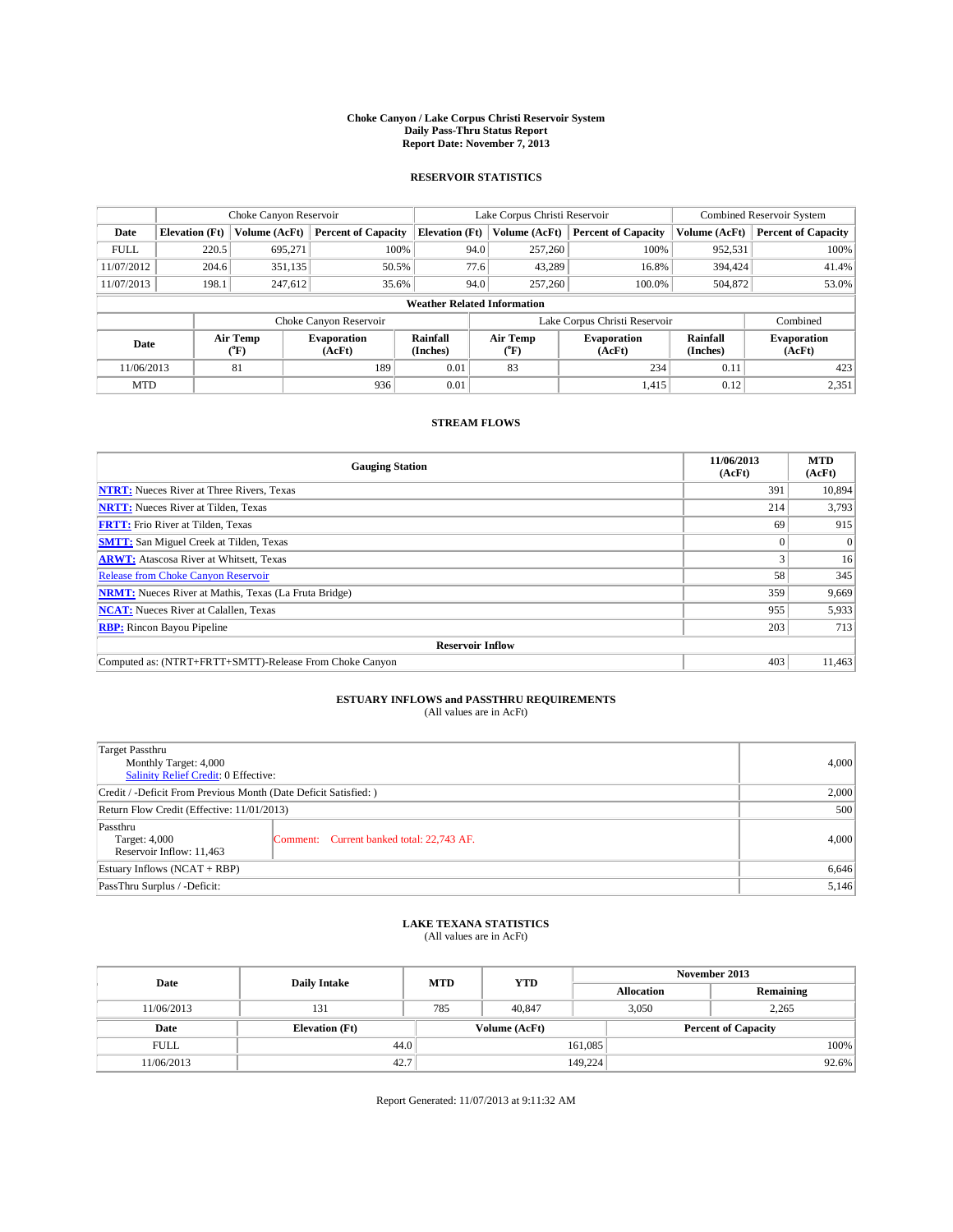#### **Choke Canyon / Lake Corpus Christi Reservoir System Daily Pass-Thru Status Report Report Date: November 8, 2013**

#### **RESERVOIR STATISTICS**

|                                    | Choke Canyon Reservoir |                    |                            | Lake Corpus Christi Reservoir      | Combined Reservoir System     |                       |                            |                              |                            |
|------------------------------------|------------------------|--------------------|----------------------------|------------------------------------|-------------------------------|-----------------------|----------------------------|------------------------------|----------------------------|
| Date                               | <b>Elevation</b> (Ft)  | Volume (AcFt)      | <b>Percent of Capacity</b> | <b>Elevation</b> (Ft)              |                               | Volume (AcFt)         | <b>Percent of Capacity</b> | Volume (AcFt)                | <b>Percent of Capacity</b> |
| <b>FULL</b>                        | 220.5                  | 695.271            |                            | 100%<br>257,260<br>94.0            |                               | 100%                  | 952,531                    | 100%                         |                            |
| 11/08/2012                         | 204.6                  | 351,309            | 50.5%                      |                                    | 77.6                          | 43,025                | 16.7%                      | 394,334                      | 41.4%                      |
| 11/08/2013                         | 198.1                  | 248,172            | 35.7%                      |                                    | 94.0                          | 257,078               | 99.9%                      | 505,250                      | 53.0%                      |
|                                    |                        |                    |                            | <b>Weather Related Information</b> |                               |                       |                            |                              |                            |
|                                    |                        |                    | Choke Canyon Reservoir     |                                    | Lake Corpus Christi Reservoir |                       |                            |                              |                            |
| Air Temp<br>Date<br>(°F)<br>(AcFt) |                        | <b>Evaporation</b> | Rainfall<br>(Inches)       |                                    | Air Temp<br>(°F)              | Evaporation<br>(AcFt) | Rainfall<br>(Inches)       | <b>Evaporation</b><br>(AcFt) |                            |
| 11/07/2013                         |                        | 62                 | 123                        | 0.00                               | 63                            |                       | 202<br>0.00                |                              | 325                        |

### **STREAM FLOWS**

MTD  $|$  1,059 0.01 1,059 0.01 1,617 0.12 2,676

| <b>Gauging Station</b>                                       | 11/07/2013<br>(AcFt) | <b>MTD</b><br>(AcFt) |  |  |  |  |
|--------------------------------------------------------------|----------------------|----------------------|--|--|--|--|
| <b>NTRT:</b> Nueces River at Three Rivers, Texas             | 236                  | 11,130               |  |  |  |  |
| <b>NRTT:</b> Nueces River at Tilden, Texas                   | 183                  | 3,976                |  |  |  |  |
| <b>FRTT:</b> Frio River at Tilden, Texas                     | 46                   | 961                  |  |  |  |  |
| <b>SMTT:</b> San Miguel Creek at Tilden, Texas               |                      | $\Omega$             |  |  |  |  |
| <b>ARWT:</b> Atascosa River at Whitsett, Texas               |                      | 19                   |  |  |  |  |
| <b>Release from Choke Canyon Reservoir</b>                   | 58                   | 403                  |  |  |  |  |
| <b>NRMT:</b> Nueces River at Mathis, Texas (La Fruta Bridge) | 522                  | 10,191               |  |  |  |  |
| <b>NCAT:</b> Nueces River at Calallen, Texas                 | 280                  | 6,213                |  |  |  |  |
| <b>RBP:</b> Rincon Bayou Pipeline                            | 202                  | 915                  |  |  |  |  |
| <b>Reservoir Inflow</b>                                      |                      |                      |  |  |  |  |
| Computed as: (NTRT+FRTT+SMTT)-Release From Choke Canyon      | 224                  | 11,687               |  |  |  |  |

# **ESTUARY INFLOWS and PASSTHRU REQUIREMENTS**<br>(All values are in AcFt)

| <b>Target Passthru</b><br>Monthly Target: 4,000<br>Salinity Relief Credit: 0 Effective: |                                           |       |  |  |
|-----------------------------------------------------------------------------------------|-------------------------------------------|-------|--|--|
| Credit / -Deficit From Previous Month (Date Deficit Satisfied: )                        |                                           |       |  |  |
| Return Flow Credit (Effective: 11/01/2013)                                              |                                           |       |  |  |
| Passthru<br>Target: 4,000<br>Reservoir Inflow: 11,687                                   | Comment: Current banked total: 22,743 AF. | 4,000 |  |  |
| Estuary Inflows $(NCAT + RBP)$                                                          |                                           |       |  |  |
| PassThru Surplus / -Deficit:                                                            | 5,628                                     |       |  |  |

# **LAKE TEXANA STATISTICS** (All values are in AcFt)

| Date        | <b>Daily Intake</b>   | <b>MTD</b> | <b>YTD</b>    | November 2013     |                            |           |  |
|-------------|-----------------------|------------|---------------|-------------------|----------------------------|-----------|--|
|             |                       |            |               | <b>Allocation</b> |                            | Remaining |  |
| 11/07/2013  | 131                   | 915        | 40,978        |                   | 3,050<br>2,135             |           |  |
| Date        | <b>Elevation</b> (Ft) |            | Volume (AcFt) |                   | <b>Percent of Capacity</b> |           |  |
| <b>FULL</b> | 44.0                  |            |               | 161,085           |                            | 100%      |  |
| 11/07/2013  | 42.7                  |            |               | 149,224           |                            | 92.6%     |  |

Report Generated: 11/08/2013 at 8:41:53 AM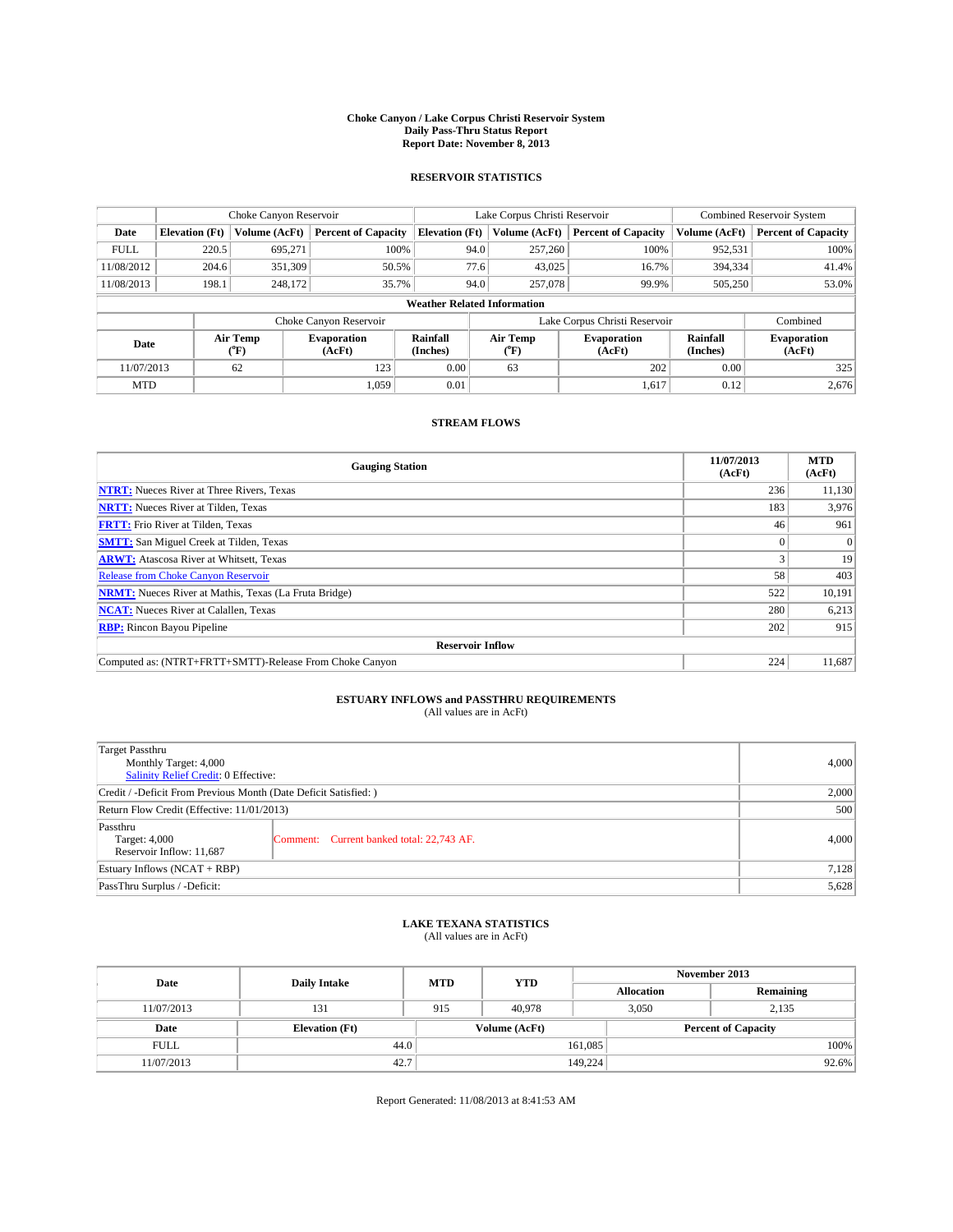#### **Choke Canyon / Lake Corpus Christi Reservoir System Daily Pass-Thru Status Report Report Date: November 9, 2013**

### **RESERVOIR STATISTICS**

|             |                       | Choke Canyon Reservoir |                              |                                    | Lake Corpus Christi Reservoir             | <b>Combined Reservoir System</b> |                      |                              |  |
|-------------|-----------------------|------------------------|------------------------------|------------------------------------|-------------------------------------------|----------------------------------|----------------------|------------------------------|--|
| Date        | <b>Elevation</b> (Ft) | Volume (AcFt)          | <b>Percent of Capacity</b>   | <b>Elevation (Ft)</b>              | Volume (AcFt)                             | <b>Percent of Capacity</b>       | Volume (AcFt)        | <b>Percent of Capacity</b>   |  |
| <b>FULL</b> | 220.5                 | 695,271                | 100%                         | 94.0                               | 257,260                                   | 100%                             | 952,531              | 100%                         |  |
| 11/09/2012  | 204.6                 | 350,611                | 50.4%                        | 77.5                               | 42,761                                    | 16.6%                            | 393,372              | 41.3%                        |  |
| 11/09/2013  | 198.1                 | 247,892                | 35.7%                        | 93.9                               | 255,983                                   | 99.5%                            | 503,875              | 52.9%                        |  |
|             |                       |                        |                              | <b>Weather Related Information</b> |                                           |                                  |                      |                              |  |
|             |                       |                        | Choke Canyon Reservoir       |                                    | Lake Corpus Christi Reservoir<br>Combined |                                  |                      |                              |  |
| Date        |                       | Air Temp<br>(°F)       | <b>Evaporation</b><br>(AcFt) | Rainfall<br>(Inches)               | Air Temp<br>("F)                          | <b>Evaporation</b><br>(AcFt)     | Rainfall<br>(Inches) | <b>Evaporation</b><br>(AcFt) |  |
| 11/08/2013  | 68<br>90              |                        |                              | 0.00                               | 71                                        | 159                              |                      | 249                          |  |
| <b>MTD</b>  |                       |                        | 1.149                        | 0.01                               |                                           | 1,776                            | 0.12                 | 2,925                        |  |

### **STREAM FLOWS**

| <b>Gauging Station</b>                                       | 11/08/2013<br>(AcFt) | <b>MTD</b><br>(AcFt) |  |  |  |  |
|--------------------------------------------------------------|----------------------|----------------------|--|--|--|--|
| <b>NTRT:</b> Nueces River at Three Rivers, Texas             | 185                  | 11,315               |  |  |  |  |
| <b>NRTT:</b> Nueces River at Tilden, Texas                   | 161                  | 4,137                |  |  |  |  |
| <b>FRTT:</b> Frio River at Tilden, Texas                     | 32                   | 992                  |  |  |  |  |
| <b>SMTT:</b> San Miguel Creek at Tilden, Texas               |                      | $\Omega$             |  |  |  |  |
| <b>ARWT:</b> Atascosa River at Whitsett, Texas               |                      | 22                   |  |  |  |  |
| <b>Release from Choke Canyon Reservoir</b>                   | 58                   | 461                  |  |  |  |  |
| <b>NRMT:</b> Nueces River at Mathis, Texas (La Fruta Bridge) | 139                  | 10,330               |  |  |  |  |
| <b>NCAT:</b> Nueces River at Calallen, Texas                 | 189                  | 6,402                |  |  |  |  |
| <b>RBP:</b> Rincon Bayou Pipeline                            | 200                  | 1,114                |  |  |  |  |
| <b>Reservoir Inflow</b>                                      |                      |                      |  |  |  |  |
| Computed as: (NTRT+FRTT+SMTT)-Release From Choke Canyon      | 159                  | 11,846               |  |  |  |  |

# **ESTUARY INFLOWS and PASSTHRU REQUIREMENTS**<br>(All values are in AcFt)

| <b>Target Passthru</b><br>Monthly Target: 4,000<br>Salinity Relief Credit: 0 Effective: | 4,000                                     |       |
|-----------------------------------------------------------------------------------------|-------------------------------------------|-------|
| Credit / -Deficit From Previous Month (Date Deficit Satisfied: )                        | 2,000                                     |       |
| Return Flow Credit (Effective: 11/01/2013)                                              | 500                                       |       |
| Passthru<br>Target: 4,000<br>Reservoir Inflow: 11.846                                   | Comment: Current banked total: 22,743 AF. | 4,000 |
| Estuary Inflows $(NCAT + RBP)$                                                          | 7,516                                     |       |
| PassThru Surplus / -Deficit:                                                            | 6,016                                     |       |

# **LAKE TEXANA STATISTICS** (All values are in AcFt)

| Date        | <b>Daily Intake</b>   | <b>MTD</b> | <b>YTD</b>    | November 2013     |                            |           |  |
|-------------|-----------------------|------------|---------------|-------------------|----------------------------|-----------|--|
|             |                       |            |               | <b>Allocation</b> |                            | Remaining |  |
| 11/08/2013  | 131                   | 1.046      | 41.108        |                   | 2.004<br>3,050             |           |  |
| Date        | <b>Elevation</b> (Ft) |            | Volume (AcFt) |                   | <b>Percent of Capacity</b> |           |  |
| <b>FULL</b> | 44.0                  |            |               | 161,085           |                            | 100%      |  |
| 11/08/2013  | 42.7                  |            |               | 149,224           |                            | 92.6%     |  |

Report Generated: 11/09/2013 at 8:35:56 AM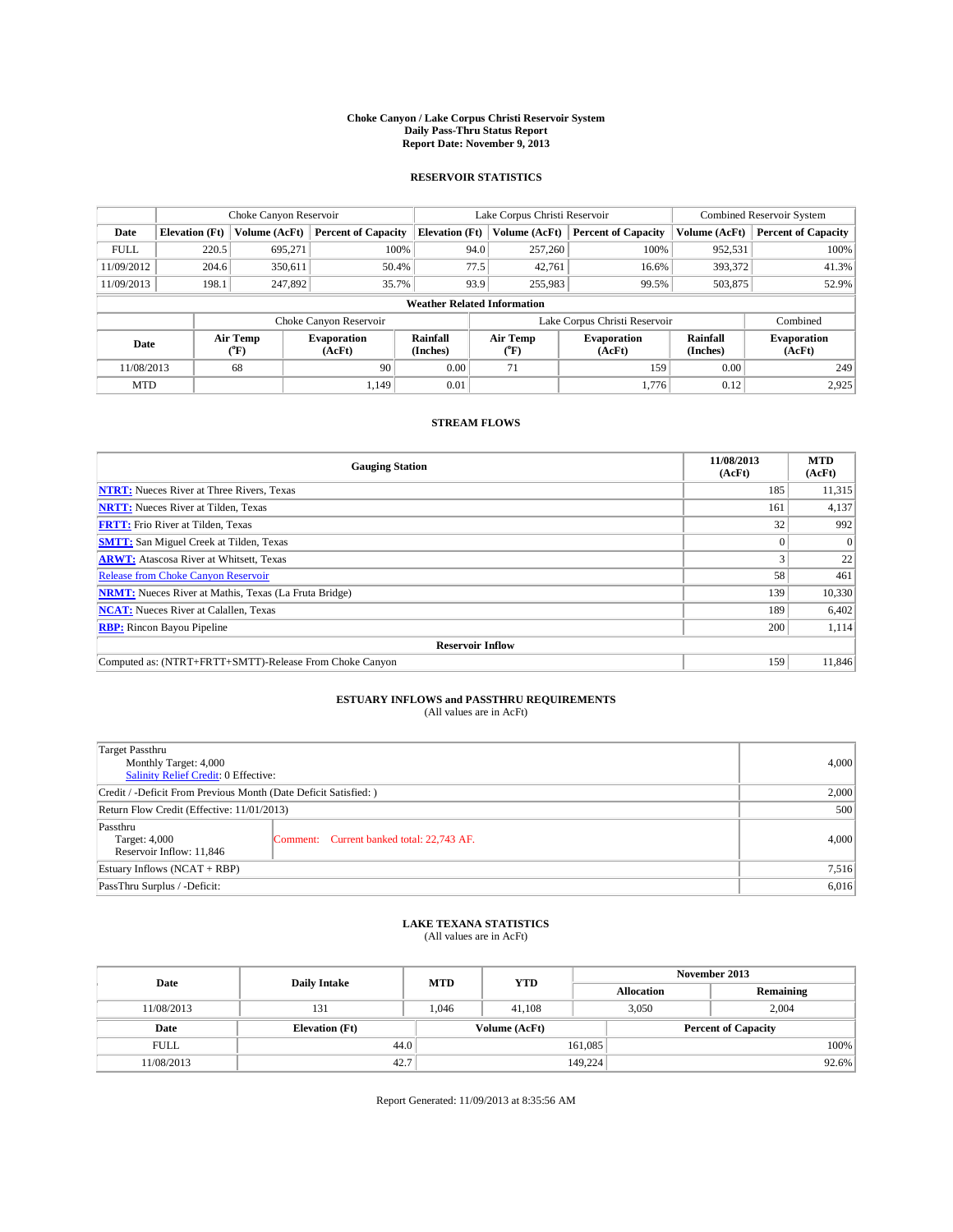#### **Choke Canyon / Lake Corpus Christi Reservoir System Daily Pass-Thru Status Report Report Date: November 10, 2013**

### **RESERVOIR STATISTICS**

|             | Choke Canyon Reservoir |                  |                              |                                    | Lake Corpus Christi Reservoir | <b>Combined Reservoir System</b> |                      |                              |
|-------------|------------------------|------------------|------------------------------|------------------------------------|-------------------------------|----------------------------------|----------------------|------------------------------|
| Date        | <b>Elevation</b> (Ft)  | Volume (AcFt)    | <b>Percent of Capacity</b>   | <b>Elevation (Ft)</b>              | Volume (AcFt)                 | <b>Percent of Capacity</b>       | Volume (AcFt)        | <b>Percent of Capacity</b>   |
| <b>FULL</b> | 220.5                  | 695,271          | 100%                         | 94.0                               | 257,260                       | 100%                             | 952,531              | 100%                         |
| 11/10/2012  | 204.6                  | 351,135          | 50.5%                        | 77.5                               | 42,498                        | 16.5%                            | 393,633              | 41.3%                        |
| 11/10/2013  | 198.1                  | 247,192          | 35.6%                        | 93.9                               | 255,619                       | 99.4%                            | 502,811              | 52.8%                        |
|             |                        |                  |                              | <b>Weather Related Information</b> |                               |                                  |                      |                              |
|             |                        |                  | Choke Canyon Reservoir       |                                    |                               | Lake Corpus Christi Reservoir    |                      | Combined                     |
| Date        |                        | Air Temp<br>("F) | <b>Evaporation</b><br>(AcFt) | Rainfall<br>(Inches)               | Air Temp<br>(TF)              | <b>Evaporation</b><br>(AcFt)     | Rainfall<br>(Inches) | <b>Evaporation</b><br>(AcFt) |
| 11/09/2013  |                        | 75               | 90                           | 0.00                               | 75                            | 106                              | 0.00                 | 196                          |

### **STREAM FLOWS**

MTD  $|$  1,239 0.01 1,239 0.01 1,882 0.12 3,121

| <b>Gauging Station</b>                                       | 11/09/2013<br>(AcFt) | <b>MTD</b><br>(AcFt) |  |  |  |  |
|--------------------------------------------------------------|----------------------|----------------------|--|--|--|--|
| <b>NTRT:</b> Nueces River at Three Rivers, Texas             | 163                  | 11,477               |  |  |  |  |
| <b>NRTT:</b> Nueces River at Tilden, Texas                   | 135                  | 4,272                |  |  |  |  |
| <b>FRTT:</b> Frio River at Tilden, Texas                     | 20                   | 1,012                |  |  |  |  |
| <b>SMTT:</b> San Miguel Creek at Tilden, Texas               |                      | $\Omega$             |  |  |  |  |
| <b>ARWT:</b> Atascosa River at Whitsett, Texas               |                      | 25                   |  |  |  |  |
| <b>Release from Choke Canyon Reservoir</b>                   | 58                   | 518                  |  |  |  |  |
| <b>NRMT:</b> Nueces River at Mathis, Texas (La Fruta Bridge) | 123                  | 10,453               |  |  |  |  |
| <b>NCAT:</b> Nueces River at Calallen, Texas                 | 34                   | 6,435                |  |  |  |  |
| <b>RBP:</b> Rincon Bayou Pipeline                            | 75                   | 1,189                |  |  |  |  |
| <b>Reservoir Inflow</b>                                      |                      |                      |  |  |  |  |
| Computed as: (NTRT+FRTT+SMTT)-Release From Choke Canyon      | 125                  | 11,971               |  |  |  |  |

## **ESTUARY INFLOWS and PASSTHRU REQUIREMENTS**<br>(All values are in AcFt)

| Target Passthru<br>Monthly Target: 4,000<br>Salinity Relief Credit: 0 Effective: | 4,000                                     |       |  |  |  |
|----------------------------------------------------------------------------------|-------------------------------------------|-------|--|--|--|
| Credit / -Deficit From Previous Month (Date Deficit Satisfied: )                 |                                           |       |  |  |  |
| Return Flow Credit (Effective: 11/01/2013)                                       |                                           |       |  |  |  |
| Passthru<br>Target: 4,000<br>Reservoir Inflow: 11,971                            | Comment: Current banked total: 22,743 AF. | 4,000 |  |  |  |
| Estuary Inflows $(NCAT + RBP)$                                                   | 7,624                                     |       |  |  |  |
| PassThru Surplus / -Deficit:                                                     |                                           |       |  |  |  |

## **LAKE TEXANA STATISTICS** (All values are in AcFt)

| Date        | <b>Daily Intake</b>   | <b>MTD</b> | <b>YTD</b>    | November 2013     |                            |           |  |
|-------------|-----------------------|------------|---------------|-------------------|----------------------------|-----------|--|
|             |                       |            |               | <b>Allocation</b> |                            | Remaining |  |
| 11/09/2013  | 130                   | 1,176      | 41.239        |                   | 3,050<br>1,874             |           |  |
| Date        | <b>Elevation</b> (Ft) |            | Volume (AcFt) |                   | <b>Percent of Capacity</b> |           |  |
| <b>FULL</b> | 44.0                  |            |               | 161,085           |                            | 100%      |  |
| 11/09/2013  | 42.7                  |            |               | 149,224           |                            | 92.6%     |  |

Report Generated: 11/10/2013 at 8:29:35 AM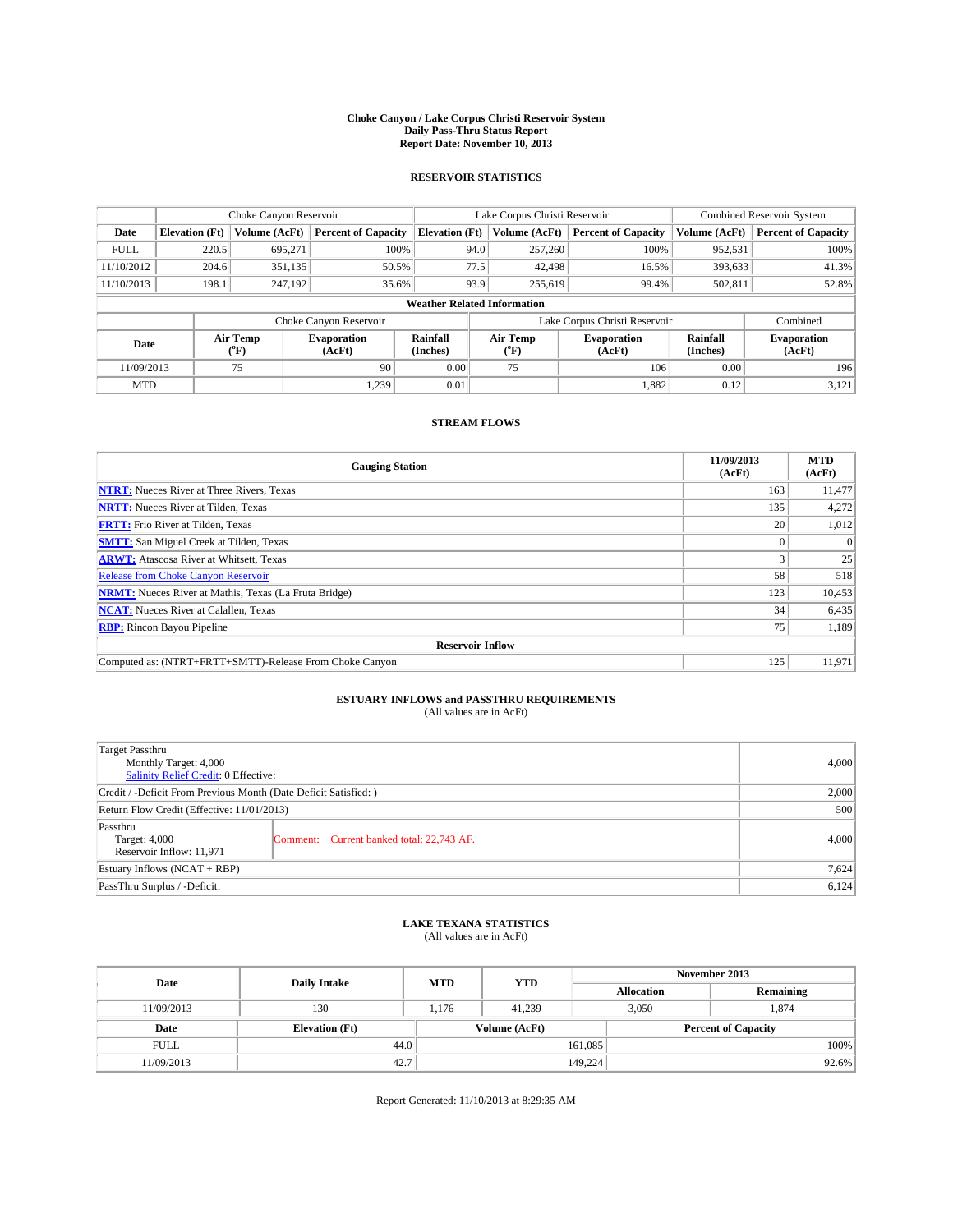#### **Choke Canyon / Lake Corpus Christi Reservoir System Daily Pass-Thru Status Report Report Date: November 11, 2013**

### **RESERVOIR STATISTICS**

|             | Choke Canyon Reservoir                                                                                                       |               |                            |                                    | Lake Corpus Christi Reservoir | <b>Combined Reservoir System</b> |               |                            |
|-------------|------------------------------------------------------------------------------------------------------------------------------|---------------|----------------------------|------------------------------------|-------------------------------|----------------------------------|---------------|----------------------------|
| Date        | <b>Elevation</b> (Ft)                                                                                                        | Volume (AcFt) | <b>Percent of Capacity</b> | <b>Elevation (Ft)</b>              | Volume (AcFt)                 | <b>Percent of Capacity</b>       | Volume (AcFt) | <b>Percent of Capacity</b> |
| <b>FULL</b> | 220.5                                                                                                                        | 695,271       | 100%                       | 94.0                               | 257,260                       | 100%                             | 952,531       | 100%                       |
| 11/11/2012  | 204.5                                                                                                                        | 349,913       | 50.3%                      | 77.4                               | 42,041                        | 16.3%                            | 391,954       | 41.1%                      |
| 11/11/2013  | 198.1                                                                                                                        | 247,612       | 35.6%                      | 93.9                               | 255,254                       | 99.2%                            | 502,866       | 52.8%                      |
|             |                                                                                                                              |               |                            | <b>Weather Related Information</b> |                               |                                  |               |                            |
|             |                                                                                                                              |               | Choke Canyon Reservoir     |                                    |                               | Lake Corpus Christi Reservoir    |               | Combined                   |
| Date        | Air Temp<br>Air Temp<br>Rainfall<br><b>Evaporation</b><br><b>Evaporation</b><br>(Inches)<br>(AcFt)<br>(AcFt)<br>(°F)<br>(°F) |               |                            | Rainfall<br>(Inches)               | <b>Evaporation</b><br>(AcFt)  |                                  |               |                            |
| 11/10/2013  |                                                                                                                              | 73            | 123                        | 0.00                               | 70                            | 106                              | 0.00          | 229                        |
| <b>MTD</b>  |                                                                                                                              |               | 1,362                      | 0.01                               |                               | 1.988                            | 0.12          | 3,350                      |

### **STREAM FLOWS**

| <b>Gauging Station</b>                                       | 11/10/2013<br>(AcFt) | <b>MTD</b><br>(AcFt) |  |  |  |  |
|--------------------------------------------------------------|----------------------|----------------------|--|--|--|--|
| <b>NTRT:</b> Nueces River at Three Rivers, Texas             | 141                  | 11,618               |  |  |  |  |
| <b>NRTT:</b> Nueces River at Tilden, Texas                   | 123                  | 4,395                |  |  |  |  |
| <b>FRTT:</b> Frio River at Tilden, Texas                     | 14                   | 1,027                |  |  |  |  |
| <b>SMTT:</b> San Miguel Creek at Tilden, Texas               |                      | $\Omega$             |  |  |  |  |
| <b>ARWT:</b> Atascosa River at Whitsett, Texas               |                      | 28                   |  |  |  |  |
| <b>Release from Choke Canyon Reservoir</b>                   | 58                   | 576                  |  |  |  |  |
| <b>NRMT:</b> Nueces River at Mathis, Texas (La Fruta Bridge) | 141                  | 10,594               |  |  |  |  |
| <b>NCAT:</b> Nueces River at Calallen, Texas                 | 44                   | 6,479                |  |  |  |  |
| <b>RBP:</b> Rincon Bayou Pipeline                            | $\Omega$             | 1,189                |  |  |  |  |
| <b>Reservoir Inflow</b>                                      |                      |                      |  |  |  |  |
| Computed as: (NTRT+FRTT+SMTT)-Release From Choke Canyon      | 98                   | 12,069               |  |  |  |  |

# **ESTUARY INFLOWS and PASSTHRU REQUIREMENTS**<br>(All values are in AcFt)

| <b>Target Passthru</b><br>Monthly Target: 4,000<br>Salinity Relief Credit: 0 Effective: |                                           |       |  |  |
|-----------------------------------------------------------------------------------------|-------------------------------------------|-------|--|--|
| Credit / -Deficit From Previous Month (Date Deficit Satisfied: )                        |                                           |       |  |  |
| Return Flow Credit (Effective: 11/01/2013)                                              |                                           |       |  |  |
| Passthru<br>Target: 4,000<br>Reservoir Inflow: 12,069                                   | Comment: Current banked total: 22,743 AF. | 4,000 |  |  |
| Estuary Inflows $(NCAT + RBP)$                                                          |                                           |       |  |  |
| PassThru Surplus / -Deficit:                                                            | 6,168                                     |       |  |  |

## **LAKE TEXANA STATISTICS** (All values are in AcFt)

| Date        | <b>Daily Intake</b>   | <b>MTD</b> | <b>YTD</b>    | November 2013     |                            |           |  |
|-------------|-----------------------|------------|---------------|-------------------|----------------------------|-----------|--|
|             |                       |            |               | <b>Allocation</b> |                            | Remaining |  |
| 11/10/2013  | 130                   | 1.306      | 41.369        |                   | 3,050<br>1.744             |           |  |
| Date        | <b>Elevation</b> (Ft) |            | Volume (AcFt) |                   | <b>Percent of Capacity</b> |           |  |
| <b>FULL</b> | 44.0                  |            |               | 161,085           |                            | 100%      |  |
| 11/10/2013  | 42.5                  |            |               | 148,332           |                            | $92.1\%$  |  |

Report Generated: 11/11/2013 at 9:05:02 AM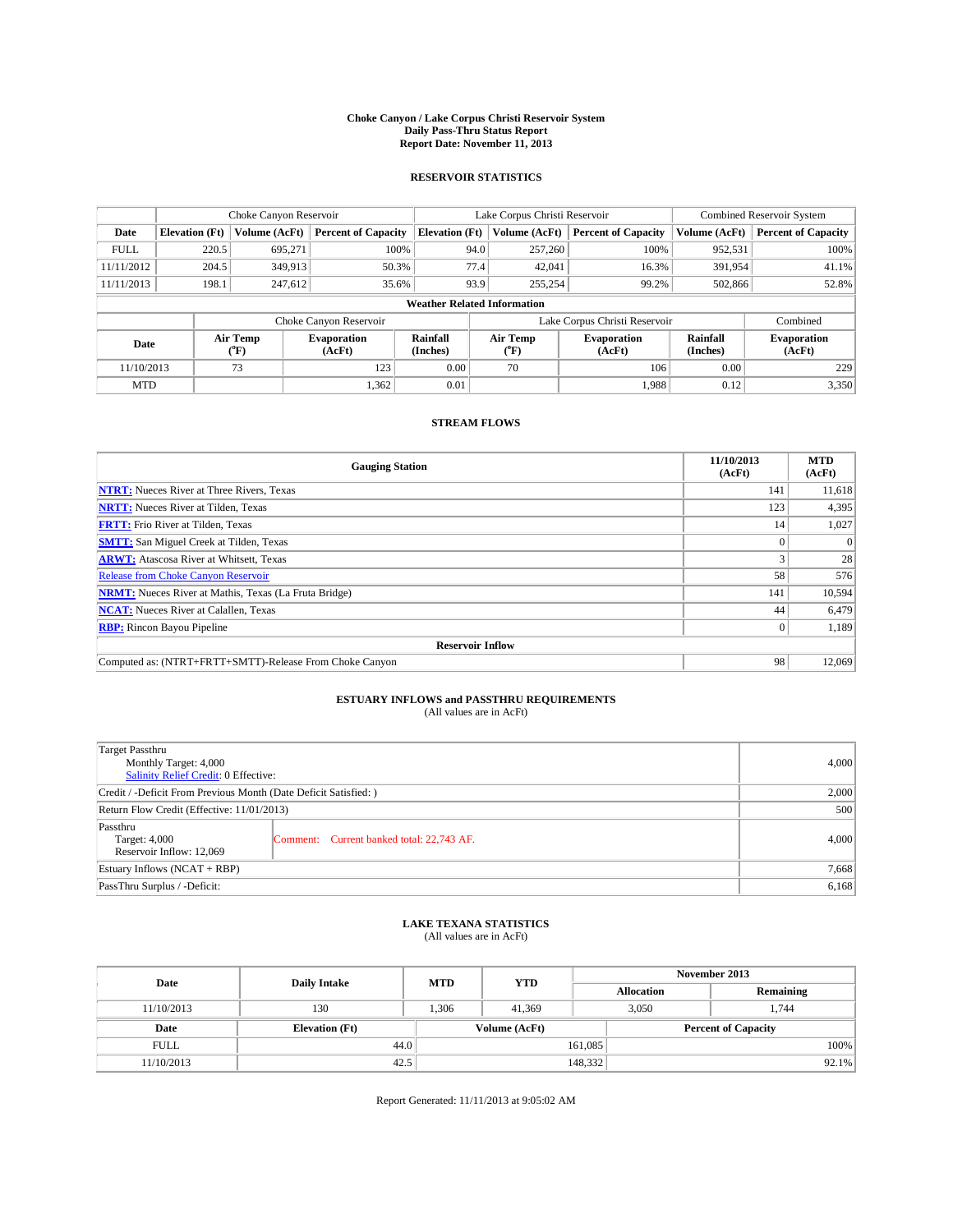#### **Choke Canyon / Lake Corpus Christi Reservoir System Daily Pass-Thru Status Report Report Date: November 12, 2013**

### **RESERVOIR STATISTICS**

|             | Choke Canyon Reservoir |                  |                            |                                    | Lake Corpus Christi Reservoir |                  |                               |                      | Combined Reservoir System    |  |  |
|-------------|------------------------|------------------|----------------------------|------------------------------------|-------------------------------|------------------|-------------------------------|----------------------|------------------------------|--|--|
| Date        | <b>Elevation</b> (Ft)  | Volume (AcFt)    | <b>Percent of Capacity</b> | <b>Elevation</b> (Ft)              |                               | Volume (AcFt)    | <b>Percent of Capacity</b>    | Volume (AcFt)        | <b>Percent of Capacity</b>   |  |  |
| <b>FULL</b> | 220.5                  | 695,271          | 100%                       |                                    | 94.0                          | 257,260          | 100%                          | 952,531              | 100%                         |  |  |
| 11/12/2012  | 204.5                  | 349,041          | 50.2%                      |                                    | 77.5                          | 42,564           | 16.5%                         | 391,605              | 41.1%                        |  |  |
| 11/12/2013  | 198.0                  | 246.352          | 35.4%                      |                                    | 93.9                          | 255,072          | 99.1%                         | 501.424              | 52.6%                        |  |  |
|             |                        |                  |                            | <b>Weather Related Information</b> |                               |                  |                               |                      |                              |  |  |
|             |                        |                  | Choke Canyon Reservoir     |                                    |                               |                  | Lake Corpus Christi Reservoir |                      | Combined                     |  |  |
| Date        |                        | Air Temp<br>("F) | Evaporation<br>(AcFt)      | Rainfall<br>(Inches)               |                               | Air Temp<br>("F) | <b>Evaporation</b><br>(AcFt)  | Rainfall<br>(Inches) | <b>Evaporation</b><br>(AcFt) |  |  |
| 11/11/2013  |                        | 77               | 123                        | 0.00                               |                               | 78               | 191                           | 0.00                 | 314                          |  |  |

### **STREAM FLOWS**

MTD  $|$  1,485 0.01 2,179 0.12 3,664

| <b>Gauging Station</b>                                       | 11/11/2013<br>(AcFt) | <b>MTD</b><br>(AcFt) |  |  |  |
|--------------------------------------------------------------|----------------------|----------------------|--|--|--|
| <b>NTRT:</b> Nueces River at Three Rivers, Texas             | 121                  | 11,739               |  |  |  |
| <b>NRTT:</b> Nueces River at Tilden, Texas                   | 151                  | 4,546                |  |  |  |
| <b>FRTT:</b> Frio River at Tilden, Texas                     |                      | 1,037                |  |  |  |
| <b>SMTT:</b> San Miguel Creek at Tilden, Texas               |                      | $\Omega$             |  |  |  |
| <b>ARWT:</b> Atascosa River at Whitsett, Texas               |                      | 31                   |  |  |  |
| <b>Release from Choke Canyon Reservoir</b>                   | 58                   | 633                  |  |  |  |
| <b>NRMT:</b> Nueces River at Mathis, Texas (La Fruta Bridge) | 157                  | 10,751               |  |  |  |
| <b>NCAT:</b> Nueces River at Calallen, Texas                 | 26                   | 6,505                |  |  |  |
| <b>RBP:</b> Rincon Bayou Pipeline                            | $\Omega$             | 1,189                |  |  |  |
| <b>Reservoir Inflow</b>                                      |                      |                      |  |  |  |
| Computed as: (NTRT+FRTT+SMTT)-Release From Choke Canyon      | 74                   | 12,143               |  |  |  |

## **ESTUARY INFLOWS and PASSTHRU REQUIREMENTS**<br>(All values are in AcFt)

| <b>Target Passthru</b><br>Monthly Target: 4,000<br>Salinity Relief Credit: 0 Effective: |                                           |       |  |  |
|-----------------------------------------------------------------------------------------|-------------------------------------------|-------|--|--|
| Credit / -Deficit From Previous Month (Date Deficit Satisfied: )                        |                                           |       |  |  |
| Return Flow Credit (Effective: 11/01/2013)                                              |                                           |       |  |  |
| Passthru<br>Target: 4,000<br>Reservoir Inflow: 12,143                                   | Comment: Current banked total: 22,743 AF. | 4,000 |  |  |
| Estuary Inflows $(NCAT + RBP)$                                                          |                                           |       |  |  |
| PassThru Surplus / -Deficit:                                                            | 6,194                                     |       |  |  |

## **LAKE TEXANA STATISTICS** (All values are in AcFt)

| Date        | <b>Daily Intake</b>   | <b>MTD</b> | <b>YTD</b>    | November 2013              |       |           |  |
|-------------|-----------------------|------------|---------------|----------------------------|-------|-----------|--|
|             |                       |            |               | <b>Allocation</b>          |       | Remaining |  |
| 11/11/2013  | 130                   | 1.436      | 41.499        |                            | 3,050 | 1.614     |  |
| Date        | <b>Elevation</b> (Ft) |            | Volume (AcFt) | <b>Percent of Capacity</b> |       |           |  |
| <b>FULL</b> | 44.0                  |            |               | 161,085                    |       | 100%      |  |
| 11/11/2013  | 42.5                  |            |               | 148,332                    |       | $92.1\%$  |  |

Report Generated: 11/12/2013 at 8:55:24 AM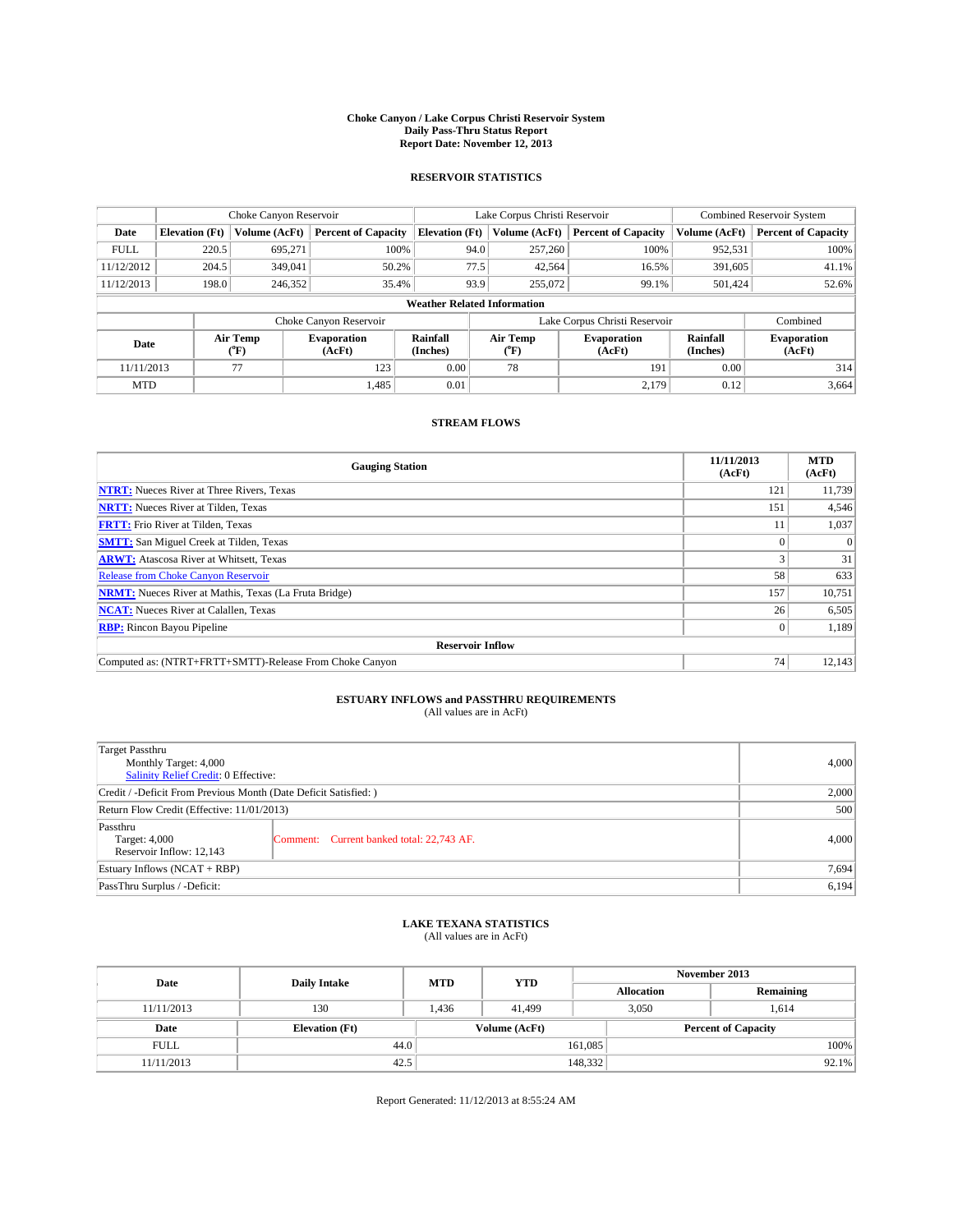#### **Choke Canyon / Lake Corpus Christi Reservoir System Daily Pass-Thru Status Report Report Date: November 13, 2013**

### **RESERVOIR STATISTICS**

|                                    | Choke Canyon Reservoir   |               |                              |                       | Lake Corpus Christi Reservoir             | <b>Combined Reservoir System</b> |                      |                              |  |
|------------------------------------|--------------------------|---------------|------------------------------|-----------------------|-------------------------------------------|----------------------------------|----------------------|------------------------------|--|
| Date                               | <b>Elevation</b> (Ft)    | Volume (AcFt) | <b>Percent of Capacity</b>   | <b>Elevation (Ft)</b> | Volume (AcFt)                             | <b>Percent of Capacity</b>       | Volume (AcFt)        | <b>Percent of Capacity</b>   |  |
| <b>FULL</b>                        | 220.5                    | 695.271       | 100%                         | 94.0                  | 257,260                                   | 100%                             | 952,531              | 100%                         |  |
| 11/13/2012                         | 204.5                    | 348,866       | 50.2%                        | 77.4                  | 42,041                                    |                                  | 16.3%<br>390,907     |                              |  |
| 11/13/2013                         | 198.0                    | 246.212       | 35.4%                        | 93.9                  | 254,526                                   | 98.9%                            | 500,738              | 52.6%                        |  |
| <b>Weather Related Information</b> |                          |               |                              |                       |                                           |                                  |                      |                              |  |
|                                    |                          |               | Choke Canyon Reservoir       |                       | Lake Corpus Christi Reservoir<br>Combined |                                  |                      |                              |  |
|                                    | Air Temp<br>Date<br>(°F) |               | <b>Evaporation</b><br>(AcFt) | Rainfall<br>(Inches)  | Air Temp<br>("F)                          | <b>Evaporation</b><br>(AcFt)     | Rainfall<br>(Inches) | <b>Evaporation</b><br>(AcFt) |  |
| 11/12/2013                         |                          | 72            | 221                          | 0.00                  | 72                                        | 233<br>0.00                      |                      | 454                          |  |

### **STREAM FLOWS**

MTD  $|$  1,706 0.01 2,412 0.12 4,118

| <b>Gauging Station</b>                                       | 11/12/2013<br>(AcFt) | <b>MTD</b><br>(AcFt) |  |  |  |  |
|--------------------------------------------------------------|----------------------|----------------------|--|--|--|--|
| <b>NTRT:</b> Nueces River at Three Rivers, Texas             | 117                  | 11,856               |  |  |  |  |
| <b>NRTT:</b> Nueces River at Tilden, Texas                   | 83                   | 4,629                |  |  |  |  |
| <b>FRTT:</b> Frio River at Tilden, Texas                     | 8                    | 1,045                |  |  |  |  |
| <b>SMTT:</b> San Miguel Creek at Tilden, Texas               |                      | $\Omega$             |  |  |  |  |
| <b>ARWT:</b> Atascosa River at Whitsett, Texas               |                      | 33                   |  |  |  |  |
| <b>Release from Choke Canyon Reservoir</b>                   | 58                   | 691                  |  |  |  |  |
| <b>NRMT:</b> Nueces River at Mathis, Texas (La Fruta Bridge) | 304                  | 11,054               |  |  |  |  |
| <b>NCAT:</b> Nueces River at Calallen, Texas                 | 19                   | 6,524                |  |  |  |  |
| <b>RBP:</b> Rincon Bayou Pipeline                            | $\Omega$             | 1,189                |  |  |  |  |
| <b>Reservoir Inflow</b>                                      |                      |                      |  |  |  |  |
| Computed as: (NTRT+FRTT+SMTT)-Release From Choke Canyon      | 67                   | 12,211               |  |  |  |  |

## **ESTUARY INFLOWS and PASSTHRU REQUIREMENTS**<br>(All values are in AcFt)

| Target Passthru<br>Monthly Target: 4,000<br>Salinity Relief Credit: 0 Effective: | 4,000                                     |       |  |  |
|----------------------------------------------------------------------------------|-------------------------------------------|-------|--|--|
| Credit / -Deficit From Previous Month (Date Deficit Satisfied: )                 |                                           |       |  |  |
| Return Flow Credit (Effective: 11/01/2013)                                       |                                           |       |  |  |
| Passthru<br>Target: 4,000<br>Reservoir Inflow: 12.211                            | Comment: Current banked total: 22,743 AF. | 4,000 |  |  |
| Estuary Inflows (NCAT + RBP)                                                     |                                           |       |  |  |
| PassThru Surplus / -Deficit:                                                     |                                           |       |  |  |

## **LAKE TEXANA STATISTICS** (All values are in AcFt)

| Date        | <b>Daily Intake</b>   | <b>MTD</b> | <b>YTD</b>    | November 2013     |                            |           |  |
|-------------|-----------------------|------------|---------------|-------------------|----------------------------|-----------|--|
|             |                       |            |               | <b>Allocation</b> |                            | Remaining |  |
| 11/12/2013  | 120                   | 1,557      | 41.619        |                   | 3,050<br>1,493             |           |  |
| Date        | <b>Elevation</b> (Ft) |            | Volume (AcFt) |                   | <b>Percent of Capacity</b> |           |  |
| <b>FULL</b> | 44.0                  |            |               | 161,085           |                            | 100%      |  |
| 11/12/2013  | 42.5                  |            |               | 147,442           |                            | 91.5%     |  |

Report Generated: 11/13/2013 at 8:40:24 AM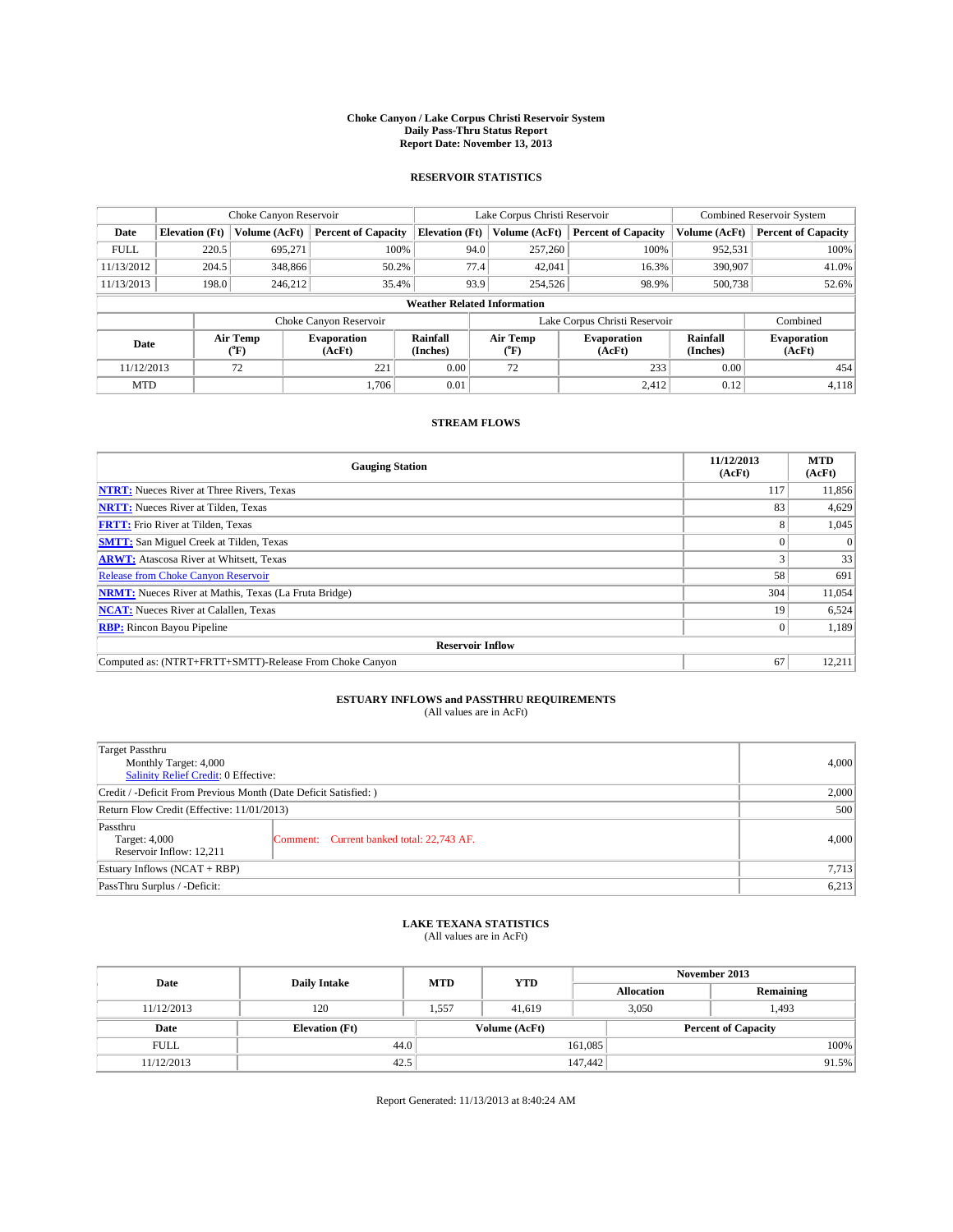#### **Choke Canyon / Lake Corpus Christi Reservoir System Daily Pass-Thru Status Report Report Date: November 14, 2013**

### **RESERVOIR STATISTICS**

|             |                                    | Choke Canyon Reservoir                           |                            |                       | Lake Corpus Christi Reservoir | Combined Reservoir System     |                      |                              |  |
|-------------|------------------------------------|--------------------------------------------------|----------------------------|-----------------------|-------------------------------|-------------------------------|----------------------|------------------------------|--|
| Date        | <b>Elevation</b> (Ft)              | <b>Volume (AcFt)</b>                             | <b>Percent of Capacity</b> | <b>Elevation (Ft)</b> | Volume (AcFt)                 | <b>Percent of Capacity</b>    | Volume (AcFt)        | <b>Percent of Capacity</b>   |  |
| <b>FULL</b> | 220.5                              | 695.271                                          | 100%                       | 94.0                  | 257,260                       | 100%                          | 952,531              | 100%                         |  |
| 11/14/2012  | 204.5                              | 349,215                                          | 50.2%                      | 77.3                  | 41,586                        | 16.2%                         | 390,801              | 41.0%                        |  |
| 11/14/2013  | 198.1                              | 246,912                                          | 35.5%                      | 93.8                  | 252,708                       | 98.2%                         | 499.620              | 52.5%                        |  |
|             | <b>Weather Related Information</b> |                                                  |                            |                       |                               |                               |                      |                              |  |
|             |                                    |                                                  | Choke Canyon Reservoir     |                       |                               | Lake Corpus Christi Reservoir |                      | Combined                     |  |
| Date        |                                    | Air Temp<br><b>Evaporation</b><br>(°F)<br>(AcFt) |                            | Rainfall<br>(Inches)  | Air Temp<br>(°F)              | <b>Evaporation</b><br>(AcFt)  | Rainfall<br>(Inches) | <b>Evaporation</b><br>(AcFt) |  |
| 11/13/2013  |                                    | 57                                               | 115                        | 0.00                  | 58                            | 317                           | 0.00                 | 432                          |  |
| <b>MTD</b>  |                                    |                                                  | 1,821                      | 0.01                  |                               | 2,729                         | 0.12                 | 4,550                        |  |

### **STREAM FLOWS**

| <b>Gauging Station</b>                                       | 11/13/2013<br>(AcFt) | <b>MTD</b><br>(AcFt) |  |  |  |  |
|--------------------------------------------------------------|----------------------|----------------------|--|--|--|--|
| <b>NTRT:</b> Nueces River at Three Rivers, Texas             | 123                  | 11,979               |  |  |  |  |
| <b>NRTT:</b> Nueces River at Tilden, Texas                   | 7 <sup>1</sup>       | 4,700                |  |  |  |  |
| <b>FRTT:</b> Frio River at Tilden, Texas                     | 8                    | 1,053                |  |  |  |  |
| <b>SMTT:</b> San Miguel Creek at Tilden, Texas               |                      | $\Omega$             |  |  |  |  |
| <b>ARWT:</b> Atascosa River at Whitsett, Texas               |                      | 36                   |  |  |  |  |
| <b>Release from Choke Canyon Reservoir</b>                   | 58                   | 748                  |  |  |  |  |
| <b>NRMT:</b> Nueces River at Mathis, Texas (La Fruta Bridge) | 242                  | 11,297               |  |  |  |  |
| <b>NCAT:</b> Nueces River at Calallen, Texas                 | 101                  | 6,625                |  |  |  |  |
| <b>RBP:</b> Rincon Bayou Pipeline                            |                      | 1,189                |  |  |  |  |
| <b>Reservoir Inflow</b>                                      |                      |                      |  |  |  |  |
| Computed as: (NTRT+FRTT+SMTT)-Release From Choke Canyon      | 73                   | 12,284               |  |  |  |  |

# **ESTUARY INFLOWS and PASSTHRU REQUIREMENTS**<br>(All values are in AcFt)

| <b>Target Passthru</b><br>Monthly Target: 4,000<br>Salinity Relief Credit: 0 Effective: |                                           |       |  |  |
|-----------------------------------------------------------------------------------------|-------------------------------------------|-------|--|--|
| Credit / -Deficit From Previous Month (Date Deficit Satisfied: )                        |                                           |       |  |  |
| Return Flow Credit (Effective: 11/01/2013)                                              |                                           |       |  |  |
| Passthru<br>Target: 4,000<br>Reservoir Inflow: 12.284                                   | Comment: Current banked total: 22,743 AF. | 4,000 |  |  |
| Estuary Inflows $(NCAT + RBP)$                                                          |                                           |       |  |  |
| PassThru Surplus / -Deficit:                                                            |                                           |       |  |  |

## **LAKE TEXANA STATISTICS** (All values are in AcFt)

| Date        | <b>Daily Intake</b>   | <b>MTD</b> | <b>YTD</b>    | November 2013     |                            |           |  |
|-------------|-----------------------|------------|---------------|-------------------|----------------------------|-----------|--|
|             |                       |            |               | <b>Allocation</b> |                            | Remaining |  |
| 11/13/2013  | 112                   | 1,669      | 41,732        |                   | 3,050<br>1,381             |           |  |
| Date        | <b>Elevation</b> (Ft) |            | Volume (AcFt) |                   | <b>Percent of Capacity</b> |           |  |
| <b>FULL</b> | 44.0                  |            |               | 161,085           |                            | 100%      |  |
| 11/13/2013  | 42.4                  |            |               | 147,442           |                            | 91.5%     |  |

Report Generated: 11/14/2013 at 8:21:37 AM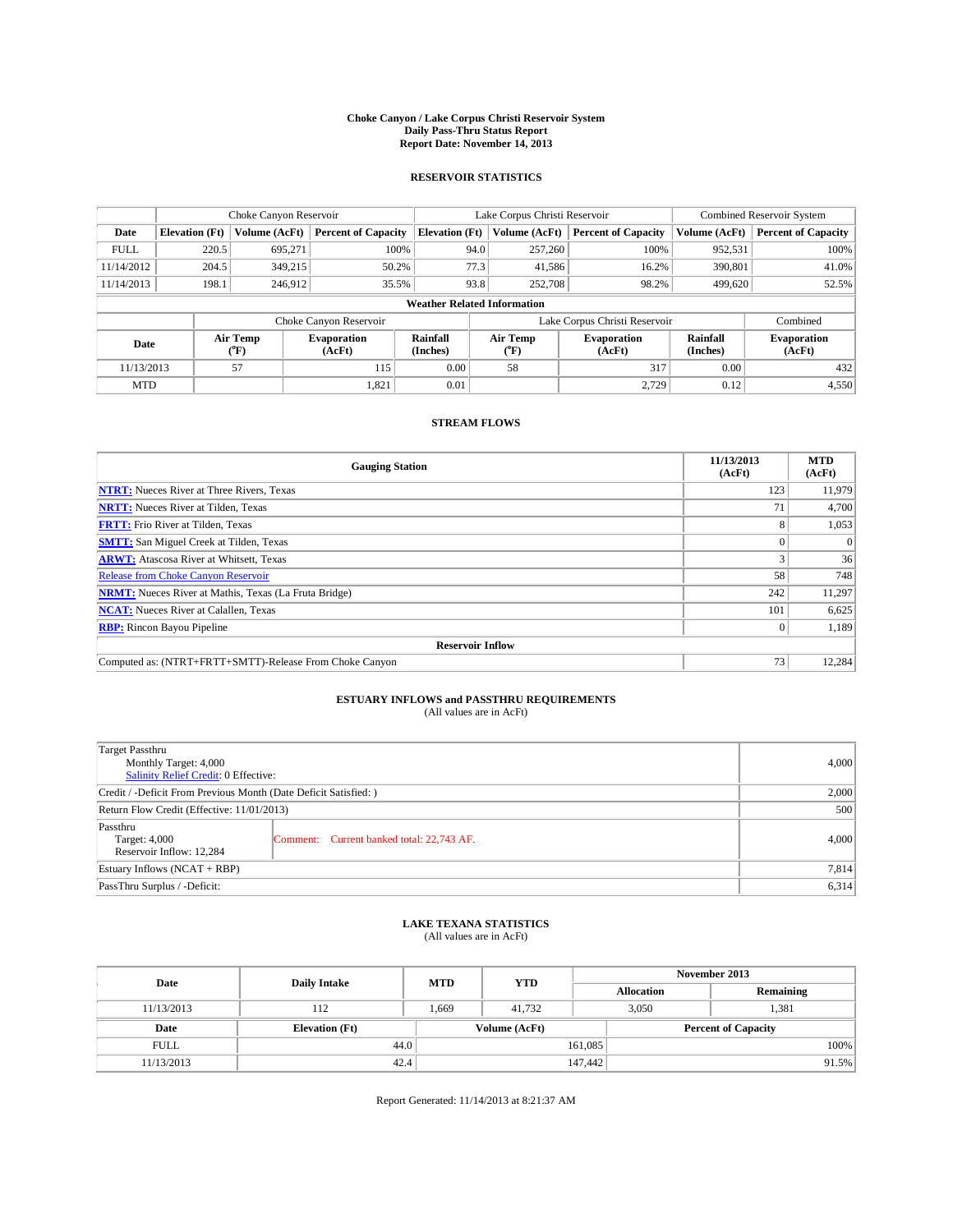#### **Choke Canyon / Lake Corpus Christi Reservoir System Daily Pass-Thru Status Report Report Date: November 15, 2013**

### **RESERVOIR STATISTICS**

|             |                       | Choke Canyon Reservoir |                              |                                    | Lake Corpus Christi Reservoir                    | <b>Combined Reservoir System</b> |                      |                              |  |
|-------------|-----------------------|------------------------|------------------------------|------------------------------------|--------------------------------------------------|----------------------------------|----------------------|------------------------------|--|
| Date        | <b>Elevation</b> (Ft) | <b>Volume (AcFt)</b>   | <b>Percent of Capacity</b>   | <b>Elevation (Ft)</b>              | Volume (AcFt)                                    | <b>Percent of Capacity</b>       | Volume (AcFt)        | <b>Percent of Capacity</b>   |  |
| <b>FULL</b> | 220.5                 | 695,271                | 100%                         | 94.0                               | 257,260                                          | 100%                             | 952,531              | 100%                         |  |
| 11/15/2012  | 204.5                 | 349,041                | 50.2%                        | 77.3                               | 41,392                                           | 390,433<br>16.1%                 |                      | 41.0%                        |  |
| 11/15/2013  | 198.0                 | 246,772                | 35.5%                        | 93.7                               | 252,345                                          | 98.1%                            | 499,117              | 52.4%                        |  |
|             |                       |                        |                              | <b>Weather Related Information</b> |                                                  |                                  |                      |                              |  |
|             |                       |                        | Choke Canyon Reservoir       |                                    | Lake Corpus Christi Reservoir<br>Combined        |                                  |                      |                              |  |
| Date        |                       | Air Temp<br>(°F)       | <b>Evaporation</b><br>(AcFt) | Rainfall<br>(Inches)               | Air Temp<br><b>Evaporation</b><br>(AcFt)<br>("F) |                                  | Rainfall<br>(Inches) | <b>Evaporation</b><br>(AcFt) |  |
| 11/14/2013  |                       | 65                     | 57                           | 0.00                               | 63                                               | 63                               | 0.00                 | 120                          |  |

### **STREAM FLOWS**

MTD  $|$  1,878 0.01 2,792 0.12 4,670

| <b>Gauging Station</b>                                       | 11/14/2013<br>(AcFt) | <b>MTD</b><br>(AcFt) |  |  |  |  |
|--------------------------------------------------------------|----------------------|----------------------|--|--|--|--|
| <b>NTRT:</b> Nueces River at Three Rivers, Texas             | 107                  | 12,087               |  |  |  |  |
| <b>NRTT:</b> Nueces River at Tilden, Texas                   | 60                   | 4,760                |  |  |  |  |
| <b>FRTT:</b> Frio River at Tilden, Texas                     | 6                    | 1,058                |  |  |  |  |
| <b>SMTT:</b> San Miguel Creek at Tilden, Texas               |                      | $\Omega$             |  |  |  |  |
| <b>ARWT:</b> Atascosa River at Whitsett, Texas               |                      | 39                   |  |  |  |  |
| <b>Release from Choke Canyon Reservoir</b>                   | 58                   | 806                  |  |  |  |  |
| <b>NRMT:</b> Nueces River at Mathis, Texas (La Fruta Bridge) | 157                  | 11,453               |  |  |  |  |
| <b>NCAT:</b> Nueces River at Calallen, Texas                 | 109                  | 6,734                |  |  |  |  |
| <b>RBP:</b> Rincon Bayou Pipeline                            | $\overline{0}$       | 1,189                |  |  |  |  |
| <b>Reservoir Inflow</b>                                      |                      |                      |  |  |  |  |
| Computed as: (NTRT+FRTT+SMTT)-Release From Choke Canyon      | 55                   | 12,339               |  |  |  |  |

## **ESTUARY INFLOWS and PASSTHRU REQUIREMENTS**<br>(All values are in AcFt)

| Target Passthru<br>Monthly Target: 4,000<br>Salinity Relief Credit: 0 Effective: | 4,000                                     |       |  |  |
|----------------------------------------------------------------------------------|-------------------------------------------|-------|--|--|
| Credit / -Deficit From Previous Month (Date Deficit Satisfied: )                 |                                           |       |  |  |
| Return Flow Credit (Effective: 11/01/2013)                                       |                                           |       |  |  |
| Passthru<br>Target: 4,000<br>Reservoir Inflow: 12,339                            | Comment: Current banked total: 22,743 AF. | 4,000 |  |  |
| Estuary Inflows $(NCAT + RBP)$                                                   | 7,923                                     |       |  |  |
| PassThru Surplus / -Deficit:                                                     | 6,423                                     |       |  |  |

## **LAKE TEXANA STATISTICS** (All values are in AcFt)

| Date        | <b>Daily Intake</b>   | <b>MTD</b> | <b>YTD</b>    | November 2013     |                            |           |  |
|-------------|-----------------------|------------|---------------|-------------------|----------------------------|-----------|--|
|             |                       |            |               | <b>Allocation</b> |                            | Remaining |  |
| 11/14/2013  | 111                   | 1,780      | 41,782        |                   | 3,050<br>1,270             |           |  |
| Date        | <b>Elevation</b> (Ft) |            | Volume (AcFt) |                   | <b>Percent of Capacity</b> |           |  |
| <b>FULL</b> | 44.0                  |            |               | 161.085           |                            | 100%      |  |
| 11/14/2013  | 42.4                  |            |               | 146,555           |                            | 91.0%     |  |

Report Generated: 11/15/2013 at 8:54:50 AM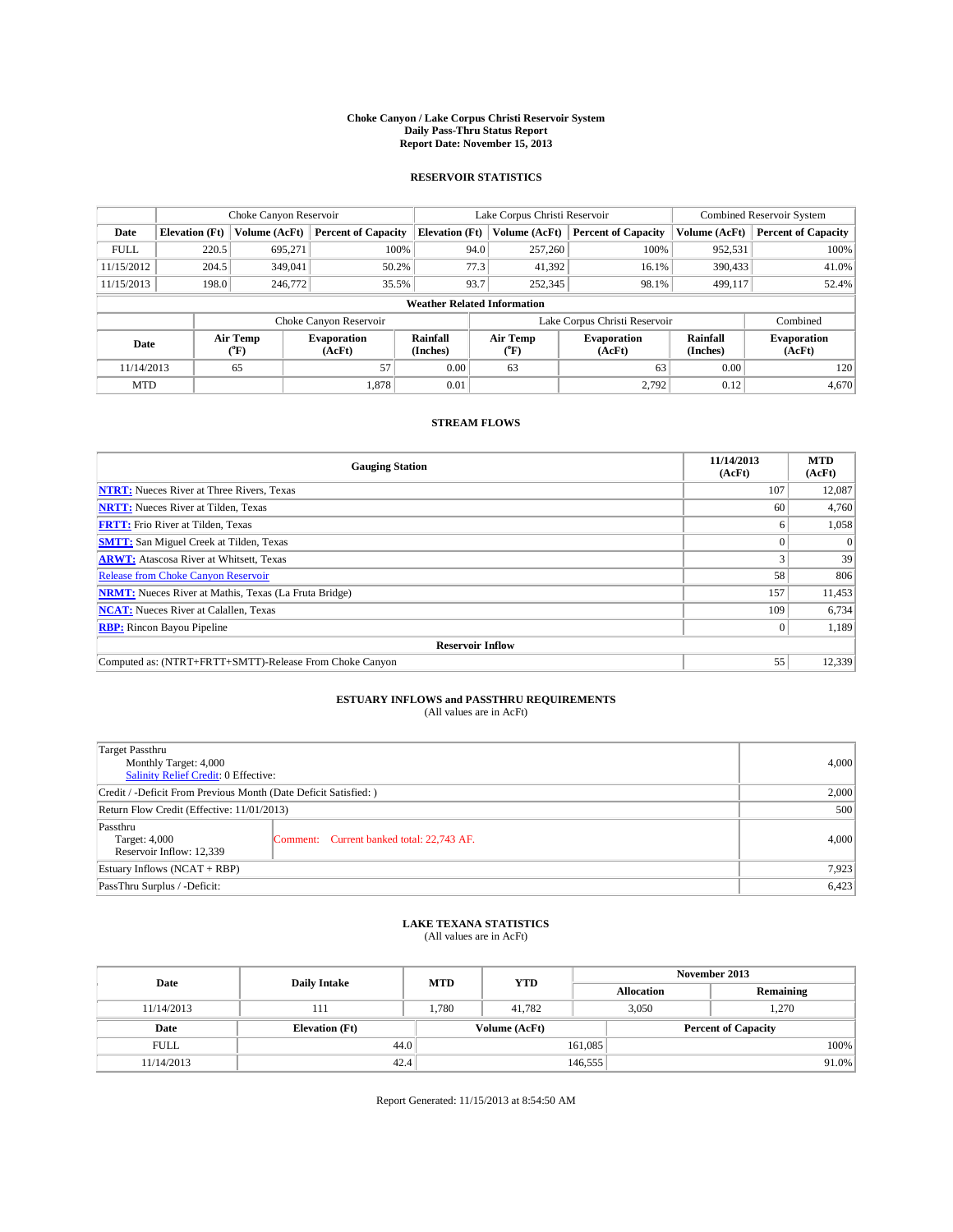#### **Choke Canyon / Lake Corpus Christi Reservoir System Daily Pass-Thru Status Report Report Date: November 16, 2013**

### **RESERVOIR STATISTICS**

|             |                       | Choke Canyon Reservoir |                              |                                    | Lake Corpus Christi Reservoir | Combined Reservoir System     |                      |                              |
|-------------|-----------------------|------------------------|------------------------------|------------------------------------|-------------------------------|-------------------------------|----------------------|------------------------------|
| Date        | <b>Elevation</b> (Ft) | <b>Volume (AcFt)</b>   | <b>Percent of Capacity</b>   | <b>Elevation (Ft)</b>              | Volume (AcFt)                 | <b>Percent of Capacity</b>    | Volume (AcFt)        | <b>Percent of Capacity</b>   |
| <b>FULL</b> | 220.5                 | 695.271                | 100%                         | 94.0                               | 257,260                       | 100%                          | 952,531              | 100%                         |
| 11/16/2012  | 204.4                 | 348,517                | 50.1%                        | 77.3                               | 41,263                        | 16.0%                         | 389,780              | 40.9%                        |
| 11/16/2013  | 198.0                 | 246,352                | 35.4%                        | 93.7                               | 251,982                       | 97.9%                         | 498,334              | 52.3%                        |
|             |                       |                        |                              | <b>Weather Related Information</b> |                               |                               |                      |                              |
|             |                       |                        | Choke Canyon Reservoir       |                                    |                               | Lake Corpus Christi Reservoir |                      | Combined                     |
| Date        |                       | Air Temp<br>(°F)       | <b>Evaporation</b><br>(AcFt) | Rainfall<br>(Inches)               | Air Temp<br>(°F)              | <b>Evaporation</b><br>(AcFt)  | Rainfall<br>(Inches) | <b>Evaporation</b><br>(AcFt) |
| 11/15/2013  |                       | 81                     | 115                          | 0.00                               | 79                            | 63                            | 0.00                 | 178                          |
| <b>MTD</b>  |                       |                        | 1.993                        | 0.01                               |                               | 2,855                         | 0.12                 | 4,848                        |

### **STREAM FLOWS**

| <b>Gauging Station</b>                                       | 11/15/2013<br>(AcFt) | <b>MTD</b><br>(AcFt) |  |  |  |  |
|--------------------------------------------------------------|----------------------|----------------------|--|--|--|--|
| <b>NTRT:</b> Nueces River at Three Rivers, Texas             | 103                  | 12,190               |  |  |  |  |
| <b>NRTT:</b> Nueces River at Tilden, Texas                   | 42                   | 4,802                |  |  |  |  |
| <b>FRTT:</b> Frio River at Tilden, Texas                     |                      | 1,063                |  |  |  |  |
| <b>SMTT:</b> San Miguel Creek at Tilden, Texas               |                      | $\Omega$             |  |  |  |  |
| <b>ARWT:</b> Atascosa River at Whitsett, Texas               |                      | 41                   |  |  |  |  |
| <b>Release from Choke Canyon Reservoir</b>                   | 58                   | 863                  |  |  |  |  |
| <b>NRMT:</b> Nueces River at Mathis, Texas (La Fruta Bridge) | 167                  | 11,620               |  |  |  |  |
| <b>NCAT:</b> Nueces River at Calallen, Texas                 | 22                   | 6,756                |  |  |  |  |
| <b>RBP:</b> Rincon Bayou Pipeline                            | $\overline{0}$       | 1,189                |  |  |  |  |
| <b>Reservoir Inflow</b>                                      |                      |                      |  |  |  |  |
| Computed as: (NTRT+FRTT+SMTT)-Release From Choke Canyon      | 50                   | 12,390               |  |  |  |  |

# **ESTUARY INFLOWS and PASSTHRU REQUIREMENTS**<br>(All values are in AcFt)

| Target Passthru<br>Monthly Target: 4,000<br>Salinity Relief Credit: 0 Effective: | 4,000                                     |       |  |  |
|----------------------------------------------------------------------------------|-------------------------------------------|-------|--|--|
| Credit / -Deficit From Previous Month (Date Deficit Satisfied: )                 |                                           |       |  |  |
| Return Flow Credit (Effective: 11/01/2013)                                       |                                           |       |  |  |
| Passthru<br>Target: 4,000<br>Reservoir Inflow: 12,390                            | Comment: Current banked total: 22,743 AF. | 4,000 |  |  |
| Estuary Inflows $(NCAT + RBP)$                                                   | 7,945                                     |       |  |  |
| PassThru Surplus / -Deficit:                                                     | 6,445                                     |       |  |  |

## **LAKE TEXANA STATISTICS** (All values are in AcFt)

| Date        | <b>Daily Intake</b>   | <b>MTD</b> | <b>YTD</b>    | November 2013     |                            |           |  |
|-------------|-----------------------|------------|---------------|-------------------|----------------------------|-----------|--|
|             |                       |            |               | <b>Allocation</b> |                            | Remaining |  |
| 11/15/2013  | 111                   | 1.892      | 41.893        |                   | 3,050<br>1,158             |           |  |
| Date        | <b>Elevation</b> (Ft) |            | Volume (AcFt) |                   | <b>Percent of Capacity</b> |           |  |
| <b>FULL</b> | 44.0                  |            |               | 161,085           |                            | 100%      |  |
| 11/15/2013  | 42.4                  |            |               | 146,555           |                            | $91.0\%$  |  |

Report Generated: 11/16/2013 at 8:36:25 AM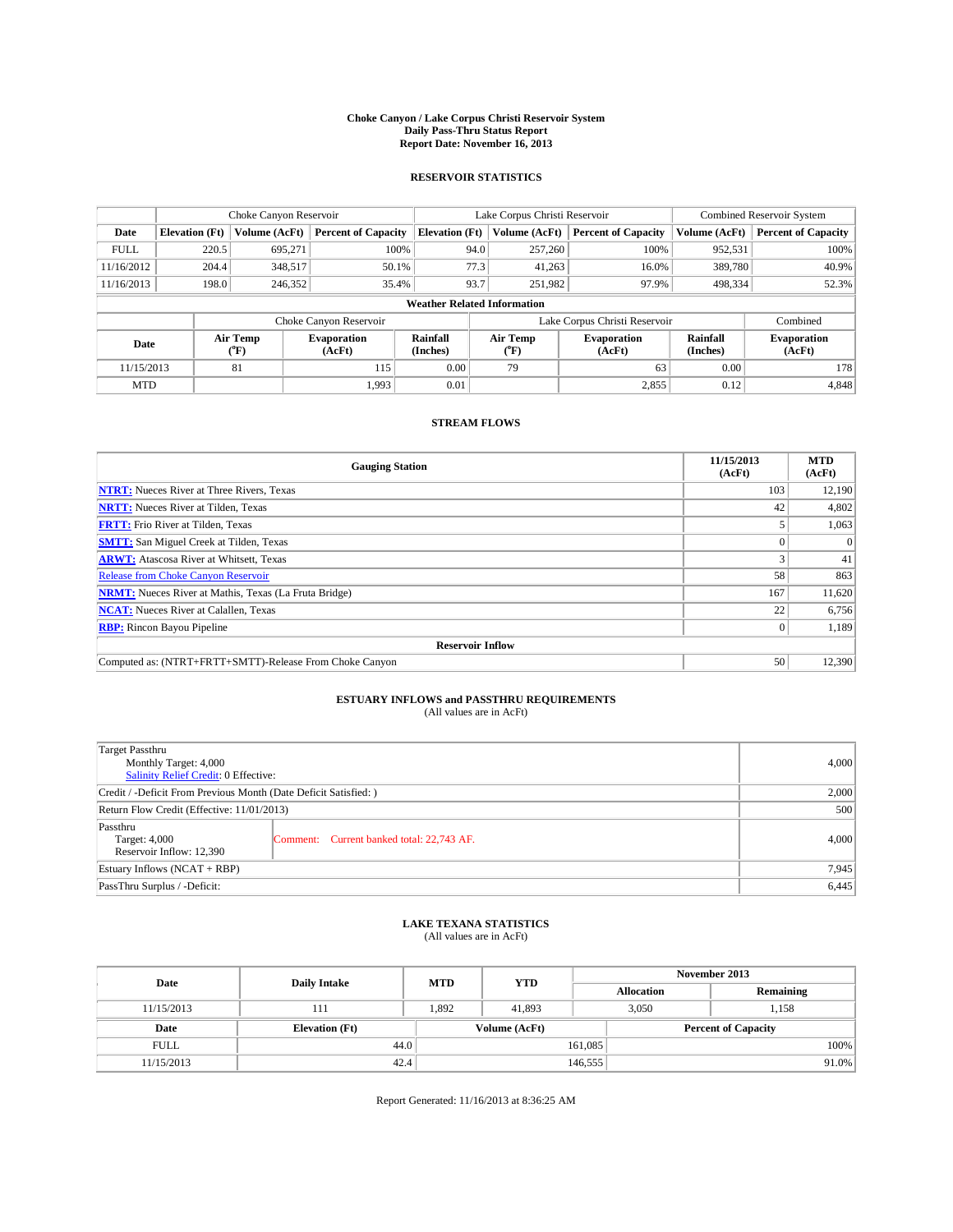#### **Choke Canyon / Lake Corpus Christi Reservoir System Daily Pass-Thru Status Report Report Date: November 17, 2013**

### **RESERVOIR STATISTICS**

|             |                       | Choke Canyon Reservoir |                            |                                    | Lake Corpus Christi Reservoir | <b>Combined Reservoir System</b> |                      |                              |
|-------------|-----------------------|------------------------|----------------------------|------------------------------------|-------------------------------|----------------------------------|----------------------|------------------------------|
| Date        | <b>Elevation</b> (Ft) | Volume (AcFt)          | <b>Percent of Capacity</b> | <b>Elevation (Ft)</b>              | Volume (AcFt)                 | <b>Percent of Capacity</b>       | Volume (AcFt)        | <b>Percent of Capacity</b>   |
| <b>FULL</b> | 220.5                 | 695.271                | 100%                       | 94.0                               | 257,260                       | 100%                             | 952,531              | 100%                         |
| 11/17/2012  | 204.4                 | 347.296                | 50.0%                      | 77.2                               | 41,006                        | 15.9%                            | 388,302              | 40.8%                        |
| 11/17/2013  | 198.0                 | 246,212                |                            | 93.7<br>35.4%<br>251,619           |                               | 97.8%                            | 497,831              | 52.3%                        |
|             |                       |                        |                            | <b>Weather Related Information</b> |                               |                                  |                      |                              |
|             |                       |                        | Choke Canyon Reservoir     |                                    | Lake Corpus Christi Reservoir |                                  |                      |                              |
| Date        |                       | Air Temp<br>(°F)       | Evaporation<br>(AcFt)      | Rainfall<br>(Inches)               | Air Temp<br>("F)              | <b>Evaporation</b><br>(AcFt)     | Rainfall<br>(Inches) | <b>Evaporation</b><br>(AcFt) |
| 11/16/2013  |                       | 81                     | 90                         | 0.00                               | 79                            | 85                               | 0.00                 | 175                          |

### **STREAM FLOWS**

MTD  $|$  2,083 0.01 2,000 2,940 0.12 5,023

| <b>Gauging Station</b>                                       | 11/16/2013<br>(AcFt) | <b>MTD</b><br>(AcFt) |  |  |  |  |
|--------------------------------------------------------------|----------------------|----------------------|--|--|--|--|
| <b>NTRT:</b> Nueces River at Three Rivers, Texas             | 91                   | 12,281               |  |  |  |  |
| <b>NRTT:</b> Nueces River at Tilden, Texas                   | 30                   | 4,831                |  |  |  |  |
| <b>FRTT:</b> Frio River at Tilden, Texas                     |                      | 1,067                |  |  |  |  |
| <b>SMTT:</b> San Miguel Creek at Tilden, Texas               |                      | $\Omega$             |  |  |  |  |
| <b>ARWT:</b> Atascosa River at Whitsett, Texas               |                      | 44                   |  |  |  |  |
| <b>Release from Choke Canyon Reservoir</b>                   | 58                   | 921                  |  |  |  |  |
| <b>NRMT:</b> Nueces River at Mathis, Texas (La Fruta Bridge) | 165                  | 11,785               |  |  |  |  |
| <b>NCAT:</b> Nueces River at Calallen, Texas                 | 14                   | 6,770                |  |  |  |  |
| <b>RBP:</b> Rincon Bayou Pipeline                            | $\Omega$             | 1,189                |  |  |  |  |
| <b>Reservoir Inflow</b>                                      |                      |                      |  |  |  |  |
| Computed as: (NTRT+FRTT+SMTT)-Release From Choke Canyon      | 38                   | 12,427               |  |  |  |  |

## **ESTUARY INFLOWS and PASSTHRU REQUIREMENTS**<br>(All values are in AcFt)

| <b>Target Passthru</b><br>Monthly Target: 4,000<br>Salinity Relief Credit: 0 Effective: | 4,000                                     |       |  |  |
|-----------------------------------------------------------------------------------------|-------------------------------------------|-------|--|--|
| Credit / -Deficit From Previous Month (Date Deficit Satisfied: )                        |                                           |       |  |  |
| Return Flow Credit (Effective: 11/01/2013)                                              |                                           |       |  |  |
| Passthru<br>Target: 4,000<br>Reservoir Inflow: 12,427                                   | Comment: Current banked total: 22,743 AF. | 4,000 |  |  |
| Estuary Inflows $(NCAT + RBP)$                                                          |                                           |       |  |  |
| PassThru Surplus / -Deficit:                                                            | 6,459                                     |       |  |  |

## **LAKE TEXANA STATISTICS** (All values are in AcFt)

| Date        | <b>Daily Intake</b>   | <b>MTD</b> | <b>YTD</b>    | November 2013     |                            |           |  |
|-------------|-----------------------|------------|---------------|-------------------|----------------------------|-----------|--|
|             |                       |            |               | <b>Allocation</b> |                            | Remaining |  |
| 11/16/2013  | 112                   | 2,003      | 42,004        |                   | 3,050<br>1,047             |           |  |
| Date        | <b>Elevation</b> (Ft) |            | Volume (AcFt) |                   | <b>Percent of Capacity</b> |           |  |
| <b>FULL</b> | 44.0                  |            |               | 161,085           |                            | 100%      |  |
| 11/16/2013  | 42.3                  |            |               | 145,671           |                            | 90.4%     |  |

Report Generated: 11/17/2013 at 8:24:21 AM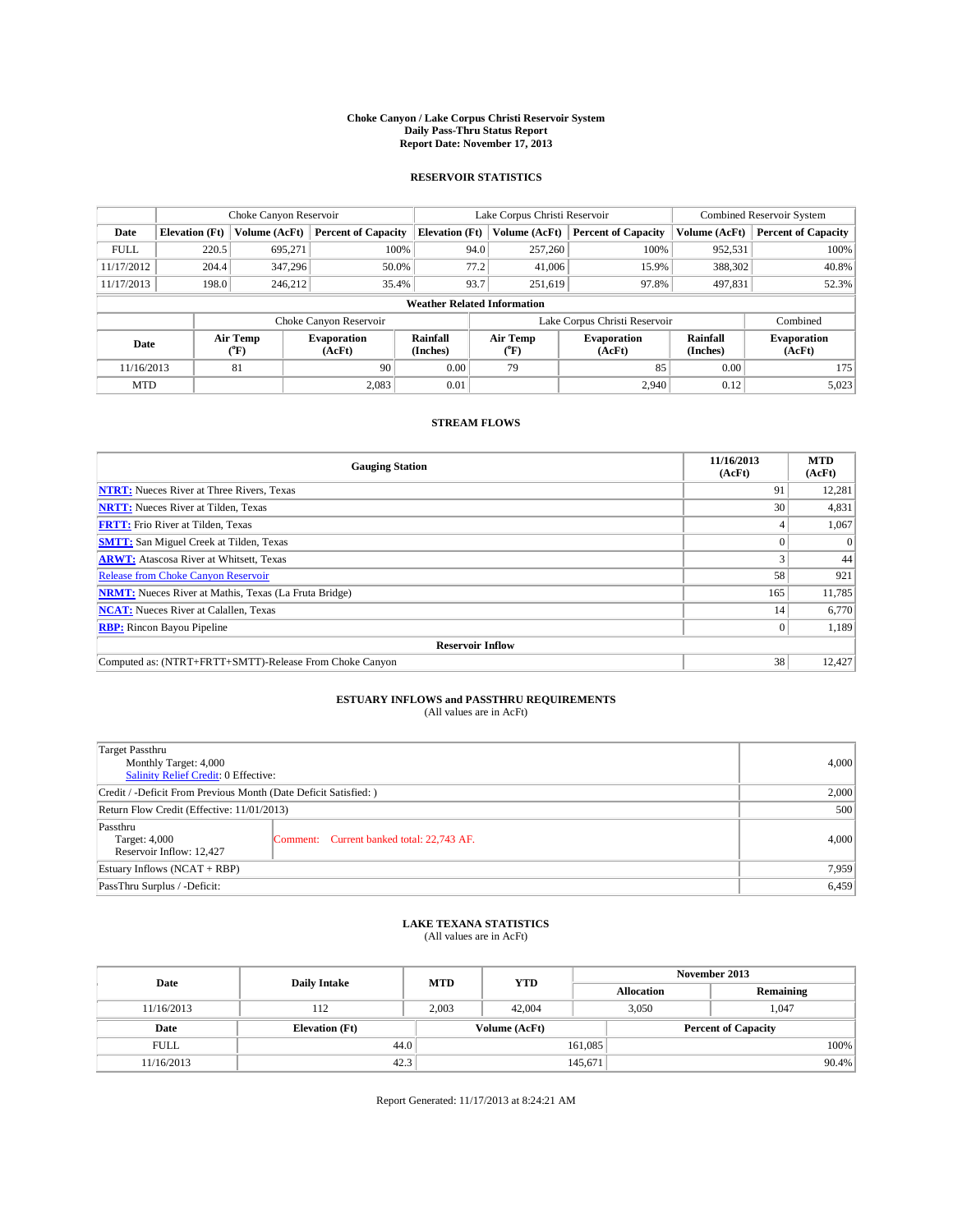#### **Choke Canyon / Lake Corpus Christi Reservoir System Daily Pass-Thru Status Report Report Date: November 18, 2013**

### **RESERVOIR STATISTICS**

|             |                       | Choke Canyon Reservoir |                              |                                    | Lake Corpus Christi Reservoir | Combined Reservoir System     |                      |                              |
|-------------|-----------------------|------------------------|------------------------------|------------------------------------|-------------------------------|-------------------------------|----------------------|------------------------------|
| Date        | <b>Elevation</b> (Ft) | <b>Volume (AcFt)</b>   | <b>Percent of Capacity</b>   | <b>Elevation (Ft)</b>              | Volume (AcFt)                 | <b>Percent of Capacity</b>    | Volume (AcFt)        | <b>Percent of Capacity</b>   |
| <b>FULL</b> | 220.5                 | 695.271                | 100%                         | 94.0                               | 257,260                       | 100%                          | 952,531              | 100%                         |
| 11/18/2012  | 204.4                 | 347,645                | 50.0%                        | 77.2                               | 40,750                        | 15.8%                         | 388,395              | 40.8%                        |
| 11/18/2013  | 197.9                 | 244,952                | 35.2%                        | 93.7                               | 251.619                       | 97.8%                         | 496.571              | 52.1%                        |
|             |                       |                        |                              | <b>Weather Related Information</b> |                               |                               |                      |                              |
|             |                       |                        | Choke Canyon Reservoir       |                                    |                               | Lake Corpus Christi Reservoir |                      | Combined                     |
| Date        |                       | Air Temp<br>(°F)       | <b>Evaporation</b><br>(AcFt) | Rainfall<br>(Inches)               | Air Temp<br>(°F)              | <b>Evaporation</b><br>(AcFt)  | Rainfall<br>(Inches) | <b>Evaporation</b><br>(AcFt) |
| 11/17/2013  |                       | 88                     | 122                          | 0.00                               | 87                            | 158                           | 0.00                 | 280                          |
| <b>MTD</b>  |                       |                        | 2.205                        | 0.01                               |                               | 3,098                         | 0.12                 | 5,303                        |

### **STREAM FLOWS**

| <b>Gauging Station</b>                                       | 11/17/2013<br>(AcFt) | <b>MTD</b><br>(AcFt) |  |  |  |  |
|--------------------------------------------------------------|----------------------|----------------------|--|--|--|--|
| <b>NTRT:</b> Nueces River at Three Rivers, Texas             | 81                   | 12,363               |  |  |  |  |
| <b>NRTT:</b> Nueces River at Tilden, Texas                   | 22                   | 4,853                |  |  |  |  |
| <b>FRTT:</b> Frio River at Tilden, Texas                     |                      | 1,071                |  |  |  |  |
| <b>SMTT:</b> San Miguel Creek at Tilden, Texas               |                      | $\Omega$             |  |  |  |  |
| <b>ARWT:</b> Atascosa River at Whitsett, Texas               |                      | 47                   |  |  |  |  |
| <b>Release from Choke Canyon Reservoir</b>                   | 58                   | 979                  |  |  |  |  |
| <b>NRMT:</b> Nueces River at Mathis, Texas (La Fruta Bridge) | 165                  | 11,950               |  |  |  |  |
| <b>NCAT:</b> Nueces River at Calallen, Texas                 | 15                   | 6,785                |  |  |  |  |
| <b>RBP:</b> Rincon Bayou Pipeline                            | $\Omega$             | 1,189                |  |  |  |  |
| <b>Reservoir Inflow</b>                                      |                      |                      |  |  |  |  |
| Computed as: (NTRT+FRTT+SMTT)-Release From Choke Canyon      | 27                   | 12,455               |  |  |  |  |

# **ESTUARY INFLOWS and PASSTHRU REQUIREMENTS**<br>(All values are in AcFt)

| <b>Target Passthru</b><br>Monthly Target: 4,000<br>Salinity Relief Credit: 0 Effective: | 4,000                                     |       |  |  |
|-----------------------------------------------------------------------------------------|-------------------------------------------|-------|--|--|
| Credit / -Deficit From Previous Month (Date Deficit Satisfied: )                        |                                           |       |  |  |
| Return Flow Credit (Effective: 11/01/2013)                                              | 500                                       |       |  |  |
| Passthru<br>Target: 4,000<br>Reservoir Inflow: 12,455                                   | Comment: Current banked total: 22,743 AF. | 4,000 |  |  |
| Estuary Inflows $(NCAT + RBP)$                                                          | 7,974                                     |       |  |  |
| PassThru Surplus / -Deficit:                                                            | 6,474                                     |       |  |  |

## **LAKE TEXANA STATISTICS** (All values are in AcFt)

| Date        | <b>Daily Intake</b>   | <b>MTD</b> | <b>YTD</b>    | November 2013     |                            |           |  |
|-------------|-----------------------|------------|---------------|-------------------|----------------------------|-----------|--|
|             |                       |            |               | <b>Allocation</b> |                            | Remaining |  |
| 11/17/2013  | 112                   | 2,115      | 42,116        |                   | 3,050<br>935               |           |  |
| Date        | <b>Elevation</b> (Ft) |            | Volume (AcFt) |                   | <b>Percent of Capacity</b> |           |  |
| <b>FULL</b> | 44.0                  |            |               | 161.085           |                            | 100%      |  |
| 11/17/2013  | 42.3                  |            |               | 145,671           |                            | 90.4%     |  |

Report Generated: 11/18/2013 at 8:34:09 AM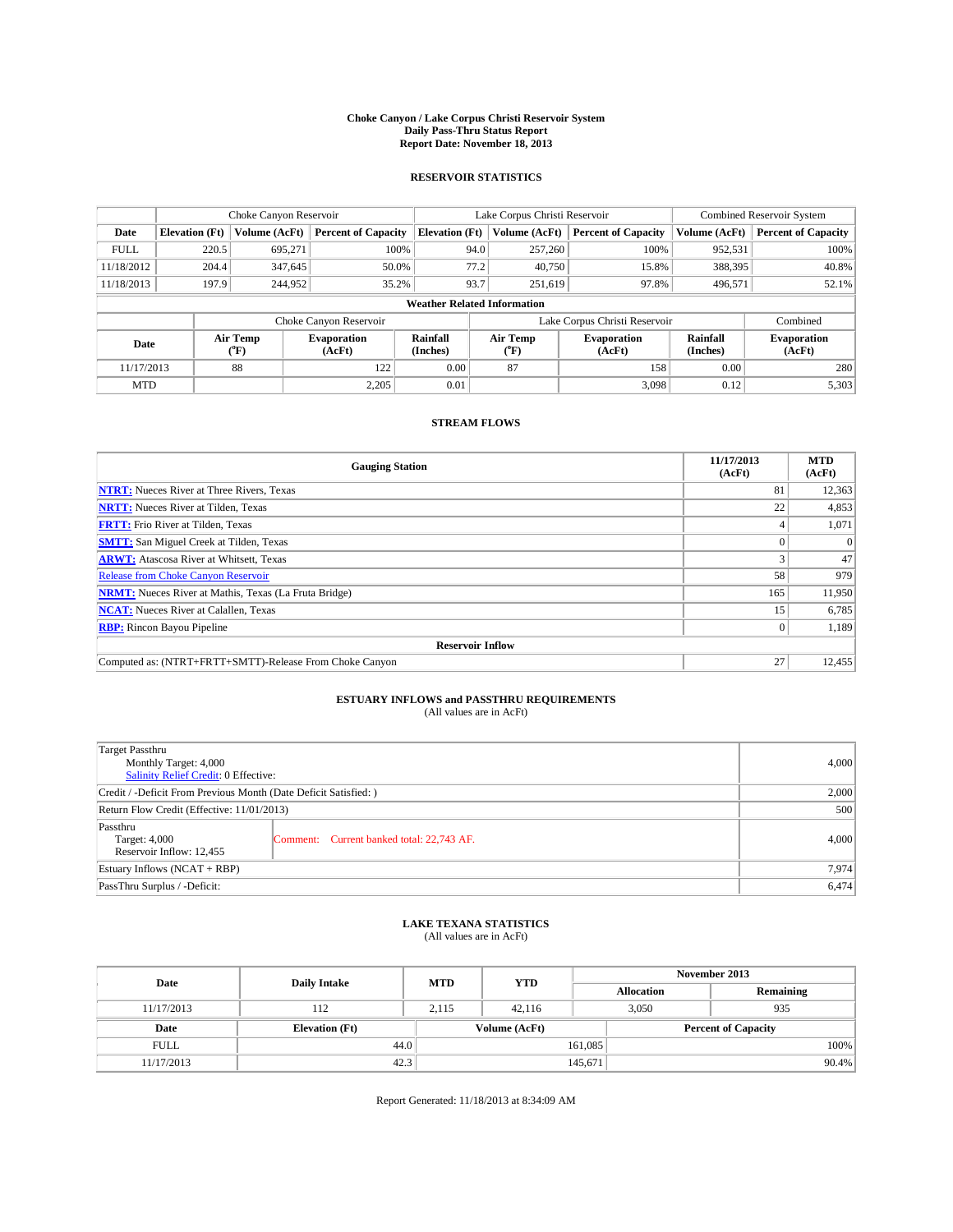#### **Choke Canyon / Lake Corpus Christi Reservoir System Daily Pass-Thru Status Report Report Date: November 19, 2013**

### **RESERVOIR STATISTICS**

|                          | Choke Canyon Reservoir             |                      |                              |                       | Lake Corpus Christi Reservoir | Combined Reservoir System     |               |                              |  |
|--------------------------|------------------------------------|----------------------|------------------------------|-----------------------|-------------------------------|-------------------------------|---------------|------------------------------|--|
| Date                     | <b>Elevation</b> (Ft)              | <b>Volume (AcFt)</b> | <b>Percent of Capacity</b>   | <b>Elevation (Ft)</b> | Volume (AcFt)                 | <b>Percent of Capacity</b>    | Volume (AcFt) | <b>Percent of Capacity</b>   |  |
| <b>FULL</b>              | 220.5                              | 695.271              | 100%                         | 94.0                  | 257,260                       | 100%                          | 952,531       | 100%                         |  |
| 11/19/2012               | 204.4                              | 347,296              | 50.0%                        | 77.2                  | 40,622                        | 15.8%                         | 387,918       | 40.7%                        |  |
| 11/19/2013               | 198.0                              | 245,652              | 35.3%                        | 93.7                  | 251,075                       | 97.6%                         | 496,727       | 52.1%                        |  |
|                          | <b>Weather Related Information</b> |                      |                              |                       |                               |                               |               |                              |  |
|                          |                                    |                      | Choke Canyon Reservoir       |                       |                               | Lake Corpus Christi Reservoir |               | Combined                     |  |
| Air Temp<br>Date<br>(°F) |                                    |                      | <b>Evaporation</b><br>(AcFt) | Rainfall<br>(Inches)  | Air Temp<br>(°F)              | <b>Evaporation</b><br>(AcFt)  |               | <b>Evaporation</b><br>(AcFt) |  |
| 11/18/2013               |                                    | 78                   | 114                          | 0.00                  | 76                            | 106                           | 0.00          | 220                          |  |
| <b>MTD</b>               |                                    |                      | 2.319                        | 0.01                  |                               | 3,204                         | 0.12          | 5,523                        |  |

### **STREAM FLOWS**

| <b>Gauging Station</b>                                       | 11/18/2013<br>(AcFt) | <b>MTD</b><br>(AcFt) |  |  |  |
|--------------------------------------------------------------|----------------------|----------------------|--|--|--|
| <b>NTRT:</b> Nueces River at Three Rivers, Texas             | 69                   | 12,432               |  |  |  |
| <b>NRTT:</b> Nueces River at Tilden, Texas                   | 16                   | 4,869                |  |  |  |
| <b>FRTT:</b> Frio River at Tilden, Texas                     |                      | 1,074                |  |  |  |
| <b>SMTT:</b> San Miguel Creek at Tilden, Texas               |                      | $\Omega$             |  |  |  |
| <b>ARWT:</b> Atascosa River at Whitsett, Texas               |                      | 50                   |  |  |  |
| <b>Release from Choke Canyon Reservoir</b>                   | 58                   | 1,036                |  |  |  |
| <b>NRMT:</b> Nueces River at Mathis, Texas (La Fruta Bridge) | 163                  | 12,112               |  |  |  |
| <b>NCAT:</b> Nueces River at Calallen, Texas                 | 16                   | 6,801                |  |  |  |
| <b>RBP:</b> Rincon Bayou Pipeline                            | 0 <sup>1</sup>       | 1,189                |  |  |  |
| <b>Reservoir Inflow</b>                                      |                      |                      |  |  |  |
| Computed as: (NTRT+FRTT+SMTT)-Release From Choke Canyon      | 15                   | 12,470               |  |  |  |

# **ESTUARY INFLOWS and PASSTHRU REQUIREMENTS**<br>(All values are in AcFt)

| <b>Target Passthru</b><br>Monthly Target: 4,000<br>Salinity Relief Credit: 0 Effective: |                                           |       |  |  |
|-----------------------------------------------------------------------------------------|-------------------------------------------|-------|--|--|
| Credit / -Deficit From Previous Month (Date Deficit Satisfied: )                        |                                           |       |  |  |
| Return Flow Credit (Effective: 11/01/2013)                                              |                                           |       |  |  |
| Passthru<br>Target: 4,000<br>Reservoir Inflow: 12,470                                   | Comment: Current banked total: 22,743 AF. | 4,000 |  |  |
| Estuary Inflows $(NCAT + RBP)$                                                          |                                           |       |  |  |
| PassThru Surplus / -Deficit:                                                            | 6,490                                     |       |  |  |

## **LAKE TEXANA STATISTICS** (All values are in AcFt)

| Date        | <b>Daily Intake</b>   | <b>MTD</b> | <b>YTD</b>    | November 2013     |                            |           |  |
|-------------|-----------------------|------------|---------------|-------------------|----------------------------|-----------|--|
|             |                       |            |               | <b>Allocation</b> |                            | Remaining |  |
| 11/18/2013  | 112                   | 2,227      | 42.228        |                   | 3,050<br>823               |           |  |
| Date        | <b>Elevation</b> (Ft) |            | Volume (AcFt) |                   | <b>Percent of Capacity</b> |           |  |
| <b>FULL</b> | 44.0                  |            |               | 161,085           |                            | 100%      |  |
| 11/18/2013  | 42.3                  |            |               | 145,671           |                            | 90.4%     |  |

Report Generated: 11/19/2013 at 8:37:06 AM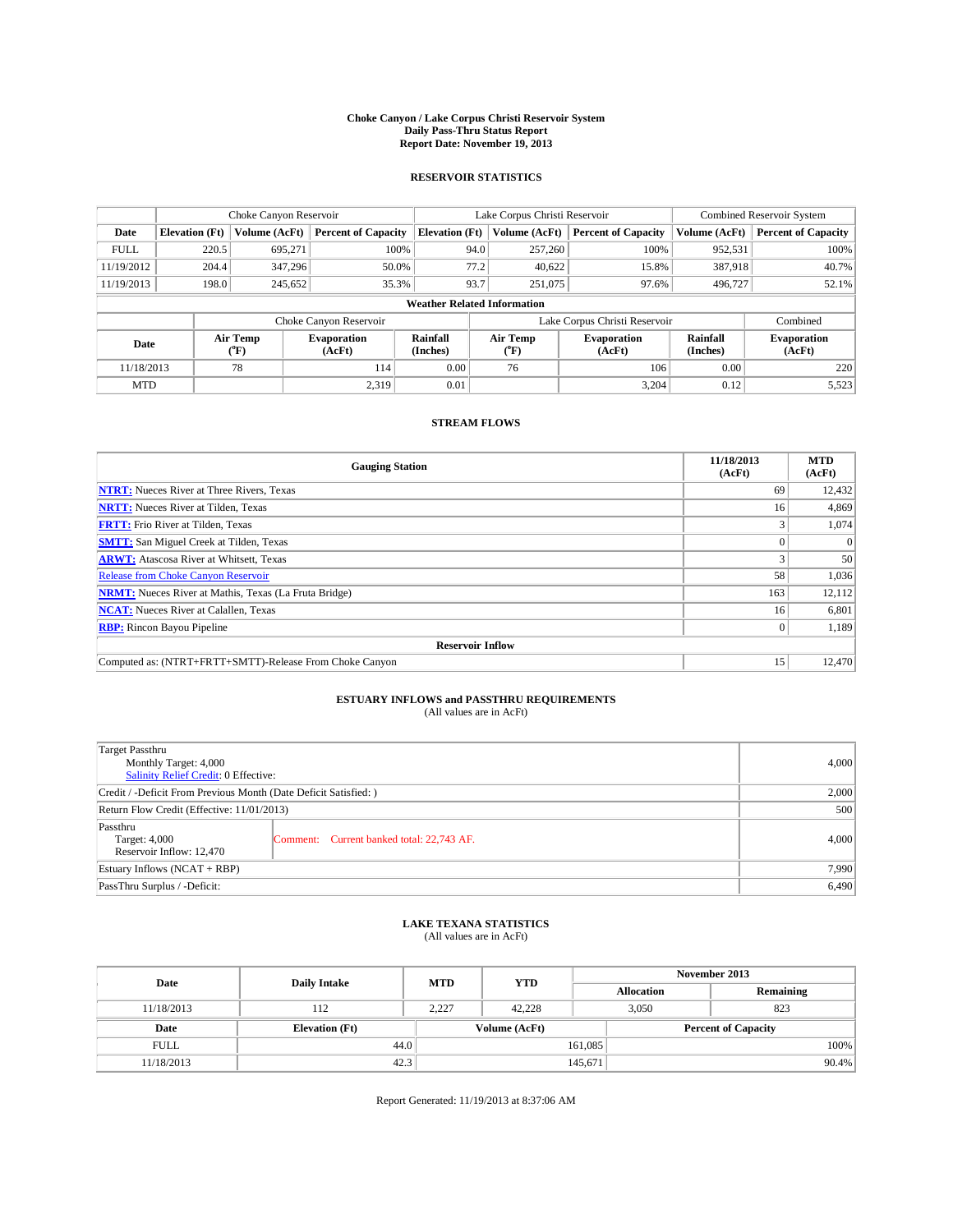#### **Choke Canyon / Lake Corpus Christi Reservoir System Daily Pass-Thru Status Report Report Date: November 20, 2013**

### **RESERVOIR STATISTICS**

|                                    | Choke Canyon Reservoir |                  |                              |                       | Lake Corpus Christi Reservoir                    | Combined Reservoir System     |                      |                              |
|------------------------------------|------------------------|------------------|------------------------------|-----------------------|--------------------------------------------------|-------------------------------|----------------------|------------------------------|
| Date                               | <b>Elevation</b> (Ft)  | Volume (AcFt)    | <b>Percent of Capacity</b>   | <b>Elevation (Ft)</b> | Volume (AcFt)                                    | <b>Percent of Capacity</b>    | Volume (AcFt)        | <b>Percent of Capacity</b>   |
| <b>FULL</b>                        | 220.5                  | 695.271          | 100%                         | 94.0                  | 257,260                                          | 100%                          | 952,531              | 100%                         |
| 11/20/2012                         | 204.3                  | 346,249          | 49.8%                        | 77.2                  | 40.558                                           | 15.8%                         | 386,807              | 40.6%                        |
| 11/20/2013                         | 198.0                  | 245,652          | 35.3%                        | 93.6                  | 250,713                                          | 97.5%                         | 496,365              | 52.1%                        |
| <b>Weather Related Information</b> |                        |                  |                              |                       |                                                  |                               |                      |                              |
|                                    |                        |                  | Choke Canyon Reservoir       |                       |                                                  | Lake Corpus Christi Reservoir |                      | Combined                     |
| Date                               |                        | Air Temp<br>(°F) | <b>Evaporation</b><br>(AcFt) | Rainfall<br>(Inches)  | Air Temp<br><b>Evaporation</b><br>(AcFt)<br>("F) |                               | Rainfall<br>(Inches) | <b>Evaporation</b><br>(AcFt) |
| 11/19/2013                         |                        | 72               | 98                           | 0.00                  | 71                                               | 190                           | 0.00                 | 288                          |

### **STREAM FLOWS**

MTD  $|$  2,417 0.01 3,394 0.12 5,811

| <b>Gauging Station</b>                                       | 11/19/2013<br>(AcFt) | <b>MTD</b><br>(AcFt) |  |  |  |  |
|--------------------------------------------------------------|----------------------|----------------------|--|--|--|--|
| <b>NTRT:</b> Nueces River at Three Rivers, Texas             | 64                   | 12,496               |  |  |  |  |
| <b>NRTT:</b> Nueces River at Tilden, Texas                   | 11                   | 4,880                |  |  |  |  |
| <b>FRTT:</b> Frio River at Tilden, Texas                     |                      | 1,076                |  |  |  |  |
| <b>SMTT:</b> San Miguel Creek at Tilden, Texas               |                      | $\Omega$             |  |  |  |  |
| <b>ARWT:</b> Atascosa River at Whitsett, Texas               |                      | 52                   |  |  |  |  |
| <b>Release from Choke Canyon Reservoir</b>                   | 58                   | 1,094                |  |  |  |  |
| <b>NRMT:</b> Nueces River at Mathis, Texas (La Fruta Bridge) | 163                  | 12,275               |  |  |  |  |
| <b>NCAT:</b> Nueces River at Calallen, Texas                 | 16                   | 6,817                |  |  |  |  |
| <b>RBP:</b> Rincon Bayou Pipeline                            | 0 <sup>1</sup>       | 1,189                |  |  |  |  |
| <b>Reservoir Inflow</b>                                      |                      |                      |  |  |  |  |
| Computed as: (NTRT+FRTT+SMTT)-Release From Choke Canyon      | 8                    | 12,478               |  |  |  |  |

## **ESTUARY INFLOWS and PASSTHRU REQUIREMENTS**<br>(All values are in AcFt)

| Target Passthru<br>Monthly Target: 4,000<br>Salinity Relief Credit: 0 Effective: | 4,000                                     |       |  |  |
|----------------------------------------------------------------------------------|-------------------------------------------|-------|--|--|
| Credit / -Deficit From Previous Month (Date Deficit Satisfied: )                 |                                           |       |  |  |
| Return Flow Credit (Effective: 11/01/2013)                                       |                                           |       |  |  |
| Passthru<br>Target: 4,000<br>Reservoir Inflow: 12,478                            | Comment: Current banked total: 22,743 AF. | 4,000 |  |  |
| Estuary Inflows $(NCAT + RBP)$                                                   |                                           |       |  |  |
| PassThru Surplus / -Deficit:                                                     | 6,506                                     |       |  |  |

## **LAKE TEXANA STATISTICS** (All values are in AcFt)

| Date        | <b>Daily Intake</b>   | <b>MTD</b> | <b>YTD</b>    | November 2013     |                            |           |  |
|-------------|-----------------------|------------|---------------|-------------------|----------------------------|-----------|--|
|             |                       |            |               | <b>Allocation</b> |                            | Remaining |  |
| 11/19/2013  | 112                   | 2,339      | 42,340        |                   | 3,050<br>711               |           |  |
| Date        | <b>Elevation</b> (Ft) |            | Volume (AcFt) |                   | <b>Percent of Capacity</b> |           |  |
| <b>FULL</b> | 44.0                  |            |               | 161,085           |                            | 100%      |  |
| 11/19/2013  | 42.3                  |            |               | 145,671           |                            | 90.4%     |  |

Report Generated: 11/20/2013 at 8:53:29 AM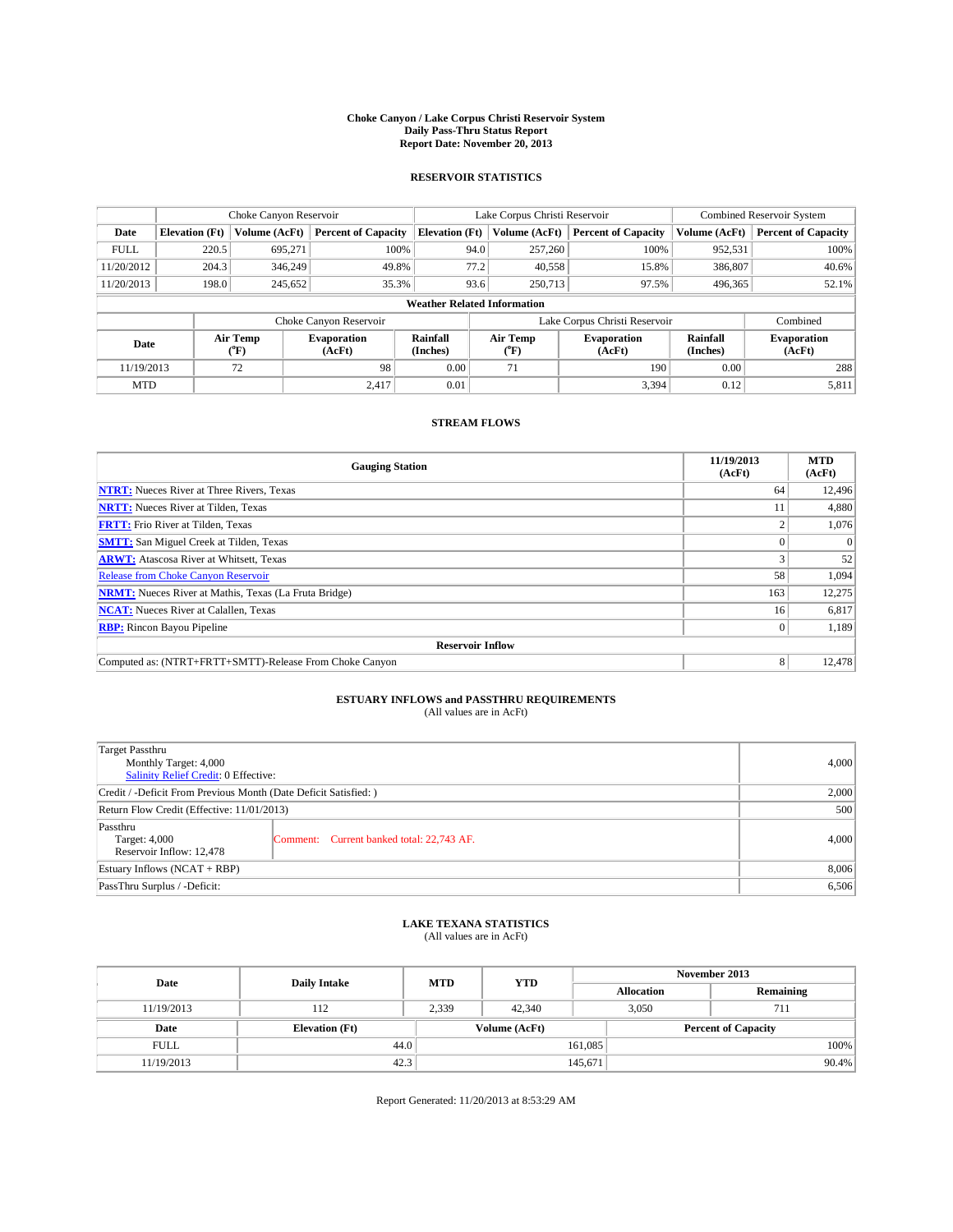#### **Choke Canyon / Lake Corpus Christi Reservoir System Daily Pass-Thru Status Report Report Date: November 21, 2013**

### **RESERVOIR STATISTICS**

|                                    | Choke Canyon Reservoir |                  |                              |                       | Lake Corpus Christi Reservoir                    | Combined Reservoir System     |                      |                              |
|------------------------------------|------------------------|------------------|------------------------------|-----------------------|--------------------------------------------------|-------------------------------|----------------------|------------------------------|
| Date                               | <b>Elevation</b> (Ft)  | Volume (AcFt)    | <b>Percent of Capacity</b>   | <b>Elevation (Ft)</b> | Volume (AcFt)                                    | <b>Percent of Capacity</b>    | Volume (AcFt)        | <b>Percent of Capacity</b>   |
| <b>FULL</b>                        | 220.5                  | 695.271          | 100%                         | 94.0                  | 257,260                                          | 100%                          | 952,531              | 100%                         |
| 11/21/2012                         | 204.3                  | 346,598          | 49.9%                        | 77.2                  | 40.558                                           | 15.8%                         | 387,156              | 40.6%                        |
| 11/21/2013                         | 197.9                  | 245,372          | 35.3%                        | 93.6                  | 249,807                                          | 97.1%                         | 495,179              | 52.0%                        |
| <b>Weather Related Information</b> |                        |                  |                              |                       |                                                  |                               |                      |                              |
|                                    |                        |                  | Choke Canyon Reservoir       |                       |                                                  | Lake Corpus Christi Reservoir |                      | Combined                     |
| Date                               |                        | Air Temp<br>(°F) | <b>Evaporation</b><br>(AcFt) | Rainfall<br>(Inches)  | Air Temp<br><b>Evaporation</b><br>(AcFt)<br>("F) |                               | Rainfall<br>(Inches) | <b>Evaporation</b><br>(AcFt) |
| 11/20/2013                         |                        | 81               | 82                           | 0.00                  | 82                                               | 53                            | 0.01                 | 135                          |

### **STREAM FLOWS**

MTD  $|$  2,499 0.01 3,447 0.13 5,946

| <b>Gauging Station</b>                                       | 11/20/2013<br>(AcFt) | <b>MTD</b><br>(AcFt) |  |  |  |  |
|--------------------------------------------------------------|----------------------|----------------------|--|--|--|--|
| <b>NTRT:</b> Nueces River at Three Rivers, Texas             | 58                   | 12,553               |  |  |  |  |
| <b>NRTT:</b> Nueces River at Tilden, Texas                   |                      | 4,889                |  |  |  |  |
| <b>FRTT:</b> Frio River at Tilden, Texas                     |                      | 1,079                |  |  |  |  |
| <b>SMTT:</b> San Miguel Creek at Tilden, Texas               |                      | $\Omega$             |  |  |  |  |
| <b>ARWT:</b> Atascosa River at Whitsett, Texas               |                      | 55                   |  |  |  |  |
| <b>Release from Choke Canyon Reservoir</b>                   | 58                   | 1,151                |  |  |  |  |
| <b>NRMT:</b> Nueces River at Mathis, Texas (La Fruta Bridge) | 161                  | 12,436               |  |  |  |  |
| <b>NCAT:</b> Nueces River at Calallen, Texas                 | Q                    | 6,826                |  |  |  |  |
| <b>RBP:</b> Rincon Bayou Pipeline                            | 0 <sup>1</sup>       | 1,189                |  |  |  |  |
| <b>Reservoir Inflow</b>                                      |                      |                      |  |  |  |  |
| Computed as: (NTRT+FRTT+SMTT)-Release From Choke Canyon      |                      | 12,480               |  |  |  |  |

## **ESTUARY INFLOWS and PASSTHRU REQUIREMENTS**<br>(All values are in AcFt)

| <b>Target Passthru</b><br>Monthly Target: 4,000<br>Salinity Relief Credit: 0 Effective: |                                           |       |  |  |
|-----------------------------------------------------------------------------------------|-------------------------------------------|-------|--|--|
| Credit / -Deficit From Previous Month (Date Deficit Satisfied: )                        |                                           |       |  |  |
| Return Flow Credit (Effective: 11/01/2013)                                              |                                           |       |  |  |
| Passthru<br>Target: 4,000<br>Reservoir Inflow: 12,480                                   | Comment: Current banked total: 22,743 AF. | 4,000 |  |  |
| Estuary Inflows $(NCAT + RBP)$                                                          |                                           |       |  |  |
| PassThru Surplus / -Deficit:                                                            | 6,515                                     |       |  |  |

## **LAKE TEXANA STATISTICS** (All values are in AcFt)

| Date        | <b>Daily Intake</b>   | <b>MTD</b> | <b>YTD</b>    | November 2013     |                            |           |  |
|-------------|-----------------------|------------|---------------|-------------------|----------------------------|-----------|--|
|             |                       |            |               | <b>Allocation</b> |                            | Remaining |  |
| 11/20/2013  | 112                   | 2.450      | 42,452        | 3,050             | 600                        |           |  |
| Date        | <b>Elevation</b> (Ft) |            | Volume (AcFt) |                   | <b>Percent of Capacity</b> |           |  |
| <b>FULL</b> | 44.0                  |            |               | 161,085           |                            | 100%      |  |
| 11/20/2013  | 42.2                  |            |               | 144,790           |                            | 89.9%     |  |

Report Generated: 11/21/2013 at 8:36:26 AM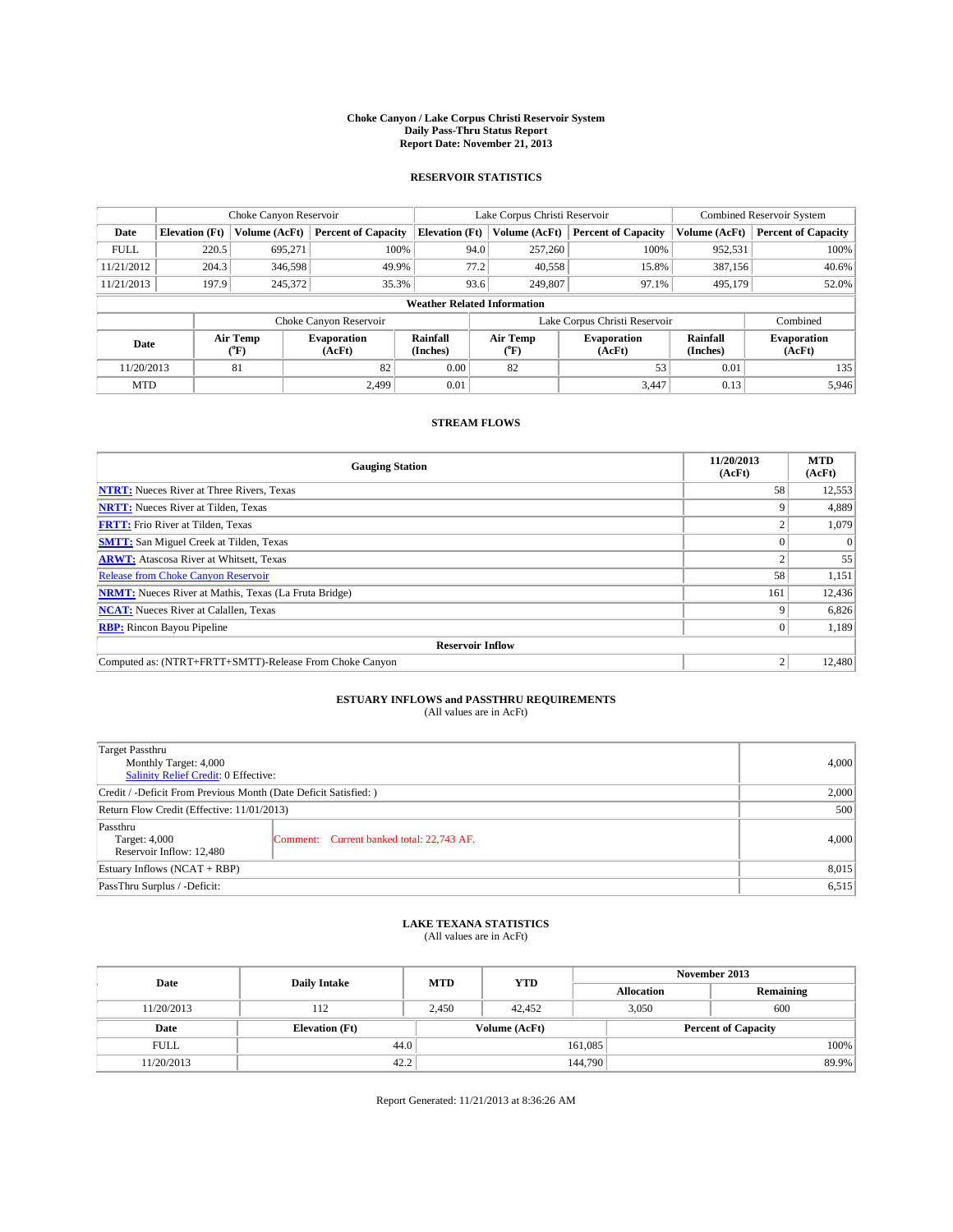#### **Choke Canyon / Lake Corpus Christi Reservoir System Daily Pass-Thru Status Report Report Date: November 22, 2013**

### **RESERVOIR STATISTICS**

|             | Choke Canyon Reservoir |                  |                            |                                    | Lake Corpus Christi Reservoir | <b>Combined Reservoir System</b> |                      |                              |  |
|-------------|------------------------|------------------|----------------------------|------------------------------------|-------------------------------|----------------------------------|----------------------|------------------------------|--|
| Date        | <b>Elevation</b> (Ft)  | Volume (AcFt)    | <b>Percent of Capacity</b> | <b>Elevation</b> (Ft)              | Volume (AcFt)                 | <b>Percent of Capacity</b>       | Volume (AcFt)        | <b>Percent of Capacity</b>   |  |
| <b>FULL</b> | 220.5                  | 695,271          | 100%                       | 94.0                               | 257,260                       | 100%                             | 952,531              | 100%                         |  |
| 11/22/2012  | 204.3                  | 346,249          | 49.8%                      | 77.2                               | 40,558                        | 15.8%                            | 386,807              | 40.6%                        |  |
| 11/22/2013  | 198.0                  | 245,512          | 35.3%                      | 93.6                               | 249,988                       | 97.2%                            | 495,500              | 52.0%                        |  |
|             |                        |                  |                            | <b>Weather Related Information</b> |                               |                                  |                      |                              |  |
|             |                        |                  | Choke Canyon Reservoir     |                                    | Lake Corpus Christi Reservoir |                                  |                      |                              |  |
| Date        |                        | Air Temp<br>(°F) | Evaporation<br>(AcFt)      | Rainfall<br>(Inches)               | Air Temp<br>("F)              | <b>Evaporation</b><br>(AcFt)     | Rainfall<br>(Inches) | <b>Evaporation</b><br>(AcFt) |  |
| 11/21/2013  |                        | 86               | 122                        | 0.00                               | 85                            | 200                              | 0.00                 | 322                          |  |

### **STREAM FLOWS**

MTD  $|$  0.01 0.01 3,647 0.13 6,268

| <b>Gauging Station</b>                                       | 11/21/2013<br>(AcFt) | <b>MTD</b><br>(AcFt) |  |  |  |  |
|--------------------------------------------------------------|----------------------|----------------------|--|--|--|--|
| <b>NTRT:</b> Nueces River at Three Rivers, Texas             | 60                   | 12,613               |  |  |  |  |
| <b>NRTT:</b> Nueces River at Tilden, Texas                   |                      | 4,895                |  |  |  |  |
| <b>FRTT:</b> Frio River at Tilden, Texas                     |                      | 1,081                |  |  |  |  |
| <b>SMTT:</b> San Miguel Creek at Tilden, Texas               |                      | $\theta$             |  |  |  |  |
| <b>ARWT:</b> Atascosa River at Whitsett, Texas               |                      | 57                   |  |  |  |  |
| <b>Release from Choke Canyon Reservoir</b>                   | 58                   | 1,209                |  |  |  |  |
| <b>NRMT:</b> Nueces River at Mathis, Texas (La Fruta Bridge) | 137                  | 12,573               |  |  |  |  |
| <b>NCAT:</b> Nueces River at Calallen, Texas                 |                      | 6,827                |  |  |  |  |
| <b>RBP:</b> Rincon Bayou Pipeline                            |                      | 1,189                |  |  |  |  |
| <b>Reservoir Inflow</b>                                      |                      |                      |  |  |  |  |
| Computed as: (NTRT+FRTT+SMTT)-Release From Choke Canyon      |                      | 12,485               |  |  |  |  |

## **ESTUARY INFLOWS and PASSTHRU REQUIREMENTS**<br>(All values are in AcFt)

| <b>Target Passthru</b><br>Monthly Target: 4,000<br>Salinity Relief Credit: 0 Effective: | 4,000                                     |       |  |  |
|-----------------------------------------------------------------------------------------|-------------------------------------------|-------|--|--|
| Credit / -Deficit From Previous Month (Date Deficit Satisfied: )                        |                                           |       |  |  |
| Return Flow Credit (Effective: 11/01/2013)                                              | 500                                       |       |  |  |
| Passthru<br>Target: 4,000<br>Reservoir Inflow: 12,485                                   | Comment: Current banked total: 22,743 AF. | 4,000 |  |  |
| Estuary Inflows $(NCAT + RBP)$                                                          | 8,017                                     |       |  |  |
| PassThru Surplus / -Deficit:                                                            | 6,517                                     |       |  |  |

## **LAKE TEXANA STATISTICS** (All values are in AcFt)

| Date        | <b>Daily Intake</b>   | <b>MTD</b> | <b>YTD</b>    | November 2013     |                            |           |  |
|-------------|-----------------------|------------|---------------|-------------------|----------------------------|-----------|--|
|             |                       |            |               | <b>Allocation</b> |                            | Remaining |  |
| 11/21/2013  | 111                   | 2,562      | 42.563        |                   | 3,050                      | 488       |  |
| Date        | <b>Elevation</b> (Ft) |            | Volume (AcFt) |                   | <b>Percent of Capacity</b> |           |  |
| <b>FULL</b> | 44.0                  |            |               | 161,085           |                            | 100%      |  |
| 11/21/2013  | 42.2                  |            |               | 144,790           |                            | 89.9%     |  |

Report Generated: 11/22/2013 at 8:57:17 AM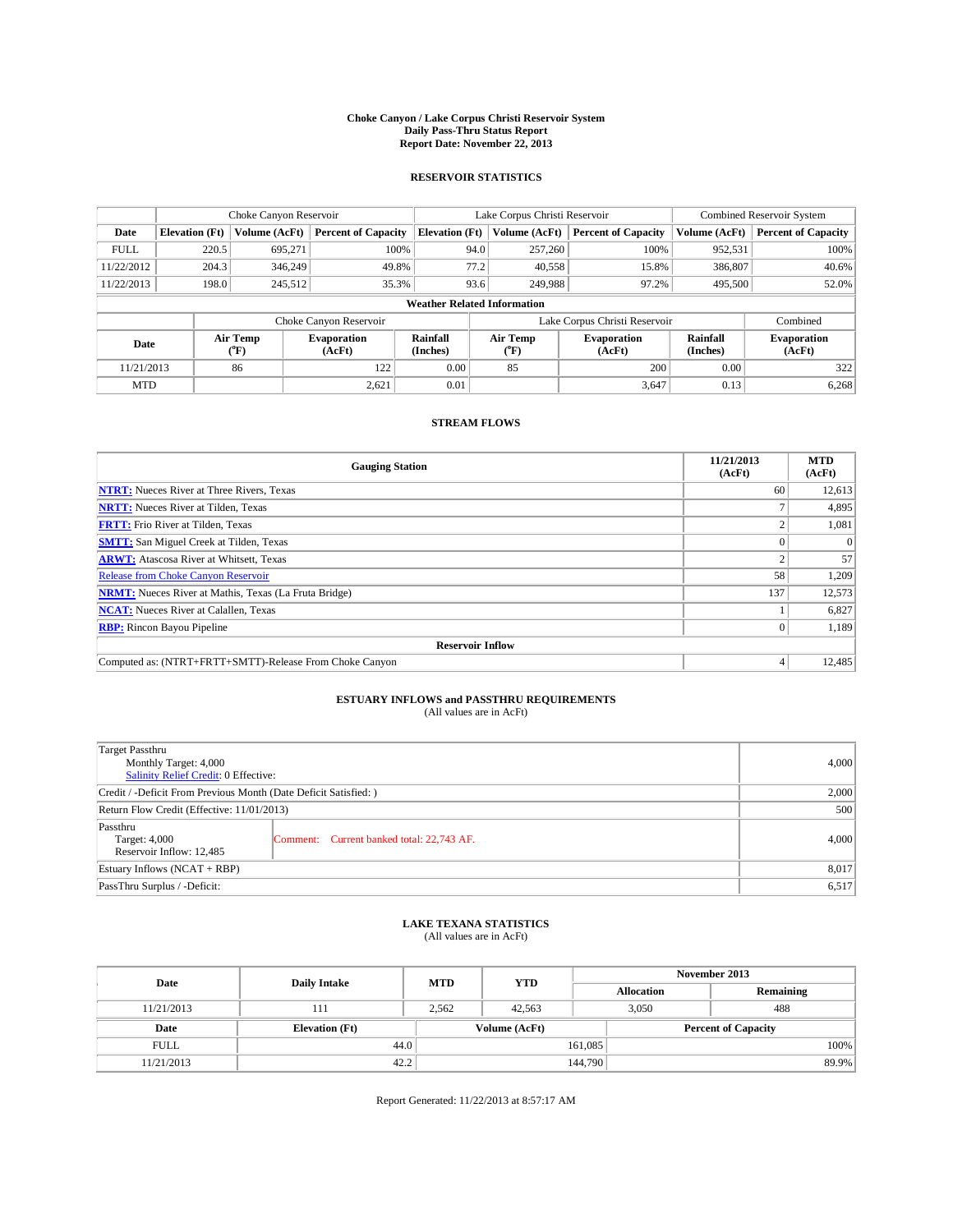#### **Choke Canyon / Lake Corpus Christi Reservoir System Daily Pass-Thru Status Report Report Date: November 23, 2013**

### **RESERVOIR STATISTICS**

|             | Choke Canyon Reservoir |                  |                              |                                                                          | Lake Corpus Christi Reservoir | Combined Reservoir System     |                      |                              |
|-------------|------------------------|------------------|------------------------------|--------------------------------------------------------------------------|-------------------------------|-------------------------------|----------------------|------------------------------|
| Date        | <b>Elevation</b> (Ft)  | Volume (AcFt)    | <b>Percent of Capacity</b>   | <b>Elevation</b> (Ft)                                                    | Volume (AcFt)                 | <b>Percent of Capacity</b>    | Volume (AcFt)        | <b>Percent of Capacity</b>   |
| <b>FULL</b> | 220.5                  | 695,271          | 100%                         | 94.0                                                                     | 257,260                       | 100%                          | 952,531              | 100%                         |
| 11/23/2012  | 204.3                  | 345,558          | 49.7%                        | 77.2                                                                     | 40,430                        | 15.7%                         | 385,988              | 40.5%                        |
| 11/23/2013  | 197.9                  | 244,252          | 35.1%                        | 93.7                                                                     | 251,982                       | 97.9%                         | 496,234              | 52.1%                        |
|             |                        |                  |                              | <b>Weather Related Information</b>                                       |                               |                               |                      |                              |
|             |                        |                  | Choke Canyon Reservoir       |                                                                          |                               | Lake Corpus Christi Reservoir |                      | Combined                     |
| Date        |                        | Air Temp<br>(°F) | <b>Evaporation</b><br>(AcFt) | Air Temp<br>Rainfall<br><b>Evaporation</b><br>(Inches)<br>(AcFt)<br>("F) |                               |                               | Rainfall<br>(Inches) | <b>Evaporation</b><br>(AcFt) |
| 11/22/2013  |                        | 58               | 57                           | 0.18                                                                     | 72                            | 127                           | 0.47                 | 184                          |

### **STREAM FLOWS**

MTD  $|$  2,678 0.19 3,774 0.60 6,452

| <b>Gauging Station</b>                                       | 11/22/2013<br>(AcFt) | <b>MTD</b><br>(AcFt) |  |  |  |  |
|--------------------------------------------------------------|----------------------|----------------------|--|--|--|--|
| <b>NTRT:</b> Nueces River at Three Rivers, Texas             | 60                   | 12,672               |  |  |  |  |
| <b>NRTT:</b> Nueces River at Tilden, Texas                   |                      | 4,900                |  |  |  |  |
| <b>FRTT:</b> Frio River at Tilden, Texas                     |                      | 1,083                |  |  |  |  |
| <b>SMTT:</b> San Miguel Creek at Tilden, Texas               |                      | $\Omega$             |  |  |  |  |
| <b>ARWT:</b> Atascosa River at Whitsett, Texas               |                      | 59                   |  |  |  |  |
| <b>Release from Choke Canyon Reservoir</b>                   | 58                   | 1,266                |  |  |  |  |
| <b>NRMT:</b> Nueces River at Mathis, Texas (La Fruta Bridge) | 254                  | 12,827               |  |  |  |  |
| <b>NCAT:</b> Nueces River at Calallen, Texas                 | 56                   | 6,883                |  |  |  |  |
| <b>RBP:</b> Rincon Bayou Pipeline                            | 45                   | 1,234                |  |  |  |  |
| <b>Reservoir Inflow</b>                                      |                      |                      |  |  |  |  |
| Computed as: (NTRT+FRTT+SMTT)-Release From Choke Canyon      | 4                    | 12,488               |  |  |  |  |

# **ESTUARY INFLOWS and PASSTHRU REQUIREMENTS**<br>(All values are in AcFt)

| <b>Target Passthru</b><br>Monthly Target: 4,000<br>Salinity Relief Credit: 0 Effective: | 4,000                                     |       |  |  |
|-----------------------------------------------------------------------------------------|-------------------------------------------|-------|--|--|
| Credit / -Deficit From Previous Month (Date Deficit Satisfied: )                        |                                           |       |  |  |
| Return Flow Credit (Effective: 11/01/2013)                                              |                                           |       |  |  |
| Passthru<br>Target: 4,000<br>Reservoir Inflow: 12,488                                   | Comment: Current banked total: 22,743 AF. | 4,000 |  |  |
| Estuary Inflows $(NCAT + RBP)$                                                          |                                           |       |  |  |
| PassThru Surplus / -Deficit:                                                            | 6,617                                     |       |  |  |

## **LAKE TEXANA STATISTICS** (All values are in AcFt)

| Date        | <b>Daily Intake</b>   | <b>MTD</b> | <b>YTD</b>    | November 2013     |                            |           |  |
|-------------|-----------------------|------------|---------------|-------------------|----------------------------|-----------|--|
|             |                       |            |               | <b>Allocation</b> |                            | Remaining |  |
| 11/22/2013  | 112                   | 2,673      | 42,675        |                   | 3,050<br>377               |           |  |
| Date        | <b>Elevation</b> (Ft) |            | Volume (AcFt) |                   | <b>Percent of Capacity</b> |           |  |
| <b>FULL</b> | 44.0                  |            |               | 161.085           |                            | 100%      |  |
| 11/22/2013  | 42.3                  |            |               | 145,671           |                            | 90.4%     |  |

Report Generated: 11/23/2013 at 8:21:13 AM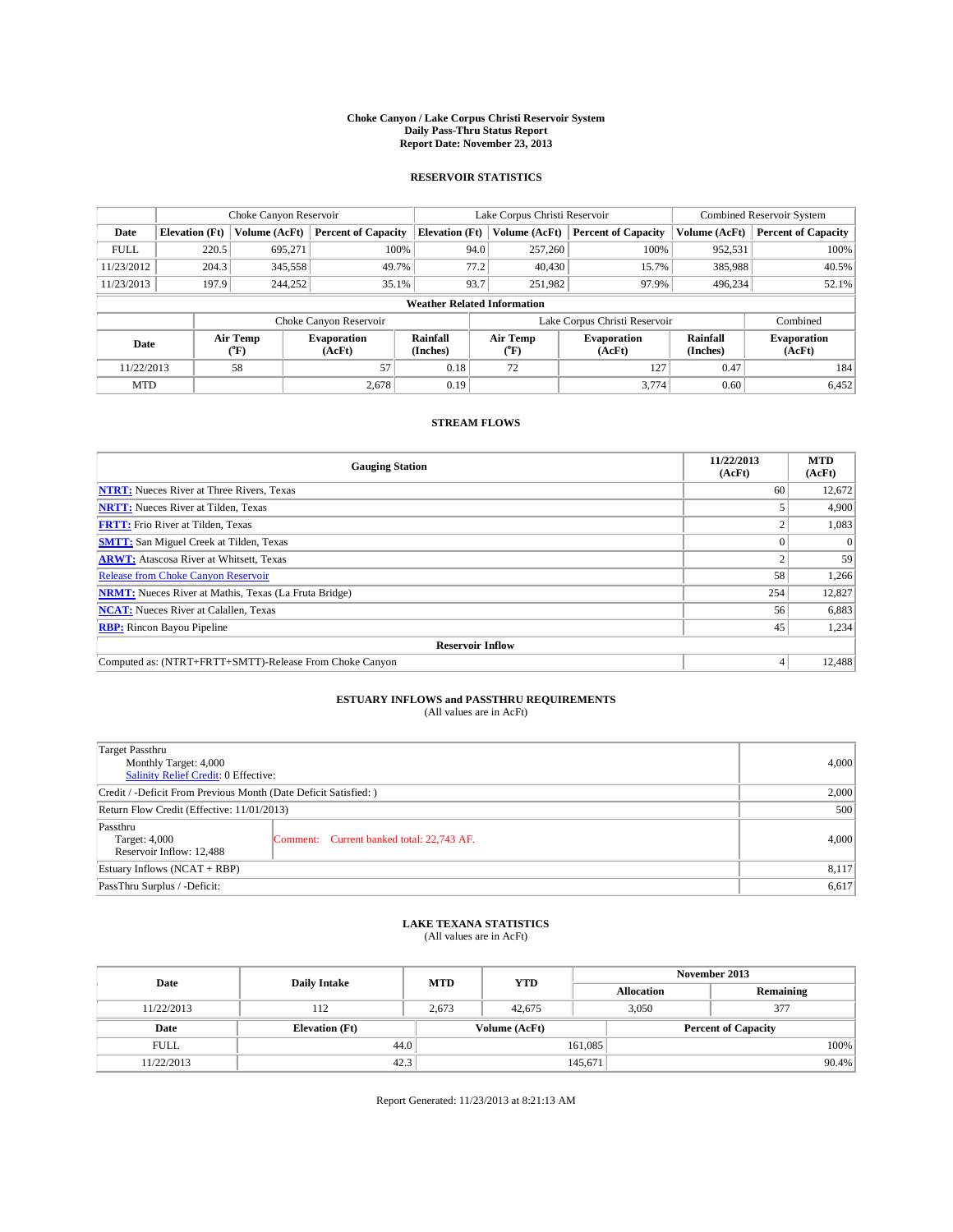#### **Choke Canyon / Lake Corpus Christi Reservoir System Daily Pass-Thru Status Report Report Date: November 24, 2013**

### **RESERVOIR STATISTICS**

|                                                                                  | Choke Canyon Reservoir |                      |                            |                                    | Lake Corpus Christi Reservoir             | Combined Reservoir System    |               |                            |  |
|----------------------------------------------------------------------------------|------------------------|----------------------|----------------------------|------------------------------------|-------------------------------------------|------------------------------|---------------|----------------------------|--|
| Date                                                                             | <b>Elevation</b> (Ft)  | <b>Volume (AcFt)</b> | <b>Percent of Capacity</b> | <b>Elevation (Ft)</b>              | Volume (AcFt)                             | <b>Percent of Capacity</b>   | Volume (AcFt) | <b>Percent of Capacity</b> |  |
| <b>FULL</b>                                                                      | 220.5                  | 695.271              | 100%                       | 94.0                               | 257,260                                   | 100%                         | 952,531       | 100%                       |  |
| 11/24/2012                                                                       | 204.2                  | 344,004              | 49.5%                      | 77.2                               | 40,558                                    | 15.8%                        | 384,562       | 40.4%                      |  |
| 11/24/2013                                                                       | 197.8                  | 243,971              | 35.1%                      | 93.6                               | 249,988                                   | 97.2%                        | 493,959       | 51.9%                      |  |
|                                                                                  |                        |                      |                            | <b>Weather Related Information</b> |                                           |                              |               |                            |  |
|                                                                                  |                        |                      | Choke Canyon Reservoir     |                                    | Lake Corpus Christi Reservoir<br>Combined |                              |               |                            |  |
| Rainfall<br>Air Temp<br><b>Evaporation</b><br>Date<br>(Inches)<br>(°F)<br>(AcFt) |                        |                      | Air Temp<br>(°F)           | <b>Evaporation</b><br>(AcFt)       | Rainfall<br>(Inches)                      | <b>Evaporation</b><br>(AcFt) |               |                            |  |
| 11/23/2013                                                                       |                        | 46                   | 24                         | 0.14                               | 46                                        |                              | 0.06          | 35                         |  |
| <b>MTD</b>                                                                       |                        |                      | 2.702                      | 0.33                               |                                           | 3,785                        | 0.66          | 6,487                      |  |

### **STREAM FLOWS**

| <b>Gauging Station</b>                                       | 11/23/2013<br>(AcFt) | <b>MTD</b><br>(AcFt) |  |  |  |  |  |
|--------------------------------------------------------------|----------------------|----------------------|--|--|--|--|--|
| <b>NTRT:</b> Nueces River at Three Rivers, Texas             | 48                   | 12,720               |  |  |  |  |  |
| <b>NRTT:</b> Nueces River at Tilden, Texas                   | 3                    | 4,904                |  |  |  |  |  |
| <b>FRTT:</b> Frio River at Tilden, Texas                     |                      | 1,084                |  |  |  |  |  |
| <b>SMTT:</b> San Miguel Creek at Tilden, Texas               | $\theta$             | $\Omega$             |  |  |  |  |  |
| <b>ARWT:</b> Atascosa River at Whitsett, Texas               | $\overline{2}$       | 61                   |  |  |  |  |  |
| <b>Release from Choke Canyon Reservoir</b>                   | 58                   | 1,324                |  |  |  |  |  |
| <b>NRMT:</b> Nueces River at Mathis, Texas (La Fruta Bridge) | 397                  | 13,224               |  |  |  |  |  |
| <b>NCAT:</b> Nueces River at Calallen, Texas                 | 24                   | 6,907                |  |  |  |  |  |
| <b>RBP:</b> Rincon Bayou Pipeline                            | 67                   | 1,301                |  |  |  |  |  |
| <b>Reservoir Inflow</b>                                      |                      |                      |  |  |  |  |  |
| Computed as: NRTT+FRTT+SMTT+ARWT                             | Ξ                    | 12,495               |  |  |  |  |  |

# **ESTUARY INFLOWS and PASSTHRU REQUIREMENTS**<br>(All values are in AcFt)

| Target Passthru<br>Monthly Target: 4,000<br>Salinity Relief Credit: 0 Effective: | 4,000                                     |       |
|----------------------------------------------------------------------------------|-------------------------------------------|-------|
| Credit / -Deficit From Previous Month (Date Deficit Satisfied: )                 | 2,000                                     |       |
| Return Flow Credit (Effective: 11/01/2013)                                       | 500                                       |       |
| Passthru<br>Target: 4,000<br>Reservoir Inflow: 12,495                            | Comment: Current banked total: 22,743 AF. | 4,000 |
| Estuary Inflows (NCAT + RBP)                                                     | 8,208                                     |       |
| PassThru Surplus / -Deficit:                                                     | 6,708                                     |       |

## **LAKE TEXANA STATISTICS** (All values are in AcFt)

| Date        | <b>Daily Intake</b>   | <b>MTD</b> | <b>YTD</b>    | November 2013     |                            |           |  |
|-------------|-----------------------|------------|---------------|-------------------|----------------------------|-----------|--|
|             |                       |            |               | <b>Allocation</b> |                            | Remaining |  |
| 11/23/2013  | 110                   | 2,784      | 42,785        |                   | 3,050<br>266               |           |  |
| Date        | <b>Elevation</b> (Ft) |            | Volume (AcFt) |                   | <b>Percent of Capacity</b> |           |  |
| <b>FULL</b> | 44.0                  |            |               | 161,085           |                            | 100%      |  |
| 11/23/2013  | 42.3                  |            |               | 145,671           |                            | 90.4%     |  |

Report Generated: 11/24/2013 at 8:25:01 AM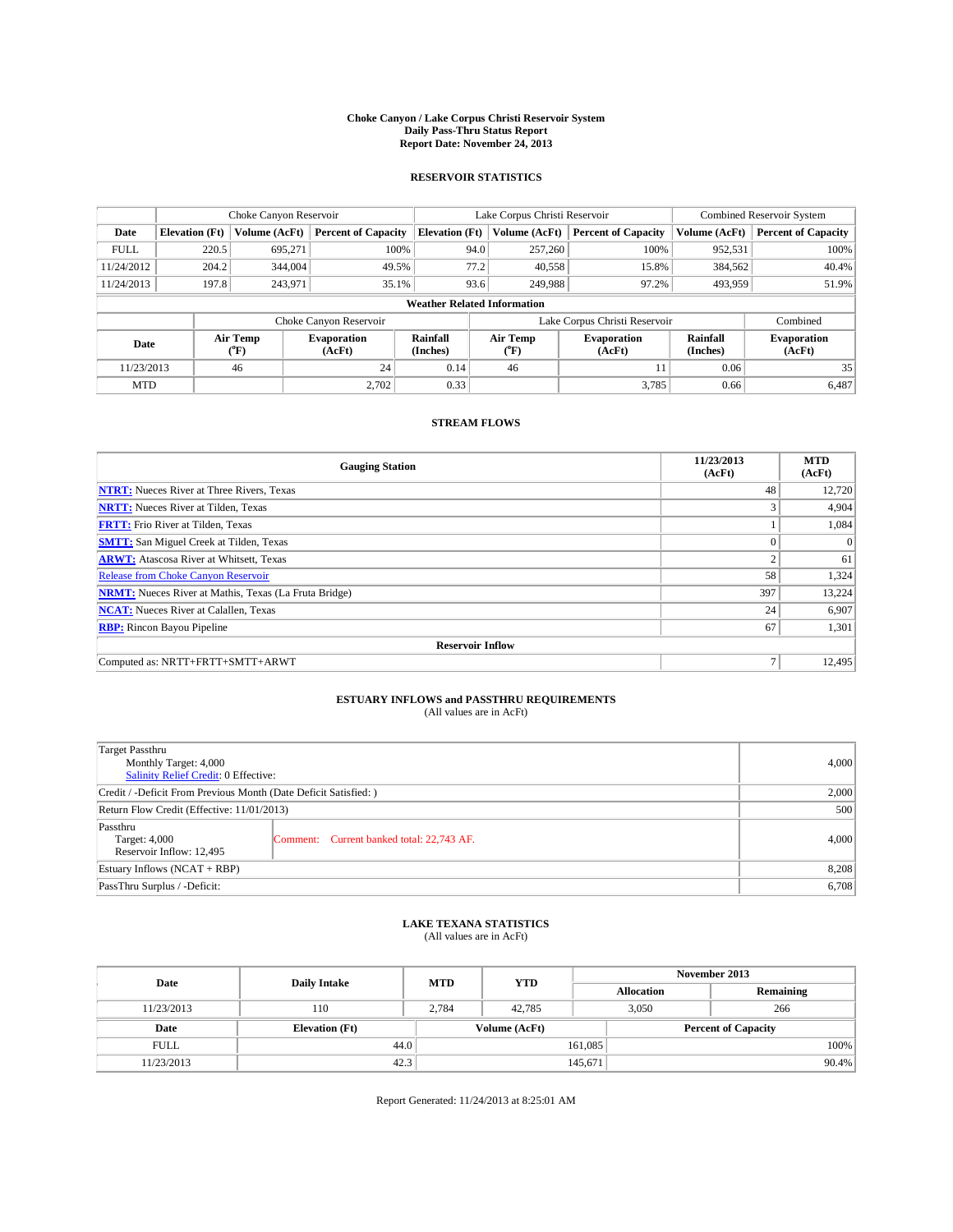#### **Choke Canyon / Lake Corpus Christi Reservoir System Daily Pass-Thru Status Report Report Date: November 25, 2013**

### **RESERVOIR STATISTICS**

|             |                       | Choke Canyon Reservoir |                              |                                    | Lake Corpus Christi Reservoir | <b>Combined Reservoir System</b> |                      |                              |
|-------------|-----------------------|------------------------|------------------------------|------------------------------------|-------------------------------|----------------------------------|----------------------|------------------------------|
| Date        | <b>Elevation</b> (Ft) | Volume (AcFt)          | <b>Percent of Capacity</b>   | <b>Elevation (Ft)</b>              | Volume (AcFt)                 | <b>Percent of Capacity</b>       | Volume (AcFt)        | Percent of Capacity          |
| <b>FULL</b> | 220.5                 | 695.271                | 100%                         | 94.0                               | 257,260                       | 100%                             | 952,531              | 100%                         |
| 11/25/2012  | 204.2                 | 343,481                | 49.4%                        | 77.2                               | 40,558                        | 15.8%                            | 384,039              | $40.3\%$                     |
| 11/25/2013  | 197.9                 | 244,392                | 35.2%                        | 93.6                               | 250,531                       | 97.4%                            | 494.923              | 52.0%                        |
|             |                       |                        |                              | <b>Weather Related Information</b> |                               |                                  |                      |                              |
|             |                       |                        | Choke Canyon Reservoir       |                                    |                               | Lake Corpus Christi Reservoir    |                      | Combined                     |
| Date        |                       | Air Temp<br>(°F)       | <b>Evaporation</b><br>(AcFt) | Rainfall<br>(Inches)               | Air Temp<br>("F)              | <b>Evaporation</b><br>(AcFt)     | Rainfall<br>(Inches) | <b>Evaporation</b><br>(AcFt) |
| 11/24/2013  |                       | 42                     | 8                            | 0.29                               | 47<br>32                      |                                  | 0.16                 | 40                           |
| <b>MTD</b>  |                       |                        | 2.710                        | 0.62                               |                               | 3,817                            | 0.82                 | 6,527                        |

### **STREAM FLOWS**

| <b>Gauging Station</b>                                       | 11/24/2013<br>(AcFt) | <b>MTD</b><br>(AcFt) |  |  |  |  |
|--------------------------------------------------------------|----------------------|----------------------|--|--|--|--|
| <b>NTRT:</b> Nueces River at Three Rivers, Texas             | 50                   | 12,770               |  |  |  |  |
| <b>NRTT:</b> Nueces River at Tilden, Texas                   | 3                    | 4,906                |  |  |  |  |
| <b>FRTT:</b> Frio River at Tilden, Texas                     |                      | 1,086                |  |  |  |  |
| <b>SMTT:</b> San Miguel Creek at Tilden, Texas               |                      | $\Omega$             |  |  |  |  |
| <b>ARWT:</b> Atascosa River at Whitsett, Texas               | $\overline{c}$       | 64                   |  |  |  |  |
| Release from Choke Canyon Reservoir                          | 58                   | 1,382                |  |  |  |  |
| <b>NRMT:</b> Nueces River at Mathis, Texas (La Fruta Bridge) | 52                   | 13,276               |  |  |  |  |
| <b>NCAT:</b> Nueces River at Calallen, Texas                 | 121                  | 7,028                |  |  |  |  |
| <b>RBP:</b> Rincon Bayou Pipeline                            | 67                   | 1,368                |  |  |  |  |
| <b>Reservoir Inflow</b>                                      |                      |                      |  |  |  |  |
| Computed as: NRTT+FRTT+SMTT+ARWT                             | Ξ                    | 12,502               |  |  |  |  |

# **ESTUARY INFLOWS and PASSTHRU REQUIREMENTS**<br>(All values are in AcFt)

| Target Passthru<br>Monthly Target: 4,000<br>Salinity Relief Credit: 0 Effective: | 4,000                                     |       |
|----------------------------------------------------------------------------------|-------------------------------------------|-------|
| Credit / -Deficit From Previous Month (Date Deficit Satisfied: )                 | 2,000                                     |       |
| Return Flow Credit (Effective: 11/01/2013)                                       | 500                                       |       |
| Passthru<br>Target: 4,000<br>Reservoir Inflow: 12,502                            | Comment: Current banked total: 22,743 AF. | 4,000 |
| Estuary Inflows (NCAT + RBP)                                                     | 8,396                                     |       |
| PassThru Surplus / -Deficit:                                                     | 6,896                                     |       |

## **LAKE TEXANA STATISTICS** (All values are in AcFt)

| Date        | <b>Daily Intake</b>   | <b>MTD</b> | <b>YTD</b>    | November 2013     |                            |           |  |
|-------------|-----------------------|------------|---------------|-------------------|----------------------------|-----------|--|
|             |                       |            |               | <b>Allocation</b> |                            | Remaining |  |
| 11/24/2013  | 112                   | 2,895      | 42,897        |                   | 3,050<br>155               |           |  |
| Date        | <b>Elevation</b> (Ft) |            | Volume (AcFt) |                   | <b>Percent of Capacity</b> |           |  |
| <b>FULL</b> | 44.0                  |            |               | 161,085           |                            | 100%      |  |
| 11/24/2013  | 42.1                  |            |               | 143,911           |                            | 89.3%     |  |

Report Generated: 11/25/2013 at 8:51:38 AM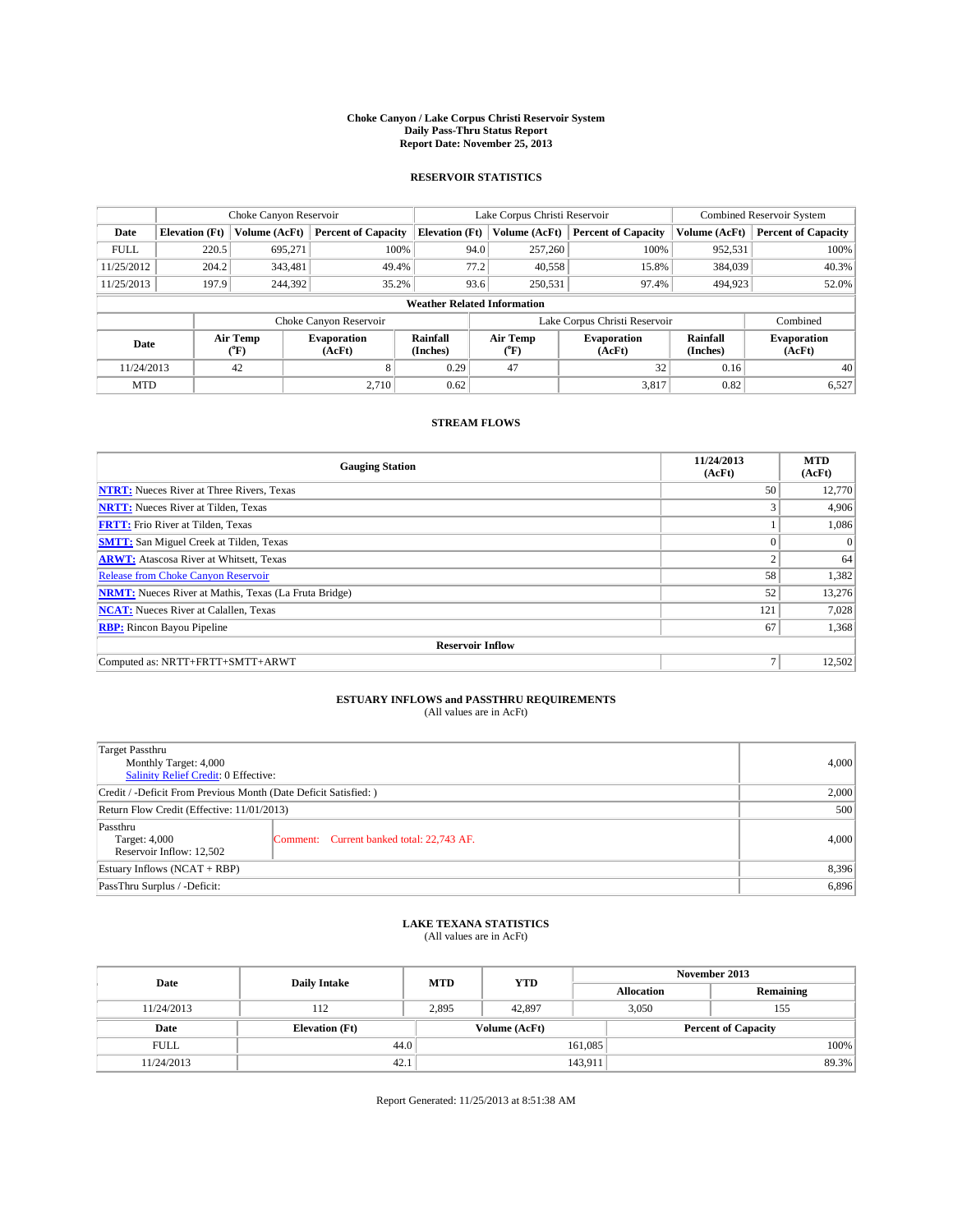#### **Choke Canyon / Lake Corpus Christi Reservoir System Daily Pass-Thru Status Report Report Date: November 26, 2013**

### **RESERVOIR STATISTICS**

|             |                       | Choke Canyon Reservoir |                              |                                    | Lake Corpus Christi Reservoir | Combined Reservoir System     |                      |                              |
|-------------|-----------------------|------------------------|------------------------------|------------------------------------|-------------------------------|-------------------------------|----------------------|------------------------------|
| Date        | <b>Elevation</b> (Ft) | <b>Volume (AcFt)</b>   | <b>Percent of Capacity</b>   | <b>Elevation (Ft)</b>              | Volume (AcFt)                 | <b>Percent of Capacity</b>    | Volume (AcFt)        | <b>Percent of Capacity</b>   |
| <b>FULL</b> | 220.5                 | 695.271                | 100%                         | 94.0                               | 257,260                       | 100%                          | 952,531              | 100%                         |
| 11/26/2012  | 204.2                 | 344,353                | 49.5%                        | 77.2                               | 40,558                        | 15.8%                         | 384,911              | 40.4%                        |
| 11/26/2013  | 197.9                 | 244,392                | 35.2%                        | 93.6                               | 249,988                       | 97.2%                         | 494,380              | 51.9%                        |
|             |                       |                        |                              | <b>Weather Related Information</b> |                               |                               |                      |                              |
|             |                       |                        | Choke Canyon Reservoir       |                                    |                               | Lake Corpus Christi Reservoir |                      | Combined                     |
| Date        |                       | Air Temp<br>(°F)       | <b>Evaporation</b><br>(AcFt) | Rainfall<br>(Inches)               | Air Temp<br>(°F)              | <b>Evaporation</b><br>(AcFt)  | Rainfall<br>(Inches) | <b>Evaporation</b><br>(AcFt) |
| 11/25/2013  |                       | 43<br>8                |                              | 0.50                               | 44                            | 105                           | 0.20                 | 113                          |
| <b>MTD</b>  |                       |                        | 2.718                        | 1.12                               |                               | 3,922                         | 1.02                 | 6,640                        |

### **STREAM FLOWS**

| <b>Gauging Station</b>                                       | 11/25/2013<br>(AcFt) | <b>MTD</b><br>(AcFt) |  |  |  |  |
|--------------------------------------------------------------|----------------------|----------------------|--|--|--|--|
| <b>NTRT:</b> Nueces River at Three Rivers, Texas             | 52                   | 12,821               |  |  |  |  |
| <b>NRTT:</b> Nueces River at Tilden, Texas                   | 3                    | 4,909                |  |  |  |  |
| <b>FRTT:</b> Frio River at Tilden, Texas                     | 3                    | 1,088                |  |  |  |  |
| <b>SMTT:</b> San Miguel Creek at Tilden, Texas               |                      | $\Omega$             |  |  |  |  |
| <b>ARWT:</b> Atascosa River at Whitsett, Texas               | 3                    | 67                   |  |  |  |  |
| Release from Choke Canyon Reservoir                          | 58                   | 1,439                |  |  |  |  |
| <b>NRMT:</b> Nueces River at Mathis, Texas (La Fruta Bridge) | 91                   | 13,367               |  |  |  |  |
| <b>NCAT:</b> Nueces River at Calallen, Texas                 | 16                   | 7,044                |  |  |  |  |
| <b>RBP:</b> Rincon Bayou Pipeline                            | 67                   | 1,435                |  |  |  |  |
| <b>Reservoir Inflow</b>                                      |                      |                      |  |  |  |  |
| Computed as: NRTT+FRTT+SMTT+ARWT                             | 9                    | 12,511               |  |  |  |  |

# **ESTUARY INFLOWS and PASSTHRU REQUIREMENTS**<br>(All values are in AcFt)

| Target Passthru<br>Monthly Target: 4,000                         | 4,000                                     |       |  |  |
|------------------------------------------------------------------|-------------------------------------------|-------|--|--|
| Salinity Relief Credit: 0 Effective:                             |                                           |       |  |  |
| Credit / -Deficit From Previous Month (Date Deficit Satisfied: ) |                                           |       |  |  |
| Return Flow Credit (Effective: 11/01/2013)                       |                                           |       |  |  |
| Passthru<br>Target: 4,000<br>Reservoir Inflow: 12,511            | Comment: Current banked total: 22,743 AF. | 4,000 |  |  |
| Estuary Inflows (NCAT + RBP)                                     | 8,479                                     |       |  |  |
| PassThru Surplus / -Deficit:                                     | 6,979                                     |       |  |  |

## **LAKE TEXANA STATISTICS** (All values are in AcFt)

| Date        | <b>Daily Intake</b>   | <b>MTD</b> | <b>YTD</b>    | November 2013     |                            |           |  |
|-------------|-----------------------|------------|---------------|-------------------|----------------------------|-----------|--|
|             |                       |            |               | <b>Allocation</b> |                            | Remaining |  |
| 11/25/2013  | 112                   | 3,007      | 43,008        |                   | 3,050<br>43                |           |  |
| Date        | <b>Elevation</b> (Ft) |            | Volume (AcFt) |                   | <b>Percent of Capacity</b> |           |  |
| <b>FULL</b> | 44.0                  |            |               | 161,085           |                            | 100%      |  |
| 11/25/2013  | 42.1                  |            |               | 143,911           |                            | 89.3%     |  |

Report Generated: 11/26/2013 at 8:05:55 AM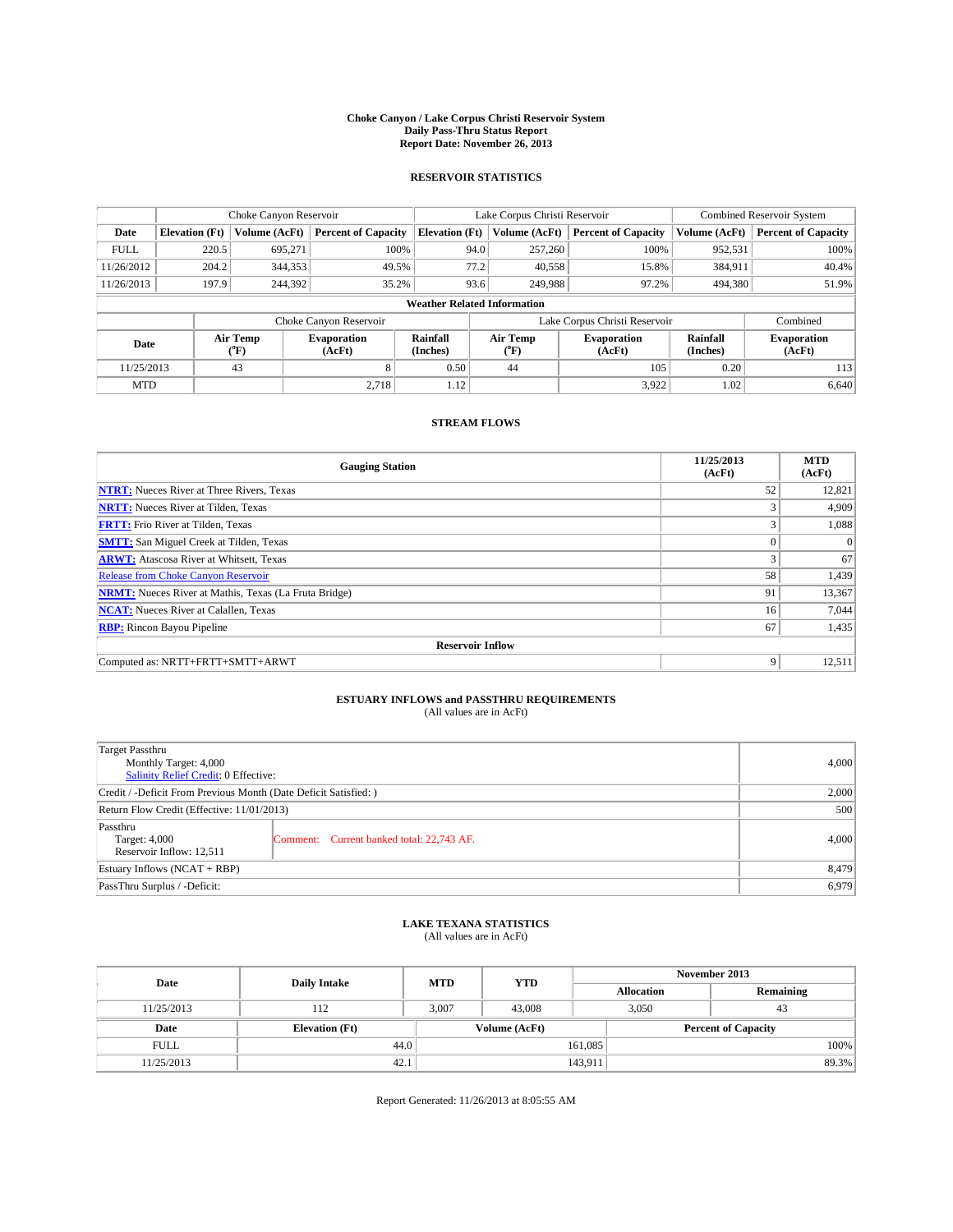#### **Choke Canyon / Lake Corpus Christi Reservoir System Daily Pass-Thru Status Report Report Date: November 27, 2013**

### **RESERVOIR STATISTICS**

|             |                       | Choke Canyon Reservoir |                            |                                    | Lake Corpus Christi Reservoir | <b>Combined Reservoir System</b> |                      |                              |  |
|-------------|-----------------------|------------------------|----------------------------|------------------------------------|-------------------------------|----------------------------------|----------------------|------------------------------|--|
| Date        | <b>Elevation</b> (Ft) | Volume (AcFt)          | <b>Percent of Capacity</b> | <b>Elevation</b> (Ft)              | Volume (AcFt)                 | <b>Percent of Capacity</b>       | Volume (AcFt)        | <b>Percent of Capacity</b>   |  |
| <b>FULL</b> | 220.5                 | 695,271                | 100%                       | 94.0<br>257,260                    |                               | 100%                             | 952,531              | 100%                         |  |
| 11/27/2012  | 204.1                 | 342,608                |                            | 77.2<br>15.8%<br>49.3%<br>40,558   |                               | 383,166                          | 40.2%                |                              |  |
| 11/27/2013  | 197.8                 | 243,691                |                            | 35.0%<br>93.5                      |                               | 248,722<br>96.7%                 | 492,413              | 51.7%                        |  |
|             |                       |                        |                            | <b>Weather Related Information</b> |                               |                                  |                      |                              |  |
|             |                       |                        | Choke Canyon Reservoir     |                                    | Lake Corpus Christi Reservoir |                                  |                      |                              |  |
| Date        |                       | Air Temp<br>(°F)       | Evaporation<br>(AcFt)      | Rainfall<br>(Inches)               | Air Temp<br>("F)              | <b>Evaporation</b><br>(AcFt)     | Rainfall<br>(Inches) | <b>Evaporation</b><br>(AcFt) |  |
| 11/26/2013  |                       | 49                     | 57                         | 0.00                               | 49                            | 126                              | 0.00                 | 183                          |  |

### **STREAM FLOWS**

MTD  $|$  0.02 6,823

| <b>Gauging Station</b>                                       | 11/26/2013<br>(AcFt) | <b>MTD</b><br>(AcFt) |  |  |  |  |
|--------------------------------------------------------------|----------------------|----------------------|--|--|--|--|
| <b>NTRT:</b> Nueces River at Three Rivers, Texas             | 52                   | 12,873               |  |  |  |  |
| <b>NRTT:</b> Nueces River at Tilden, Texas                   | $\overline{2}$       | 4,912                |  |  |  |  |
| <b>FRTT:</b> Frio River at Tilden, Texas                     | $\overline{2}$       | 1,090                |  |  |  |  |
| <b>SMTT:</b> San Miguel Creek at Tilden, Texas               | $\theta$             | $\Omega$             |  |  |  |  |
| <b>ARWT:</b> Atascosa River at Whitsett, Texas               | 4                    | 71                   |  |  |  |  |
| <b>Release from Choke Canyon Reservoir</b>                   | 58                   | 1,497                |  |  |  |  |
| <b>NRMT:</b> Nueces River at Mathis, Texas (La Fruta Bridge) | 498                  | 13,865               |  |  |  |  |
| <b>NCAT:</b> Nueces River at Calallen, Texas                 | $\Omega$             | 7,044                |  |  |  |  |
| <b>RBP:</b> Rincon Bayou Pipeline                            | 35                   | 1,471                |  |  |  |  |
| <b>Reservoir Inflow</b>                                      |                      |                      |  |  |  |  |
| Computed as: NRTT+FRTT+SMTT+ARWT                             | 9                    | 12,519               |  |  |  |  |

## **ESTUARY INFLOWS and PASSTHRU REQUIREMENTS**<br>(All values are in AcFt)

| Target Passthru<br>Monthly Target: 4,000<br>Salinity Relief Credit: 0 Effective: | 4,000                                     |       |  |  |
|----------------------------------------------------------------------------------|-------------------------------------------|-------|--|--|
| Credit / -Deficit From Previous Month (Date Deficit Satisfied: )                 |                                           |       |  |  |
| Return Flow Credit (Effective: 11/01/2013)                                       | 500                                       |       |  |  |
| Passthru<br>Target: 4,000<br>Reservoir Inflow: 12,519                            | Comment: Current banked total: 22,743 AF. | 4,000 |  |  |
| Estuary Inflows (NCAT + RBP)                                                     | 8,515                                     |       |  |  |
| PassThru Surplus / -Deficit:                                                     | 7,015                                     |       |  |  |

## **LAKE TEXANA STATISTICS** (All values are in AcFt)

| Date        | <b>Daily Intake</b>   | <b>MTD</b> | <b>YTD</b>    | November 2013     |                            |           |  |
|-------------|-----------------------|------------|---------------|-------------------|----------------------------|-----------|--|
|             |                       |            |               | <b>Allocation</b> |                            | Remaining |  |
| 11/26/2013  | 112                   | 3,119      | 43.120        |                   | 3,050<br>$-69$             |           |  |
| Date        | <b>Elevation</b> (Ft) |            | Volume (AcFt) |                   | <b>Percent of Capacity</b> |           |  |
| <b>FULL</b> | 44.0                  |            |               | 161.085           |                            | 100%      |  |
| 11/26/2013  | 42.1                  |            |               | 143,911           |                            | 89.3%     |  |

Report Generated: 11/27/2013 at 8:31:31 AM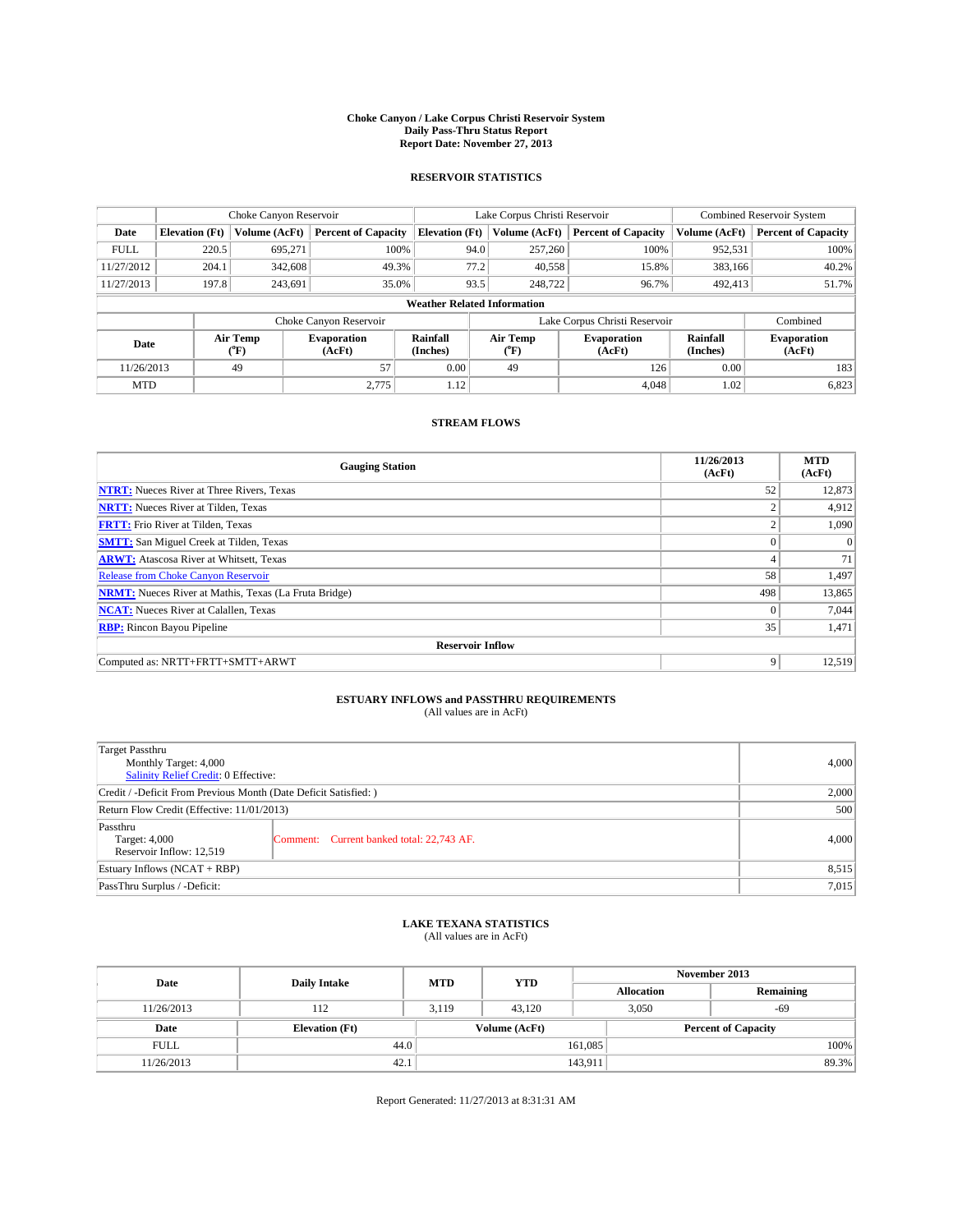#### **Choke Canyon / Lake Corpus Christi Reservoir System Daily Pass-Thru Status Report Report Date: November 28, 2013**

### **RESERVOIR STATISTICS**

|                                                          |                       | Choke Canyon Reservoir |                            |                                    | Lake Corpus Christi Reservoir             | Combined Reservoir System    |               |                            |
|----------------------------------------------------------|-----------------------|------------------------|----------------------------|------------------------------------|-------------------------------------------|------------------------------|---------------|----------------------------|
| Date                                                     | <b>Elevation</b> (Ft) | <b>Volume (AcFt)</b>   | <b>Percent of Capacity</b> | <b>Elevation (Ft)</b>              | Volume (AcFt)                             | <b>Percent of Capacity</b>   | Volume (AcFt) | <b>Percent of Capacity</b> |
| <b>FULL</b>                                              | 220.5                 | 695.271                | 100%                       | 94.0                               | 257,260                                   | 100%                         | 952,531       | 100%                       |
| 11/28/2012                                               | 204.1                 | 342,264                | 49.2%                      | 77.2                               | 40,622                                    | 15.8%                        | 382,886       | 40.2%                      |
| 11/28/2013                                               | 197.9                 | 244,952                | 35.2%                      | 93.5                               | 247,457                                   | 96.2%                        | 492,409       | 51.7%                      |
|                                                          |                       |                        |                            | <b>Weather Related Information</b> |                                           |                              |               |                            |
|                                                          |                       |                        | Choke Canyon Reservoir     |                                    | Lake Corpus Christi Reservoir<br>Combined |                              |               |                            |
| Air Temp<br><b>Evaporation</b><br>Date<br>(°F)<br>(AcFt) |                       | Rainfall<br>(Inches)   | Air Temp<br>(°F)           | <b>Evaporation</b><br>(AcFt)       | Rainfall<br>(Inches)                      | <b>Evaporation</b><br>(AcFt) |               |                            |
| 11/27/2013                                               |                       | 90<br>51               |                            | 0.00                               | 51                                        | 116                          | 0.00          | 206                        |
| <b>MTD</b>                                               |                       |                        | 2,865                      | 1.12                               |                                           | 4.164                        | 1.02          | 7,029                      |

### **STREAM FLOWS**

| <b>Gauging Station</b>                                       | 11/27/2013<br>(AcFt) | <b>MTD</b><br>(AcFt) |  |  |  |  |  |
|--------------------------------------------------------------|----------------------|----------------------|--|--|--|--|--|
| <b>NTRT:</b> Nueces River at Three Rivers, Texas             | 50                   | 12,922               |  |  |  |  |  |
| <b>NRTT:</b> Nueces River at Tilden, Texas                   | $\overline{2}$       | 4,913                |  |  |  |  |  |
| <b>FRTT:</b> Frio River at Tilden, Texas                     | $\overline{2}$       | 1,092                |  |  |  |  |  |
| <b>SMTT:</b> San Miguel Creek at Tilden, Texas               | $\theta$             | $\Omega$             |  |  |  |  |  |
| <b>ARWT:</b> Atascosa River at Whitsett, Texas               | 4                    | 75                   |  |  |  |  |  |
| Release from Choke Canyon Reservoir                          | 58                   | 1,554                |  |  |  |  |  |
| <b>NRMT:</b> Nueces River at Mathis, Texas (La Fruta Bridge) | 115                  | 13,980               |  |  |  |  |  |
| <b>NCAT:</b> Nueces River at Calallen, Texas                 | 9                    | 7,053                |  |  |  |  |  |
| <b>RBP:</b> Rincon Bayou Pipeline                            | 40                   | 1,510                |  |  |  |  |  |
| <b>Reservoir Inflow</b>                                      |                      |                      |  |  |  |  |  |
| Computed as: NRTT+FRTT+SMTT+ARWT                             | 8                    | 12,527               |  |  |  |  |  |

# **ESTUARY INFLOWS and PASSTHRU REQUIREMENTS**<br>(All values are in AcFt)

| Target Passthru<br>Monthly Target: 4,000                         | 4,000                                     |       |  |  |
|------------------------------------------------------------------|-------------------------------------------|-------|--|--|
| Salinity Relief Credit: 0 Effective:                             |                                           |       |  |  |
| Credit / -Deficit From Previous Month (Date Deficit Satisfied: ) | 2,000                                     |       |  |  |
| Return Flow Credit (Effective: 11/01/2013)                       |                                           |       |  |  |
| Passthru<br>Target: 4,000<br>Reservoir Inflow: 12,527            | Comment: Current banked total: 22,743 AF. | 4,000 |  |  |
| Estuary Inflows (NCAT + RBP)                                     | 8,563                                     |       |  |  |
| PassThru Surplus / -Deficit:                                     | 7,063                                     |       |  |  |

## **LAKE TEXANA STATISTICS** (All values are in AcFt)

| Date        | <b>Daily Intake</b>   | <b>MTD</b> | <b>YTD</b>    | November 2013     |                            |           |  |
|-------------|-----------------------|------------|---------------|-------------------|----------------------------|-----------|--|
|             |                       |            |               | <b>Allocation</b> |                            | Remaining |  |
| 11/27/2013  | 112                   | 3,231      | 43,232        |                   | 3,050<br>$-181$            |           |  |
| Date        | <b>Elevation</b> (Ft) |            | Volume (AcFt) |                   | <b>Percent of Capacity</b> |           |  |
| <b>FULL</b> | 44.0                  |            |               | 161,085           |                            | 100%      |  |
| 11/27/2013  | 42.2                  |            |               | 144,790           |                            | 89.9%     |  |

Report Generated: 11/28/2013 at 7:48:12 AM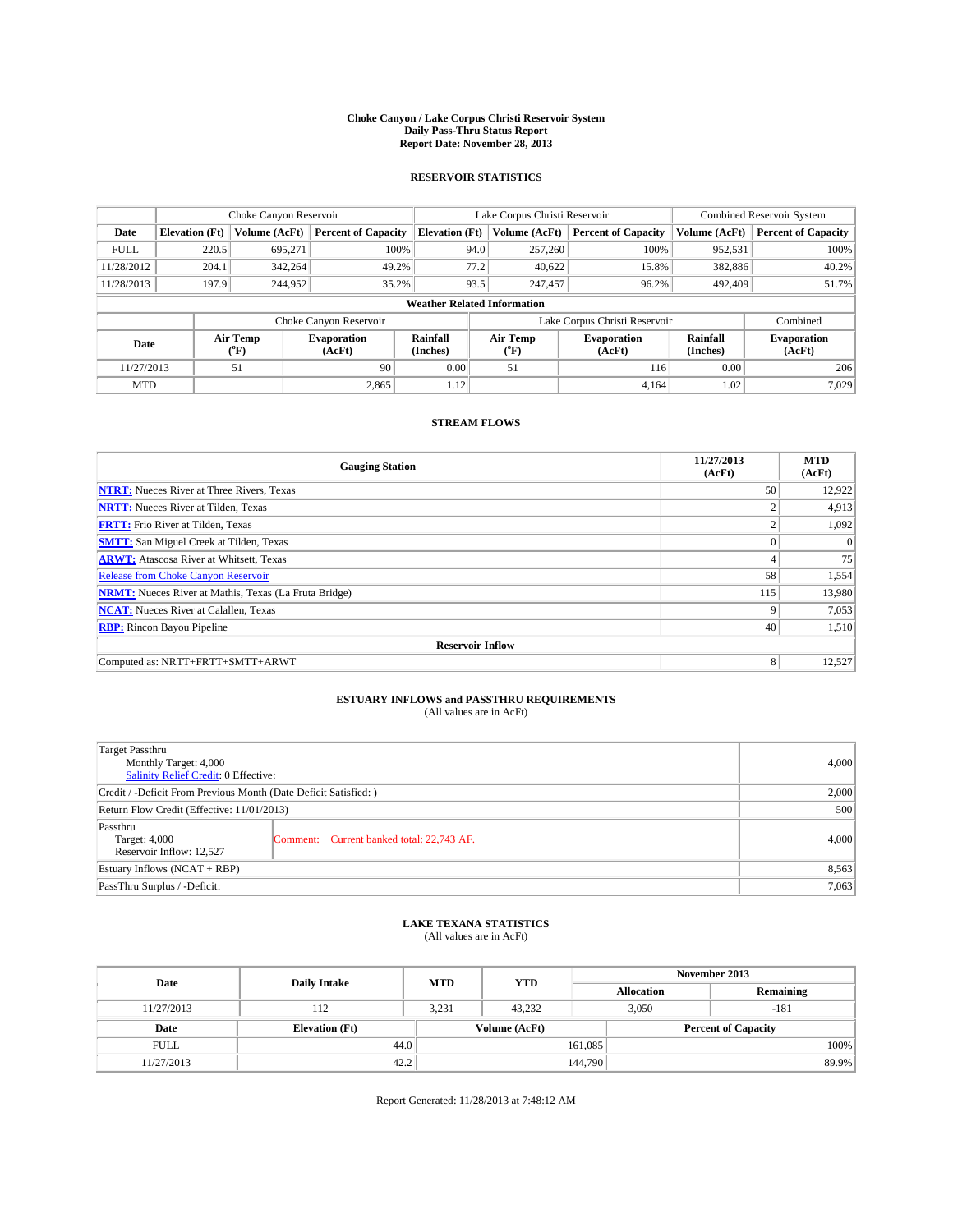#### **Choke Canyon / Lake Corpus Christi Reservoir System Daily Pass-Thru Status Report Report Date: November 29, 2013**

### **RESERVOIR STATISTICS**

|                                                                                  |                                    | Choke Canyon Reservoir |                              |                       | Lake Corpus Christi Reservoir             | Combined Reservoir System  |               |                            |  |
|----------------------------------------------------------------------------------|------------------------------------|------------------------|------------------------------|-----------------------|-------------------------------------------|----------------------------|---------------|----------------------------|--|
| Date                                                                             | <b>Elevation</b> (Ft)              | <b>Volume (AcFt)</b>   | <b>Percent of Capacity</b>   | <b>Elevation (Ft)</b> | Volume (AcFt)                             | <b>Percent of Capacity</b> | Volume (AcFt) | <b>Percent of Capacity</b> |  |
| <b>FULL</b>                                                                      | 220.5                              | 695.271                | 100%                         | 94.0                  | 257,260                                   | 100%                       | 952,531       | 100%                       |  |
| 11/29/2012                                                                       | 204.1                              | 342,957                | 49.3%                        | 77.2                  | 40,558                                    | 15.8%                      | 383,515       | 40.3%                      |  |
| 11/29/2013                                                                       | 197.8                              | 243,971                | 35.1%                        | 93.4                  | 247,096                                   | 96.0%                      | 491,067       | 51.6%                      |  |
|                                                                                  | <b>Weather Related Information</b> |                        |                              |                       |                                           |                            |               |                            |  |
|                                                                                  |                                    |                        | Choke Canyon Reservoir       |                       | Lake Corpus Christi Reservoir<br>Combined |                            |               |                            |  |
| Rainfall<br>Air Temp<br><b>Evaporation</b><br>Date<br>(Inches)<br>(°F)<br>(AcFt) |                                    | Air Temp<br>(°F)       | <b>Evaporation</b><br>(AcFt) | Rainfall<br>(Inches)  | <b>Evaporation</b><br>(AcFt)              |                            |               |                            |  |
| 11/28/2013                                                                       | 57<br>59                           |                        | 0.00                         | 58                    | 42                                        | 0.00                       | 99            |                            |  |
| <b>MTD</b>                                                                       |                                    |                        | 2.922                        | 1.12                  |                                           | 4,206                      | 1.02          | 7,128                      |  |

### **STREAM FLOWS**

| <b>Gauging Station</b>                                       | 11/28/2013<br>(AcFt) | <b>MTD</b><br>(AcFt) |  |  |  |  |  |
|--------------------------------------------------------------|----------------------|----------------------|--|--|--|--|--|
| <b>NTRT:</b> Nueces River at Three Rivers, Texas             | 48                   | 12,970               |  |  |  |  |  |
| <b>NRTT:</b> Nueces River at Tilden, Texas                   |                      | 4,914                |  |  |  |  |  |
| <b>FRTT:</b> Frio River at Tilden, Texas                     | 2                    | 1,094                |  |  |  |  |  |
| <b>SMTT:</b> San Miguel Creek at Tilden, Texas               | $\theta$             | $\Omega$             |  |  |  |  |  |
| <b>ARWT:</b> Atascosa River at Whitsett, Texas               | 4                    | 80                   |  |  |  |  |  |
| Release from Choke Canyon Reservoir                          | 58                   | 1,612                |  |  |  |  |  |
| <b>NRMT:</b> Nueces River at Mathis, Texas (La Fruta Bridge) | 159                  | 14,139               |  |  |  |  |  |
| <b>NCAT:</b> Nueces River at Calallen, Texas                 | Ξ                    | 7,059                |  |  |  |  |  |
| <b>RBP:</b> Rincon Bayou Pipeline                            | 108                  | 1,618                |  |  |  |  |  |
| <b>Reservoir Inflow</b>                                      |                      |                      |  |  |  |  |  |
| Computed as: NRTT+FRTT+SMTT+ARWT                             | Ξ                    | 12,534               |  |  |  |  |  |

# **ESTUARY INFLOWS and PASSTHRU REQUIREMENTS**<br>(All values are in AcFt)

| Target Passthru<br>Monthly Target: 4,000<br>Salinity Relief Credit: 0 Effective: | 4,000                                     |       |
|----------------------------------------------------------------------------------|-------------------------------------------|-------|
| Credit / -Deficit From Previous Month (Date Deficit Satisfied: )                 | 2,000                                     |       |
| Return Flow Credit (Effective: 11/01/2013)                                       | 500                                       |       |
| Passthru<br>Target: 4,000<br>Reservoir Inflow: 12,534                            | Comment: Current banked total: 22,743 AF. | 4,000 |
| Estuary Inflows (NCAT + RBP)                                                     | 8,678                                     |       |
| PassThru Surplus / -Deficit:                                                     | 7,178                                     |       |

## **LAKE TEXANA STATISTICS** (All values are in AcFt)

| Date        | <b>Daily Intake</b>   | <b>MTD</b> | <b>YTD</b>    | November 2013     |                            |           |  |
|-------------|-----------------------|------------|---------------|-------------------|----------------------------|-----------|--|
|             |                       |            |               | <b>Allocation</b> |                            | Remaining |  |
| 11/28/2013  | 112                   | 3,342      | 43.344        |                   | $-292$<br>3,050            |           |  |
| Date        | <b>Elevation</b> (Ft) |            | Volume (AcFt) |                   | <b>Percent of Capacity</b> |           |  |
| <b>FULL</b> | 44.0                  |            |               | 161.085           |                            | 100%      |  |
| 11/28/2013  | 42.1                  |            |               | 143,911           |                            | 89.3%     |  |

Report Generated: 11/29/2013 at 7:54:19 AM